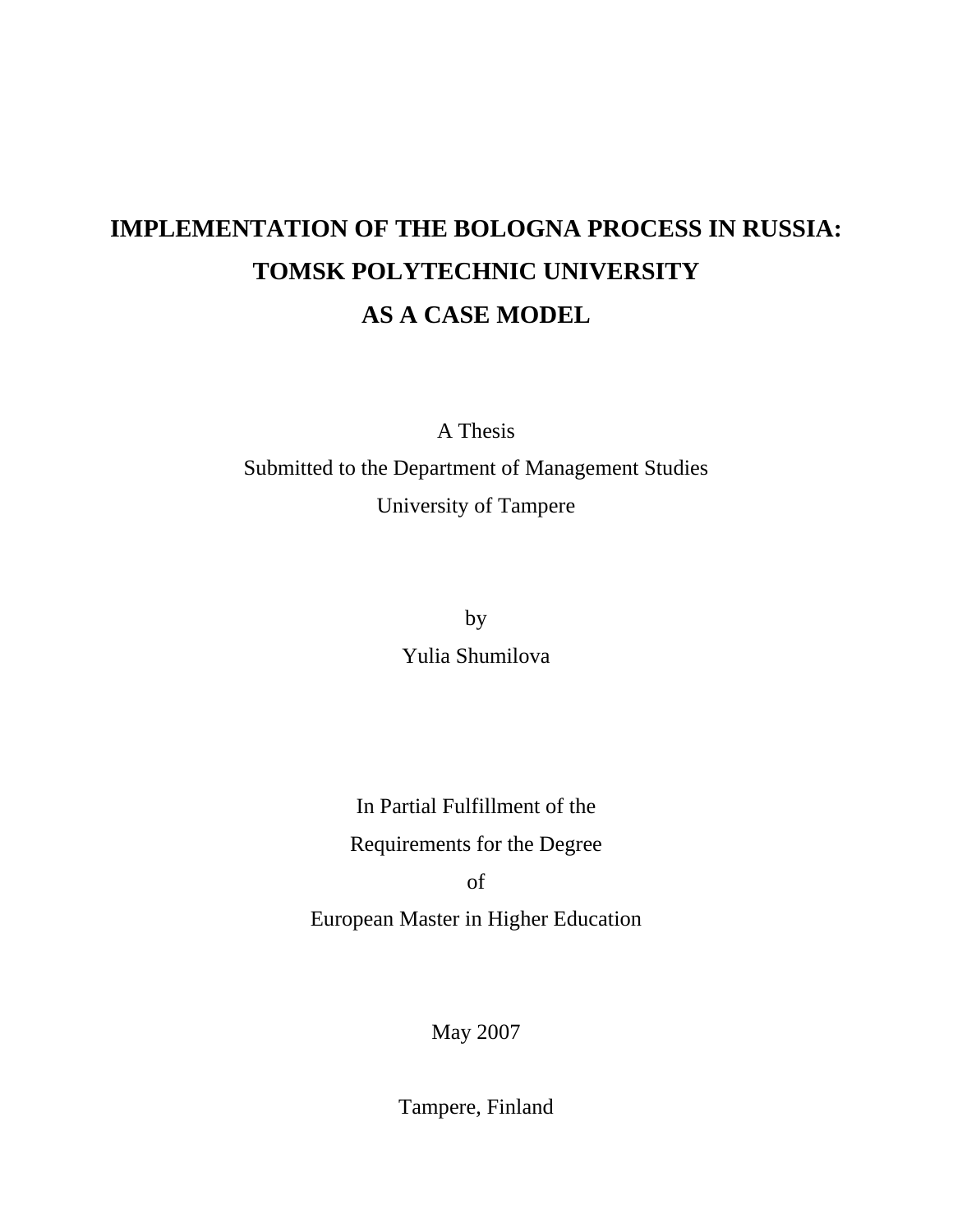# **TABLE OF CONTENTS**

|                        |                 |                                                     | Page           |
|------------------------|-----------------|-----------------------------------------------------|----------------|
|                        |                 | <b>LIST OF TABLES</b>                               | iv             |
| <b>LIST OF FIGURES</b> | V               |                                                     |                |
|                        | <b>ABSTRACT</b> |                                                     | vi             |
| 1                      |                 | <b>INTRODUCTION</b>                                 | 1              |
|                        | 1.1             | STUDY BACKGROUND                                    | 1              |
|                        | 1.2             | <b>RATIONALE FOR THE STUDY</b>                      | $\overline{2}$ |
|                        | 1.3             | <b>RESEARCH QUESTIONS</b>                           | 3              |
|                        | 1.4             | METHODOLOGY                                         | 4              |
|                        |                 | Case study<br>1.4.1                                 | 5              |
|                        |                 | Interviews<br>1.4.2                                 | 6              |
|                        | 1.5             | ORGANISATION OF THE STUDY                           | 7              |
| $\overline{2}$         |                 | LITERATURE REVIEW AND THEORETICAL FRAMEWORK         | 8              |
|                        | 2.1             | <b>OVERVIEW OF BOLOGNA PROCESS</b>                  | 8              |
|                        |                 | Bologna process objectives and instruments<br>2.1.1 | 9              |
|                        |                 | Criticism of the Bologna process<br>2.1.2           | 11             |
|                        | 2.2             | POLICY IMPLEMENTATION ANALYSIS                      | 12             |
|                        | 2.3             | <b>INSTITUTIONAL DIMENSIONS</b>                     | 17             |
|                        | 2.4             | <b>OVERALL THEORETICAL FRAMEWORK</b>                | 19             |
| $\mathbf{3}$           |                 | <b>BOLOGNA PROCESS IN RUSSIA</b>                    | 21             |
|                        | 3.1             | <b>OVERVIEW</b>                                     | 21             |
|                        | 3.2             | POLICY CONTEXT BY 2003                              | 22             |
|                        |                 | 3.2.1<br>National degree structures                 | 23             |
|                        |                 | 3.2.2<br>Curricular design                          | 25             |
|                        |                 | 3.2.3<br>Graduate employability                     | 26             |
|                        |                 | Academic mobility<br>3.2.4                          | 28             |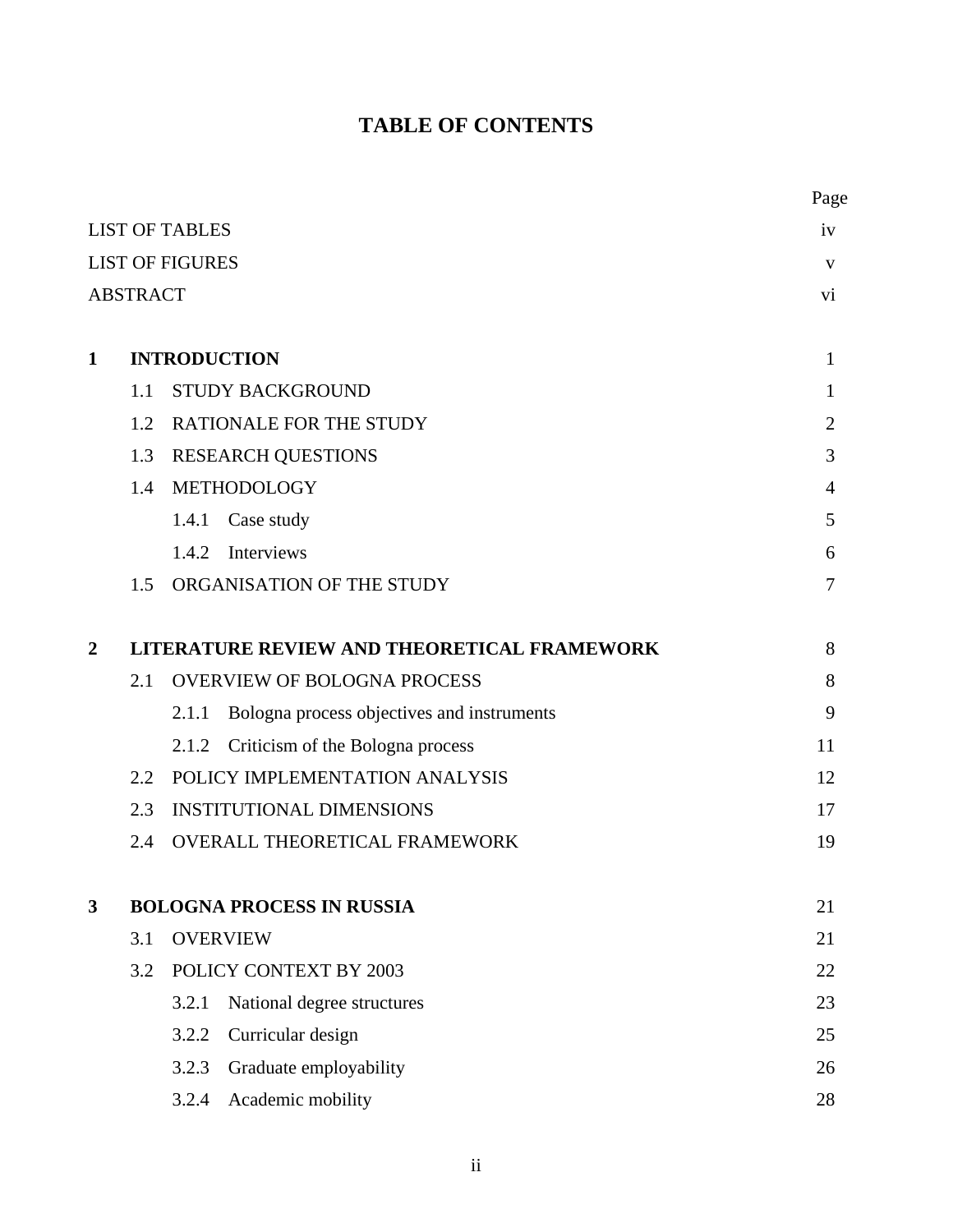|   | RATIONALE FOR RUSSIA'S PARTICIPATION IN THE BOLOGNA<br>3.3 |                   |                                                                    |    |  |
|---|------------------------------------------------------------|-------------------|--------------------------------------------------------------------|----|--|
|   |                                                            | <b>PROCESS</b>    |                                                                    | 30 |  |
|   | 3.4                                                        |                   | BOLOGNA-RELATED POLICY FORMATION AND COORDINATION                  | 31 |  |
| 4 |                                                            |                   | <b>IMPLEMENTING BOLOGNA DECLARATION OBJECTIVES: THE CASE</b>       |    |  |
|   |                                                            |                   | OF TOMSK POLYTECHNIC UNIVERSITY                                    | 34 |  |
|   | 4.1                                                        |                   | <b>GENERAL DESCRIPTION OF THE UNIVERSITY</b>                       | 34 |  |
|   | 4.2                                                        |                   | MEASURES TAKEN TO IMPLEMENT THE BOLOGNA PROCESS                    |    |  |
|   |                                                            | <b>OBJECTIVES</b> |                                                                    | 35 |  |
|   |                                                            | 4.2.1             | Development of the two-tier degree structure                       | 35 |  |
|   |                                                            | 4.2.2             | Transition to curricular design based on an ECTS-compatible credit |    |  |
|   |                                                            |                   | System                                                             | 38 |  |
|   |                                                            | 4.2.3             | Activities aimed at enhancing graduate employability               | 41 |  |
|   |                                                            | 4.2.4             | Development of academic mobility                                   | 43 |  |
| 5 |                                                            |                   | ANALYSIS OF BOLOGNA REFORMS IMPLEMENTATION IN RUSSIA               | 47 |  |
|   | 5.1                                                        |                   | <b>OVERVIEW OF IMPLEMENTATION VARIABLES</b>                        | 47 |  |
|   | 5.2                                                        |                   | CHALLENGES OF IMPLEMENTING THE BOLOGNA PROCESS IN                  |    |  |
|   |                                                            |                   | RUSSIA: TPU VIS-À-VIS OTHER RUSSIAN HEIS                           | 50 |  |
|   | 5.3                                                        |                   | POTENTIAL IMPLICATIONS OF THE BOLOGNA PROCESS                      |    |  |
|   |                                                            |                   | <b>IMPLEMENTATION FOR RUSSIAN HEIS</b>                             | 55 |  |
|   | 5.4                                                        |                   | CONCLUDING REMARKS ON IMPLEMENTATION                               | 57 |  |
| 6 | <b>CONCLUSIONS</b>                                         |                   |                                                                    | 60 |  |
|   | 6.1                                                        |                   | <b>GENERAL CONCLUSIONS</b>                                         | 60 |  |
|   | 6.2                                                        |                   | LIMITATIONS OF THE STUDY AND SUGGESTIONS FOR                       |    |  |
|   |                                                            |                   | <b>FUTURE RESEARCH</b>                                             | 61 |  |
|   |                                                            |                   | <b>LIST OF REFERENCES</b>                                          | 63 |  |
|   | <b>APPENDIX 1</b>                                          |                   |                                                                    |    |  |
|   | <b>APPENDIX 2</b>                                          |                   |                                                                    | 73 |  |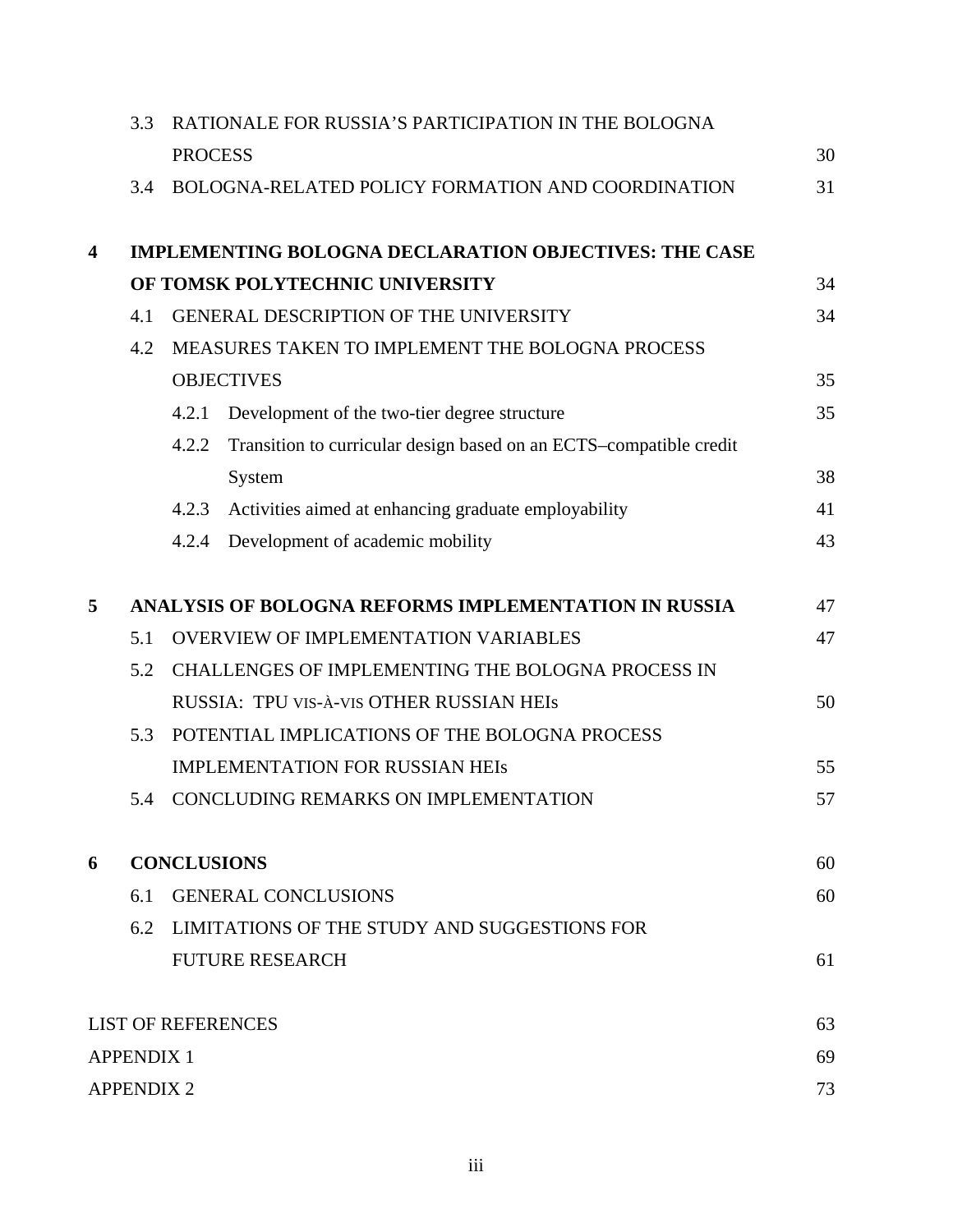# **LIST OF TABLES**

|          |                                                                         | Page |
|----------|-------------------------------------------------------------------------|------|
| TABLE 1: | Comparison of top-down and bottom-up models                             | 15   |
| TABLE 2: | Improvement of study structures in accordance with international trends | 36   |
| TABLE 3: | Self-study indicators for TPU students                                  | 39   |
| TABLE 4: | Graduate employability enhancement strategies at TPU                    | 42   |
| TABLE 5: | Awareness and interest in Bologna process implementation among          |      |
|          | key participants ( $n = 413$ )                                          | 54   |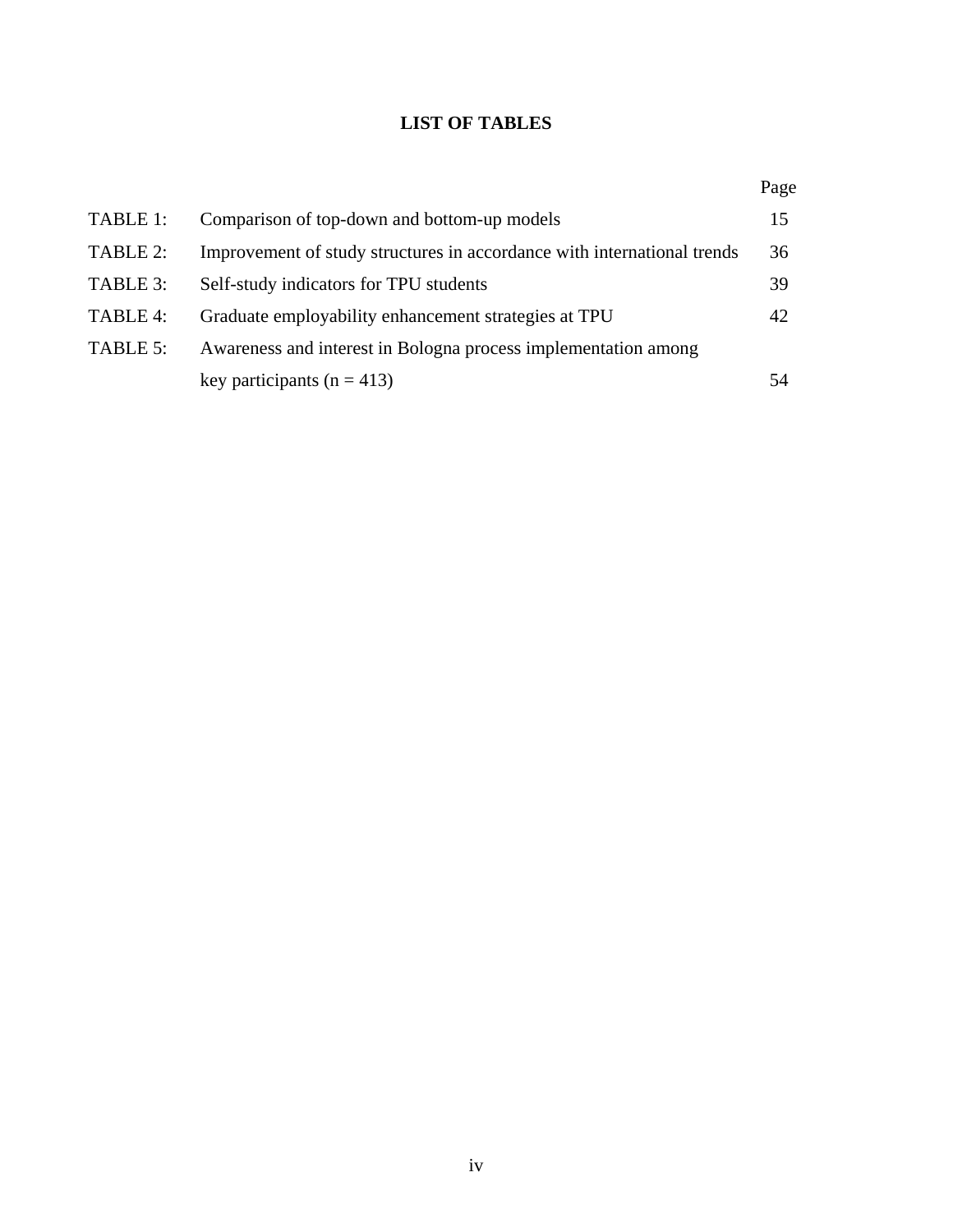# **LIST OF FIGURES**

|           |                                                                       | Page |
|-----------|-----------------------------------------------------------------------|------|
| FIGURE 1. | Policy process.                                                       | 13   |
| FIGURE 2. | Shift from one-tier to two-tier degree structures in Russia in the    |      |
|           | framework of the Bologna process.                                     | 24   |
| FIGURE 3. | Distribution of full-time students by fields of science.              | 27   |
| FIGURE 4. | Country background of international degree and exchange students      |      |
|           | at TPU in 2004.                                                       | 46   |
| FIGURE 5. | The average percentage of graduates by degree type and academic year. | 51   |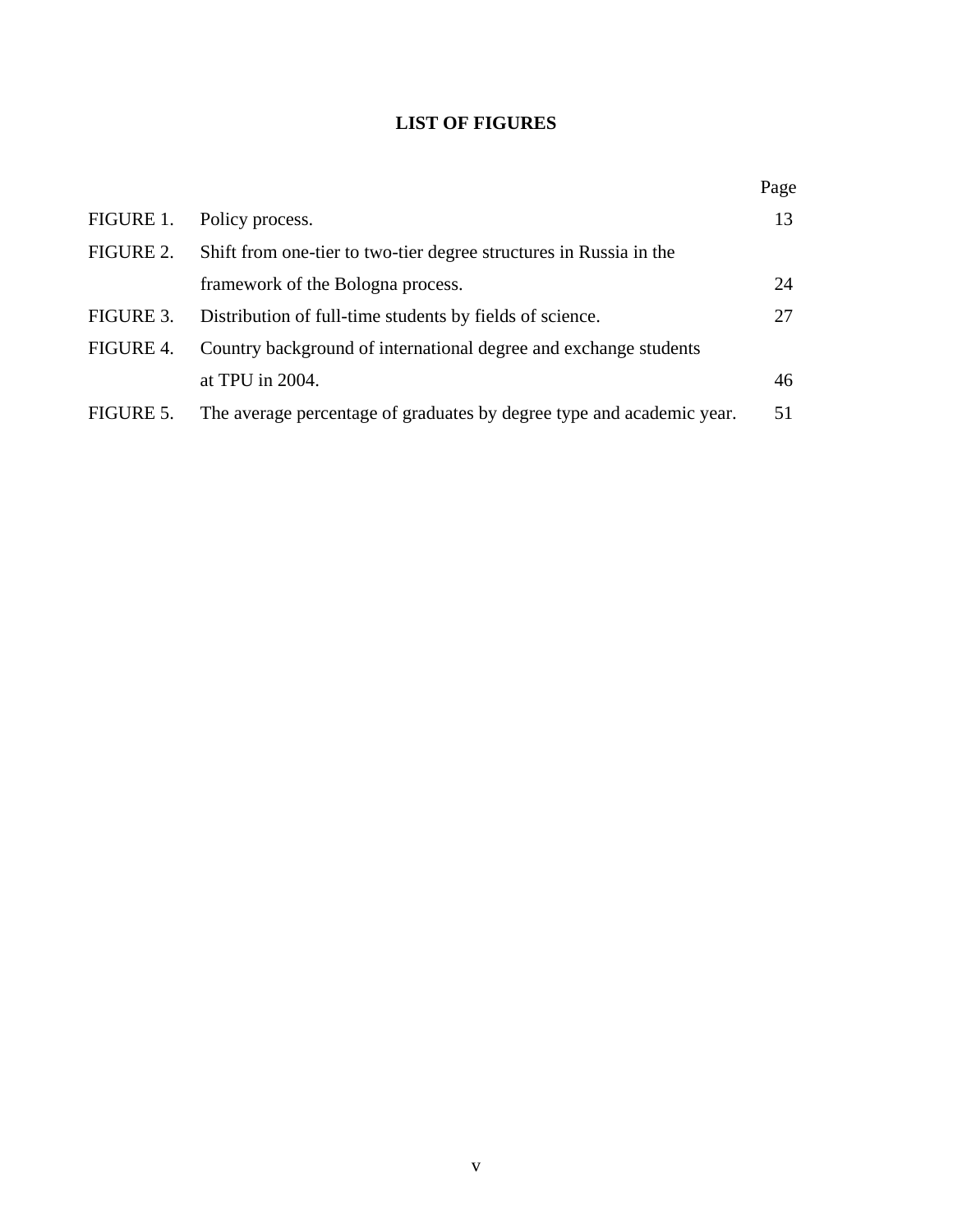### **ABSTRACT**

Shumilova, Yulia. European Master in Higher Education (HEEM), May 2007. Implementation of the Bologna Process in Russia: Tomsk Polytechnic University as a Case Model. Thesis Supervisor: Jussi Kivistö.

The purpose of the present study was to investigate the impact of implementing the Bologna Declaration (1999) in Russian higher education institutions (HEIs) as a consequence of Russia's signing the Declaration in 2003. The philosophy of adaptation is supposed to result in the modernization of Russian higher education (HE) and Russia's complete integration into the European HE community. A confluence of political, social, economic, and academic factors, however, has influenced the implementation of international reforms. In the present study, a single progressive provincial university was chosen as a case study, examined through the prism of six critical variables and four analytical dimensions, and then extrapolated into a wider context of Bologna-related policy formation, public debate, and local publications. The case study suggests that other HEIs were able to integrate and implement the Bologna Declaration principles successfully; that the main strategies used in Bologna process implementation are neither top-down nor bottom-up in nature, but a mixture of both models; that challenges facing reform involve issues of awareness, government support, and funding; and that the major implication of Russia's participation in the Bologna process is the increased competitiveness of Russian HEIs with the European community. These results are discussed in terms of the limitations of the present research. Predictions concerning possible policy implications are made, and the need for further research is explored, especially in the context of how Bologna process implementation in Russia compares to that in other signatory countries.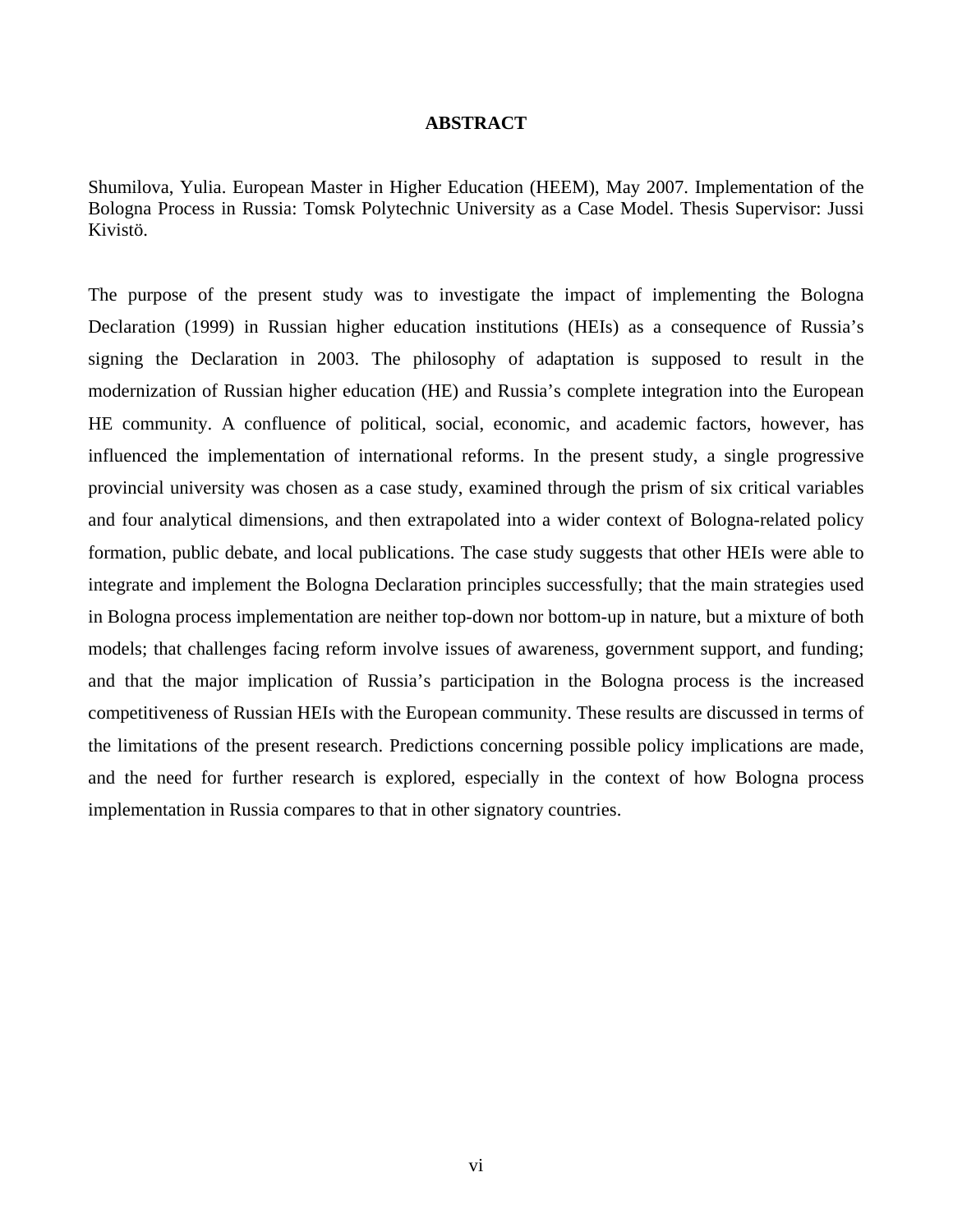#### **CHAPTER 1: INTRODUCTION**

### **1.1 STUDY BACKGROUND**

Over the last two decades, Russian higher education has been in a continual state of reform. The shift in political direction, collapse of the Soviet Union, crisis of economic instability, changing relationships between institutions and governments, and efforts to become integrated into the international educational community all have posed challenges to the Russian higher education (HE) system. However, national HE reforms cannot be considered in isolation from global and international trends. Entry into the post-industrial information age undeniably has caused the role of HE to be redefined worldwide. As knowledge has become viewed universally as a tool for social and economic development, international competition for the most promising academic talents, equal access to educational and financial resources, and obtaining the highest university rankings has become a reality. Similar to other countries, Russian higher education institutions (HEIs) have been caught between greater institutional autonomy, granted by the Federal Law of the Russian Federation on Higher and Postgraduate Professional Education (1996),<sup>1</sup> and the problem of decreasing public funding, thereby encouraging universities to seek new opportunities for entrepreneurial development, including the introduction of tuition fees and the export of educational services.

Today, many Russian universities have sufficient incentives to internationalise in terms of increasing academic mobility, realizing the cultural and academic benefits of student and staff exchanges, and the economic benefits of attracting more international fee-paying students. In line with the Bologna Declaration (1999) objectives, the leading Russian public and some private HEIs also felt the need to raise their institutional profiles internationally by means of comparing and adjusting their educational standards, quality assurance mechanisms, and curricular designs. Hence, they became the active promoters of Russia's official participation in the Bologna process (2003), which has been seen as a way to systematize these efforts and become fully integrated into the European Higher Education Area (EHEA). How the Bologna-related policy may be implemented in Russia is an issue of great personal interest, as my professional background is in the area of academic mobility management, and I worked at a university that has been in the avant-garde of implementing Bologna principles.

l

<sup>&</sup>lt;sup>1</sup> Further referred to as the Federal Law on Higher Education (1996).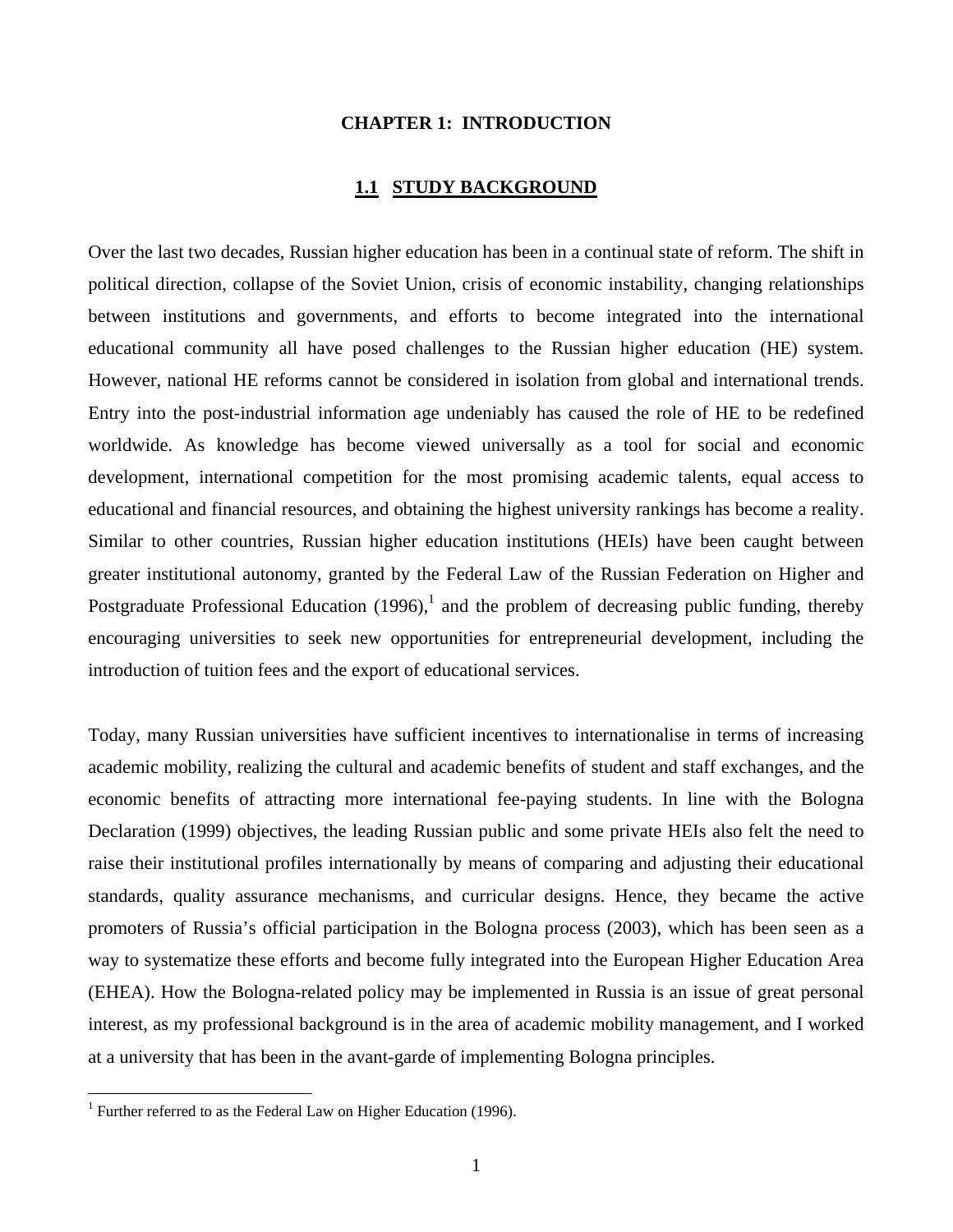# **1.2 RATIONALE FOR THE STUDY**

As international cooperation and integration are increasingly viewed by HEIs as a strategic way of competing globally, the need arises for in-depth knowledge of the institutional changes taking place in the course of such integration. The implications and strategies of implementing the Bologna process objectives have been widely discussed by Russian HE experts in domestic publications. For the most part, however, social research on this issue is still scarce and limited to cases drawn from larger universities in major cities such as Moscow and St. Petersburg.

To offset this lack of regional specificity and contribute to the pool of case studies, I decided to study a provincial internationally-oriented HEI—Tomsk Polytechnic University (TPU). TPU has been chosen for several reasons. First, despite its remote geographical location in Siberia, TPU is accepted as being in the vanguard of implementing and shaping internationalisation policy. The Ministry of Education and Science designated TPU as a pilot institution to improve the existing system of academic credentials recognition (as a way of enhancing academic mobility) and to adjust its quality assurance system to be in line with the Bologna process specifications (Decree No. 126, 25.04.2005). Second, TPU has been in existence for 100 years, so it has an academic tradition long enough to compare favorably with newer HEIs in larger cities throughout the Federation. Third, I am familiar with this university, as I worked there in the capacity of an academic exchange coordinator and thus have a unique perspective on the challenges and opportunities facing comparable local universities. Finally, taken in context, my experience working at TPU's Center for Academic Mobility can be considered as a "prolonged engagement on-site" (Newman & Benz, 1998:51), which would be an asset to this research. It is hoped that this research will be valuable to the university administration and to foreign experts wishing to understand the challenges and specificities of implementing the Bologna process in Russia.

The novelty of this research is reflected in at least two aspects. On the one hand, the majority of studies on implementing the Bologna process in Russia have been represented so far by unscholarly reports and publications. Therefore, research of this kind is quite unique in the context of Russia (e.g., "Monitoring of participation of Russian HEIs in the Bologna process," 2006). On the other hand, this study applies implementation theory perspectives, which, even though considered by other HE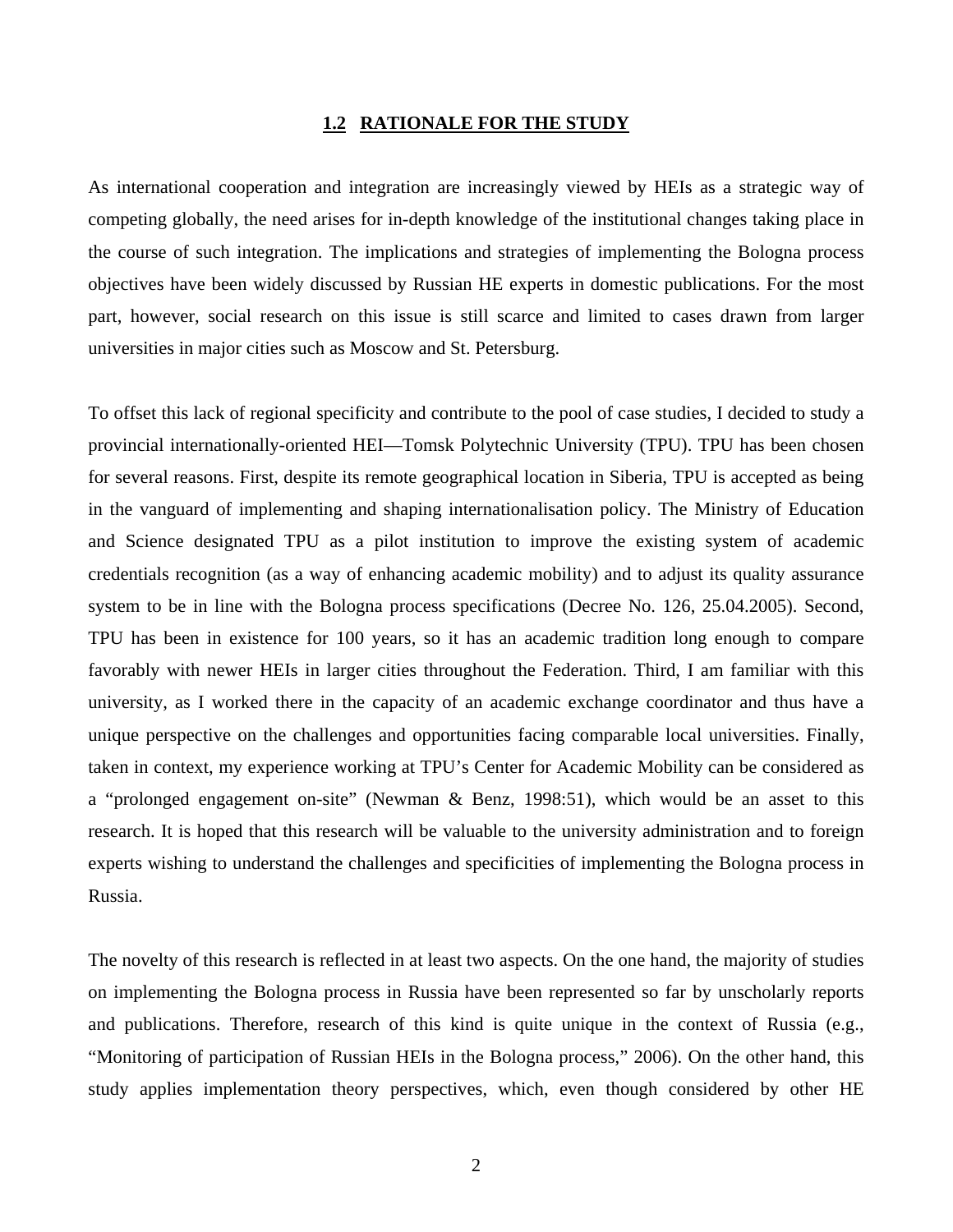researchers (Cerych & Sabatier, 1986; Enders et al., 2003; Gornitzka et al., 2005; Witte, 2006), need to be illustrated and refined in the context of the multi-actor and multi-level governance in which the Bologna process is being enacted.

### **1.3 RESEARCH QUESTIONS**

Along with increased opportunities for academic mobility, the first positive effects of the Bologna process in Russia was a movement by administration and faculty within many HEIs to revise and evaluate their educational programs to comply with international 'standards'; this shift to voluntary compliance fostered structural changes as well as an increased awareness of diversity in teaching modes and curricular designs. Nevertheless, as will be discussed later, the Bologna reforms in Russia have been largely based on piloting projects conducted in elite HEIs. Thus, although the main objective of this research will be to explore the implications of the Bologna process for a selected HEI in Russia (taking into account the specificity of the implementation process), the results from this HEI will be extrapolated to Russian HEIs in general, by answering the following research question:

### *How do Russian HEIs respond to the Bologna process?*

To facilitate the exploration of this research problem, the following sub-questions have been designed:

- 1. What are the main strategies in Bologna process implementation in terms of the balance between top-down and bottom-up initiatives?
- 2. What are the major challenges faced by Russian institutions when implementing the Bolognarelated structural reforms?
- 3. What are the possible implications of the Bologna process for Russian HEIs?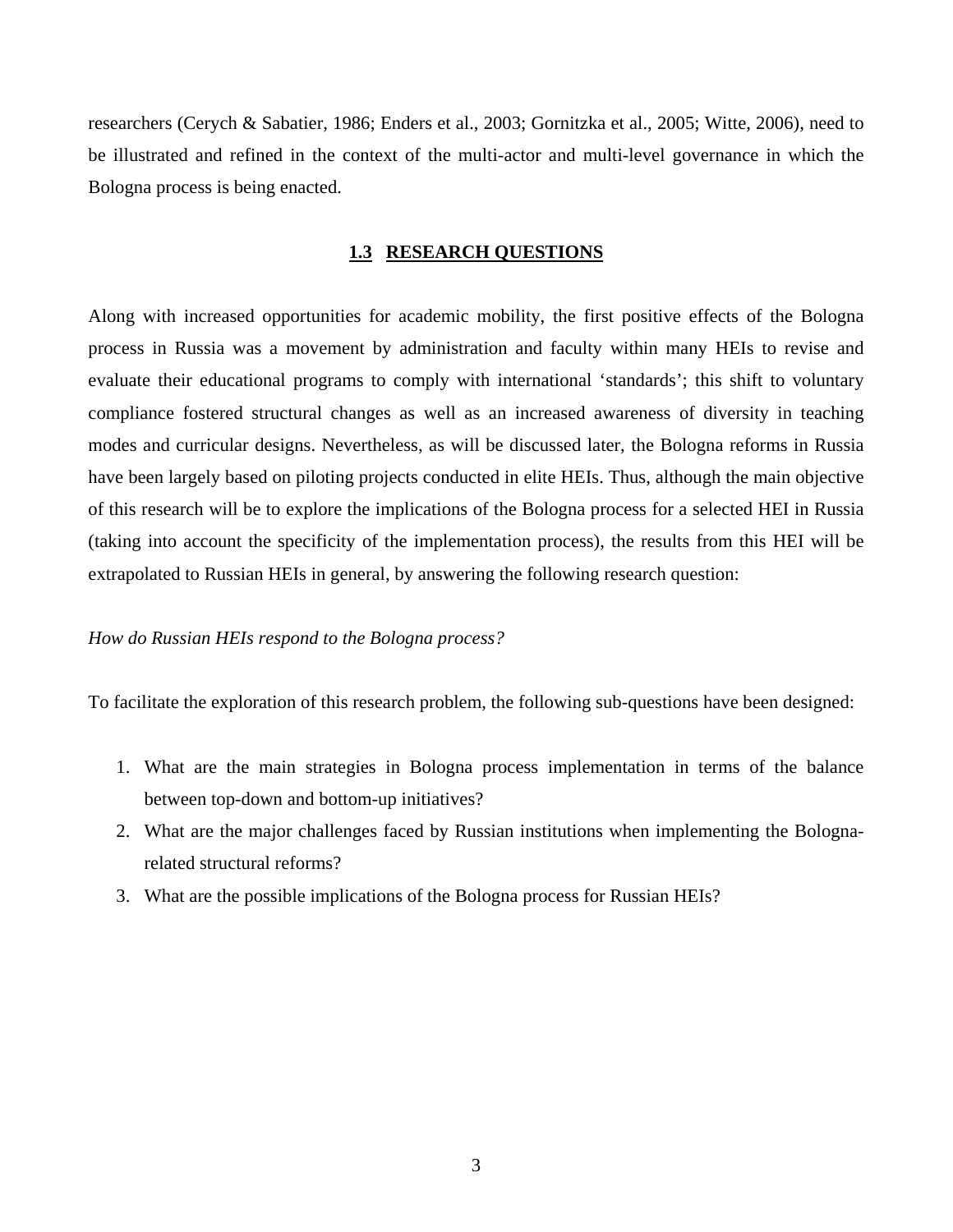# **1.4 METHODOLOGY**

This study employs a combination of qualitative<sup>2</sup> methods for data collection (i.e., content analysis, observation, and open-ended interviews) in order to allow for data source triangulation (Newman & Benz, 1998:52) and find a shared reality in responses to Bologna-related reforms in Russia. Initially, a single theoretical framework (i.e., hybrid approach, which synthesizes the top-down and bottom-up research perspectives) will be selected in order to analyze policy implementation in Russia; then, a list of critical variables will be defined with an objective of making predictions that concern potential policy outcomes; finally, the evidence will be collected and analyzed in accordance with the framework and the variables selected before conclusions about the process are drawn.

Although the research will be organized around a single case study, the evidence will be derived from a wide range of sources. First, open-ended interviews and personal observations will be conducted onsite, and institutional policy documents (e.g., TPU's Complex Development Program: 2006-2010) will be analyzed, in order to provide this research with empirical evidence on implementation challenges and bottom-up strategies. Second, a content analysis of national Bologna-related policy documents (as developed between 2003 and 2006) will be undertaken in order to track the legislators' initiatives related to Russia's participation in the Bologna process, highlight the role of the national government in this process, and assist in understanding the coordination mechanisms of given policy implementations. Third, a selection of internal Russian assessment reports and studies (e.g., "Monitoring of participation of Russian HEIs in the Bologna process," 2006) will be used as a secondary method of extrapolating the case study research findings; by comparing the challenges faced, as well as the implementation strategies adopted by the case study institution and other Russian HEIs, it will be possible to draw conclusions regarding the extent of Russia's participation of the Bologna process.

 $\overline{a}$ 

 $2<sup>2</sup>$  The quantitative methods, such as questionnaires, have not been chosen because they are already used by the research groups monitoring the implementation of the Bologna process in Russia. Their findings, however, will be used in this research too.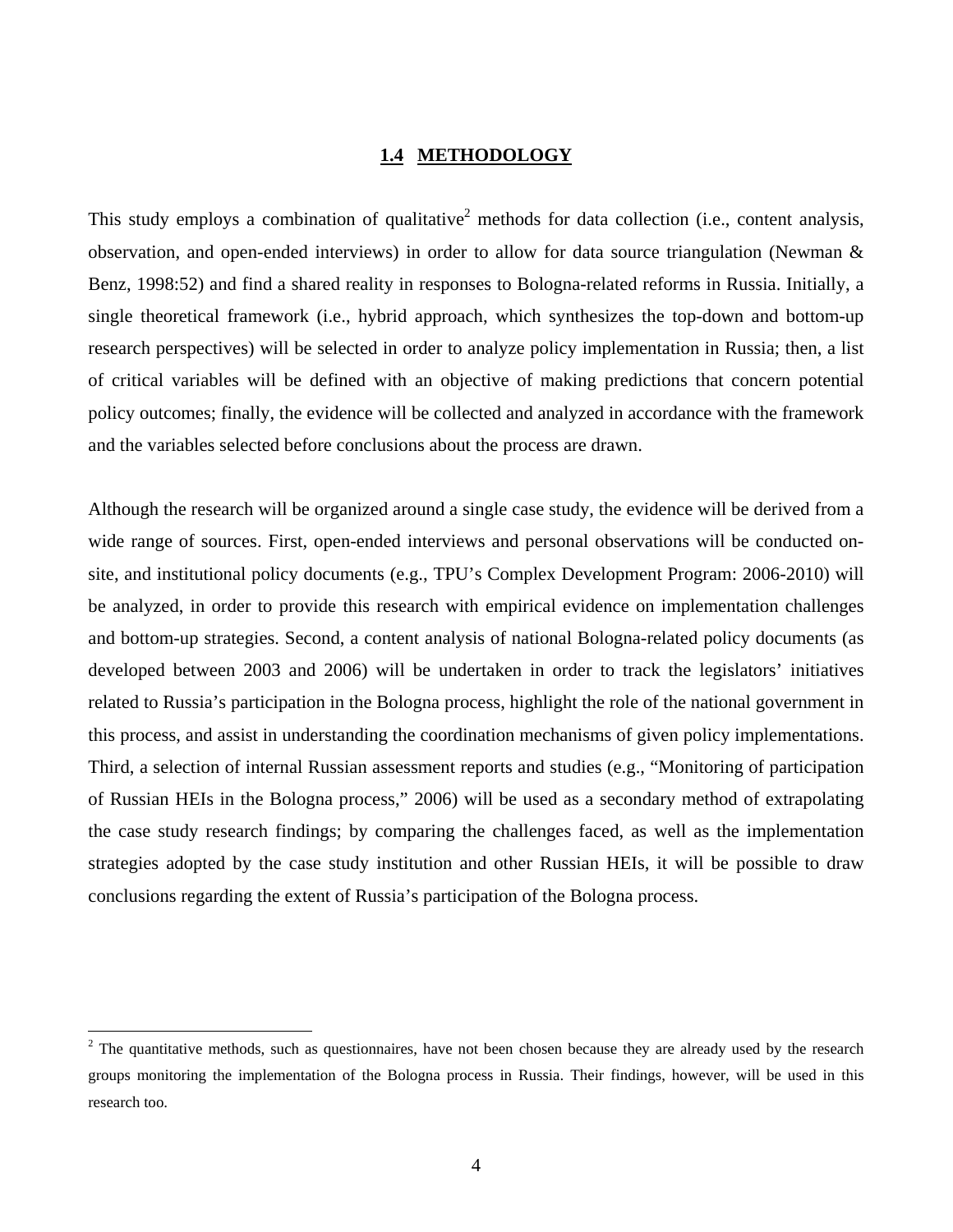#### **1.4.1 Case study**

A *case study* is often mistakenly associated with a particular research method (e.g., participant observation) or a type of evidence (e.g. qualitative), while, in fact, it represents a research strategy (cf. an experiment, a history, a simulation) that does not imply the use of any specific type of evidence or data collection method (Yin, 1981:58). The case study approach has been chosen for this research as it not only represents one of the most flexible and open-ended research designs, but also will "allow the complex phenomena of implementation to be studied in detail and context" (Winter, 2003:206). Depending on their relation to theory and the type of research outcomes, there are several major types of case studies (Keating, 1995:69-71):

- theory discovery (exploratory) aimed at devising conceptual frameworks for analyzing new, complex, or dynamic phenomena that existing theories fail to address;
- theory illustration (descriptive) meant to provide a deeper understanding of the significant general relationships in the subject area;
- theory specification (explanatory) used to refine a theory by adding greater precision to theoretical constructs, or revealing the theory's ability to illuminate new aspects of the phenomenon; and
- theory testing aimed at confirming or falsifying a theory by investigating a hypothesis.

Some case studies may also be used to design prescriptive models, which offer solutions to practical problems or guidance for further decision making. While all these types of case studies may be interrelated, this research will be principally based on a theory-illustration case study—that is, it will aim to demonstrate the ability of selected implementation theory perspectives to illuminate the institutional response to Bologna-related policy in Russia.

One of the standard criticisms of using case studies in research is the lack of generalizability of the findings obtained. As argued by Lukka & Kasanen (1995:77), however, case study research findings may be generalized to some extent—if not contextually, then theoretically or analytically. Hence, the inability to apply the statistical generalization in case studies may be counterbalanced by the thoroughness of empirical data analysis, theoretical generalizations, or the triangulation of research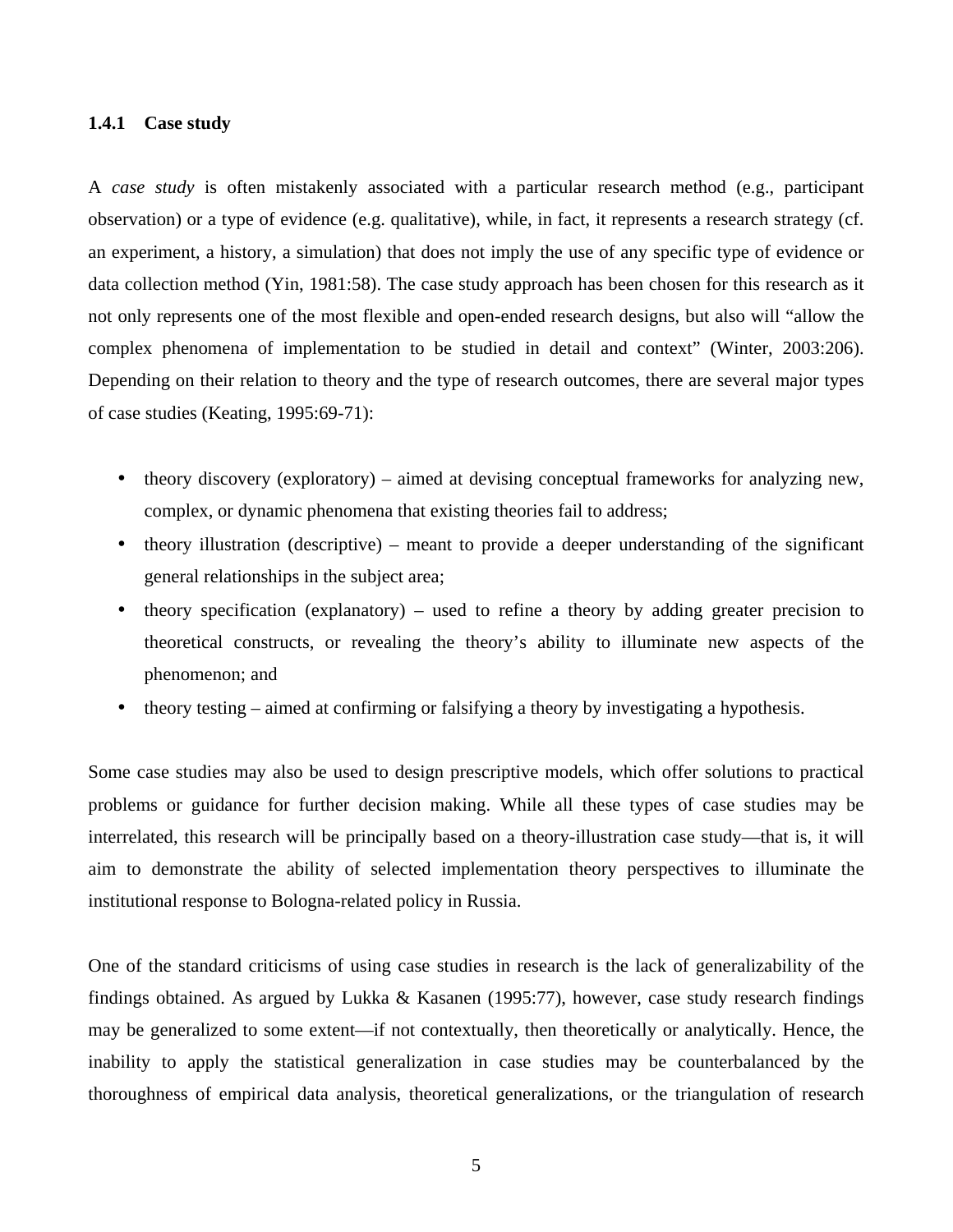methods (Lukka & Kasanen, 1995:75). If theoretical generalizations may be made on the basis of structural similarity and logical reasoning, then case findings also may be replicable for structurally similar contexts—provided that those contexts are supported by plausible arguments (Hillebrand et al., 2001:656).

#### **1.4.2 Interviews**

Interviews are one of the most important sources of case study information. In this study, interviews were conducted with the following individuals to provide for a variety of perspectives:

- $\triangleright$  the head of HE and Research Committee, Tomsk region administration;
- $\triangleright$  the deputy vice-rector for International affairs, TPU;
- $\triangleright$  the dean of the Computer Science Faculty, TPU;
- $\triangleright$  the head of the Center for Academic Mobility, TPU;
- $\triangleright$  the head of the Quality Management Department, TPU;
- a professor at the International Management Institute, TPU, (teaching a course in "HE Management");
- a professor at Computer Science Faculty, Tomsk State University; and
- $\triangleright$  two TPU graduates, who participated in academic exchanges as students.

The interviewees have been selected either on the basis of their involvement in implementation of the Bologna process objectives at the case study university, or among those who could throw light on the related challenges and opportunities. The selected professors and the dean, for instance, were coordinating the implementation experiments of the Bologna process principles at their faculties, so all of them had available materials (e.g., articles or presentations) summarizing the interim results and the structure of the experiments. The opinions of graduates and the persons involved in internationalisation activities and management were useful to understand the challenges related to academic mobility development and graduate employability enhancement. The interviews were recorded with the permission of the respondents.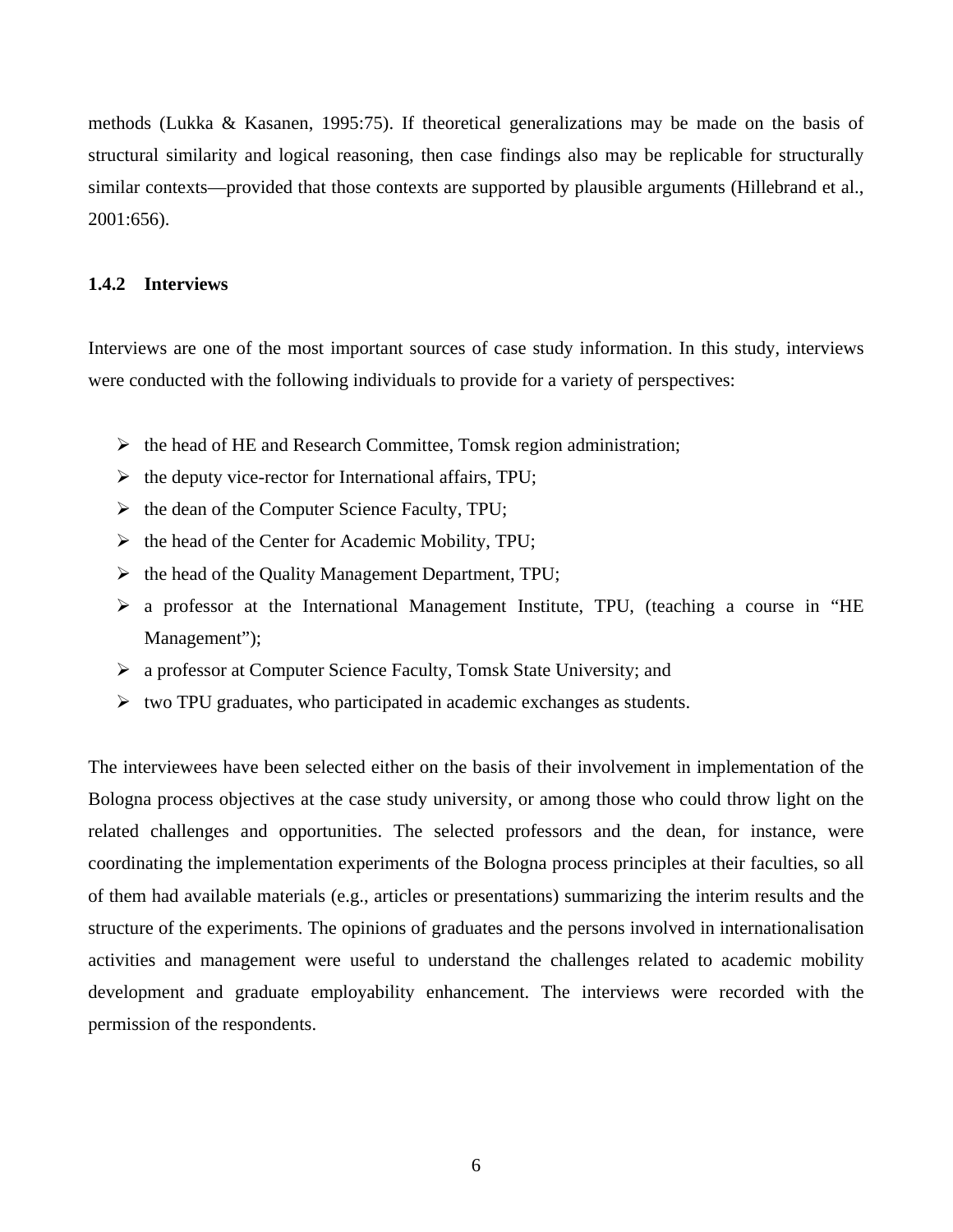#### **1.5 ORGANISATION OF THE STUDY**

In *Chapter 1*, I presented the study background, research question and sub-questions, and research methodology. I also explained the reasons for case study site selection. *Chapter 2* outlines the Bologna process objectives and the conditions under which it evolved, before reviewing current criticisms of the benefits of the process; presents an analysis of policy implementation to date; discusses the institutional dimensions of policy implementation; and justifies the selection of a theoretical framework and the critical variables used in the case study. *Chapter 3* discusses the rationale for Russia's participation in the Bologna process, based on public debate and an analysis of four selected HE institutional settings in Russia at the time the Bologna Declaration was adopted in Russia (2003). National policy documents, aimed at changing these institutional settings in line with Bologna Declaration principles, are explored, and then the key actors responsible for implementing policy and methods of coordination are considered. The case study and the implementers' perspective on the Bologna process effects are presented in *Chapter 4*. In *Chapter 5*, I review the implementation-related issues of the Bologna process in Russia, discuss the challenges currently affecting implementation, and then attempt to highlight potential implications of implementation for Russian HEIs. I conclude the thesis by balancing the theoretical assumptions against empirical findings obtained from the research questions. In *Chapter 6*, I highlight the limitations of this study and make suggestions for future research.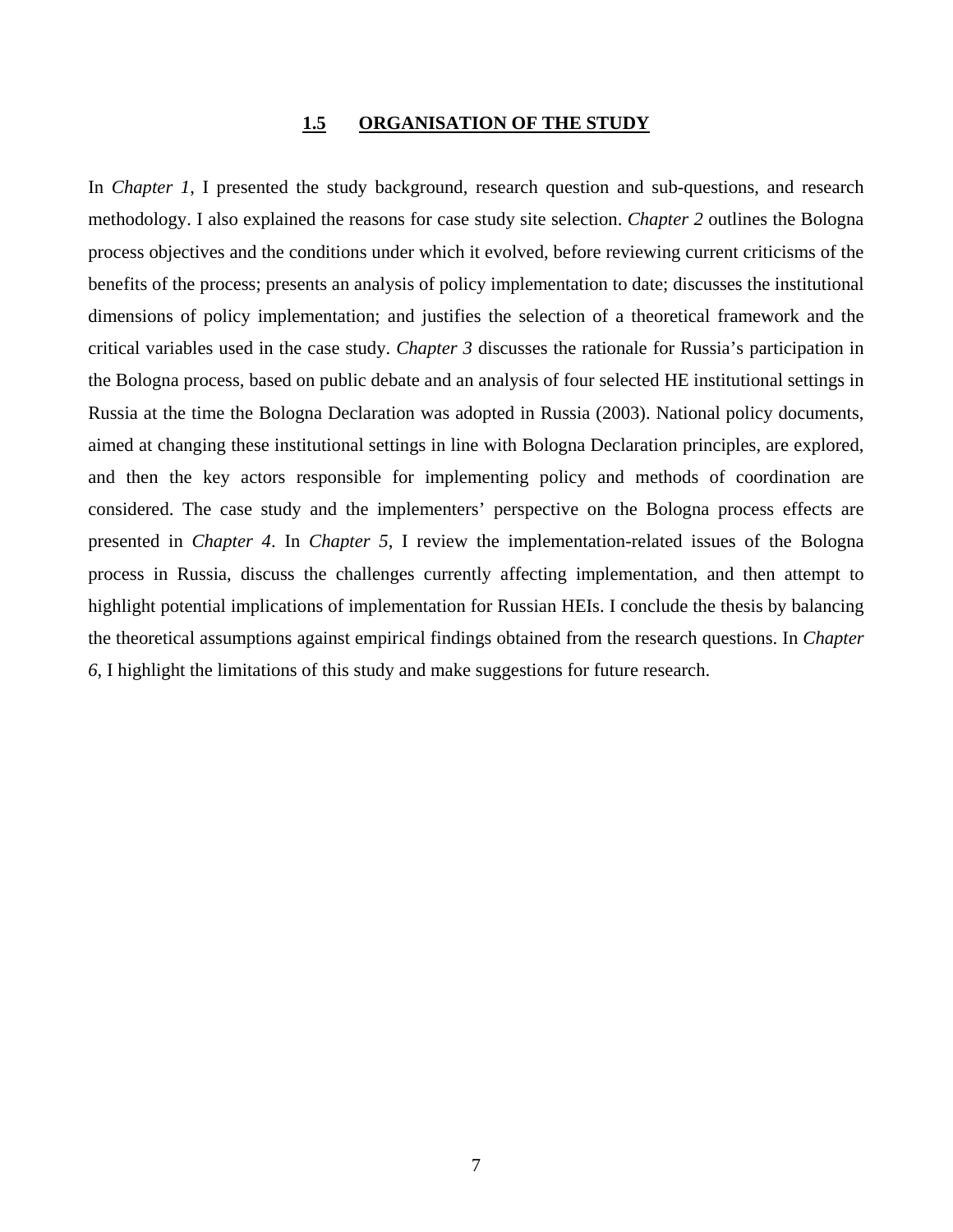# **CHAPTER 2: LITERATURE REVIEW AND THEORETICAL FRAMEWORK**

In this chapter, I will discuss the key concepts and trends related to the conditions under which the Bologna process is being implemented. I will also attempt to draw a theoretical framework for analyzing change in HE induced by Bologna reforms.

#### **2.1 OVERVIEW OF BOLOGNA PROCESS**

The Bologna process is primarily seen as a response to *internationalisation* and *globalisation* challenges and is therefore shaped by two different driving forces associated with these challenges: cooperation and competition. On the one hand, it is considered a continuation of European HE internationalisation policies shaped during the 1980s, which encouraged institutional cooperation and student mobility programs, such as ERASMUS. The peculiarity of new reforms, however, was in the initial exclusion of supranational bodies (e.g. European Commission) from decision making (Kehm, 2003:3). Hence, the Bologna process was devised as an intergovernmental framework agreement that encouraged voluntary participation, while leaving the use of financial and other policy tools to the discretion of signatory nation states.

On the other hand, the Bologna process represents a response to globalisation trends because, in effect, it urges HEIs, nations, and blocks of nations to compete. In this respect, the need for HE reforms in Europe appeared because European universities (by their own admission) have lost their leading position in the world. One reason for this loss of prestige was an absence of incentives to compete in the first place. As opposed to Anglo-Saxon countries, where market mechanisms have long been in place, HE in continental Europe has been characterized by more centralized governance systems, equity of access, and predominantly tuition-free education (van der Wende, 2001:255). As argued by Haug and Kirstein (1999), the combination of tuition-free education and widely-spread one-tiered programs also have resulted in longer degree programs and times for students to complete a degree. Consequently, the knowledge students obtained during their 7-8 years of studies was partially outdated by the time they graduated. Such inefficiency of studies coupled with comparatively low national and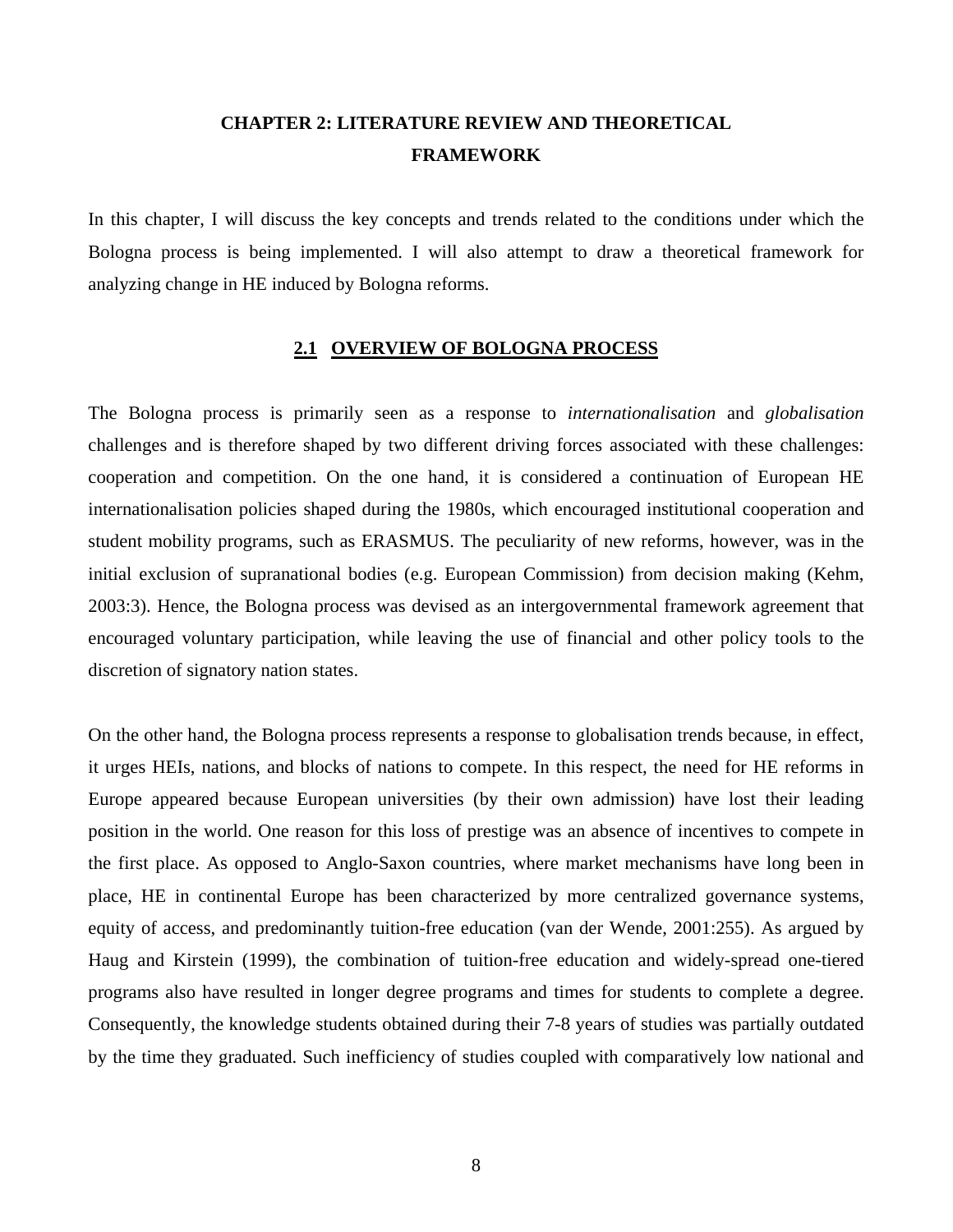private expenditures on  $\text{HE}^3$  resulted in a situation where degree structures and funding mechanisms had to be reviewed.

Another important condition under which reforms are being implemented involves the changing relationship between HE and national governments. The Bologna process is an excellent example of reforms involving multilevel and multi-actor governance. As HE systems have become more massified, the trend in steering patterns also has shifted with authority and funding responsibilities being actively transferred downwards (from governments to HEIs), upwards (to supranational bodies), and outside (to independent regulatory bodies) (Beerkens, 2004; Enders, 2004).

Thus, in Russia and in other countries, HEIs started implementing the Bologna process objectives without waiting for governmental directives; as a result, relevant legislation is still lagging behind academic initiatives. On the other hand, the European Commission (initially excluded from the decision making) has subsequently became more involved in the Bologna process in terms of financial support for academic mobility projects with counties outside EU [e.g. Erasmus Mundus] and encouraging curricular content review (e.g., Tuning Project). "This is in part due to the fact that certain goals cannot be achieved through national initiatives alone and in part because the prior collaborative links that the Bologna Process builds on owe much to EU programs of mobility and exchange" (International Association of Universities, 2004).

#### **2.1.1 Bologna process objectives and instruments**

Although Europe has been viewed increasingly as an economic whole, the need also has arisen for the HE sector to contribute to Europe's integration. Over time, the role of universities has been redefined from being the centers for training national elites to the centers of knowledge transfer, thereby contributing to the economic competitiveness and cultural attractiveness of the nation (Baidenko, 2002). The European HE sector, however, was so diverse that it was believed to hamper the incoming

<sup>&</sup>lt;sup>3</sup> "A substantial gap has opened up with the USA—1.1% of GDP for the EU compared with 2.3% for the USA. This gap stems primarily from the low level of private funding of higher education in Europe. This stands at a meager 0.2% of European GDP compared with 0.6% in Japan and 1.2% in the USA" (EC Communication, 2003). In Russia, by comparison, the total public and private expenditures for tertiary education was approximately 1.1% of GDP in 1999 (Human Development Report for Russian Federation, 2004) and is unlikely to have increased much since.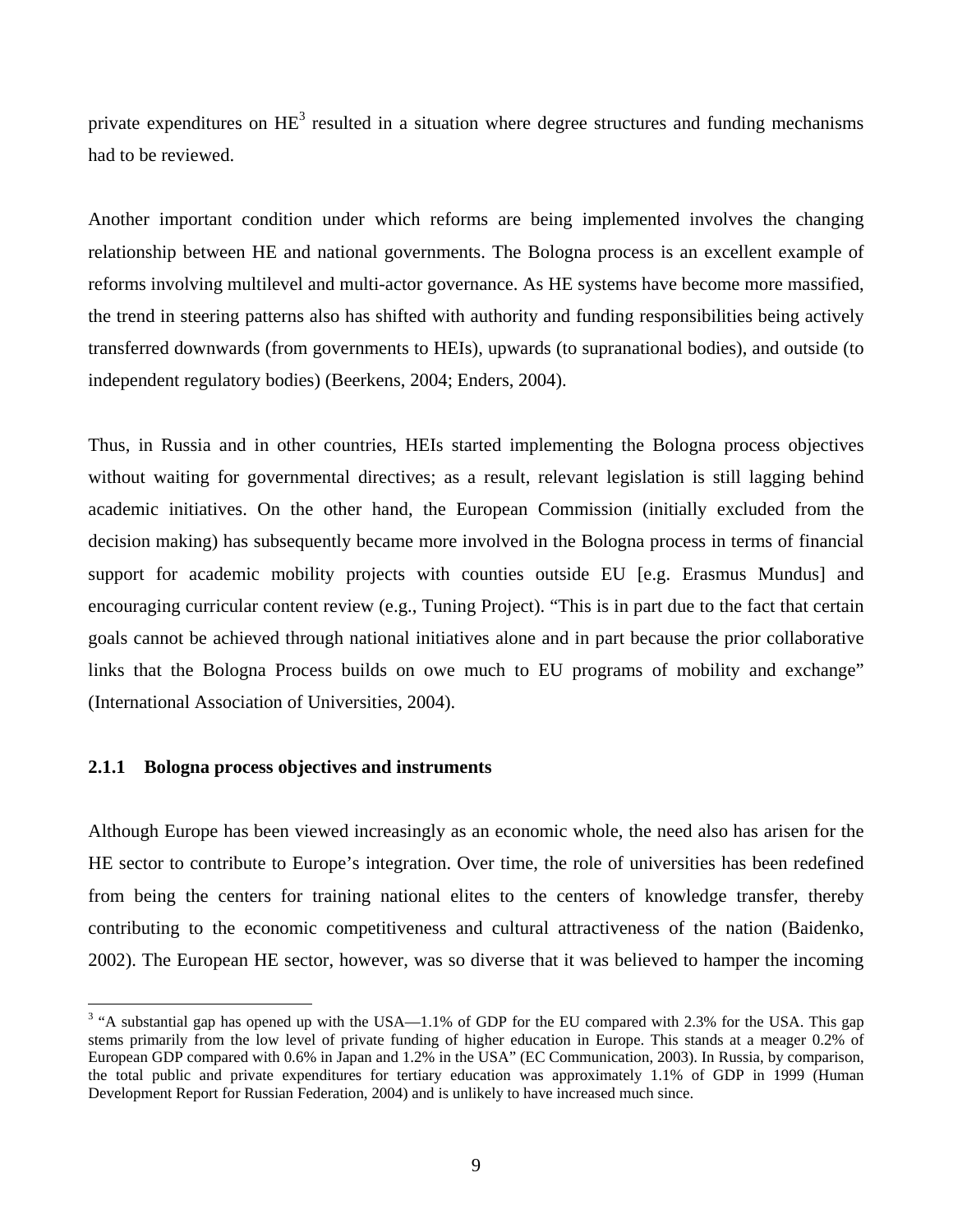academic mobility and the free movement of labor force. Therefore, HE systems had to be made more convergent and transparent before they could start raising the international profile of Europe as a whole.

In June 1999, 29 European ministers in charge of higher education met in Bologna to lay the basis for establishing a European Higher Education Area by 2010 and promoting the European system of higher education world-wide. By the time the European Education ministers met in Bergen in 2005, 45 total European countries made a commitment towards the reform of their HE systems. In the Bologna Declaration (1999) and subsequent related documents (Prague Communiqué, 2001; Berlin Communiqué, 2003; and Bergen Communiqué, 2005), the following basic action lines and tools for implementation were agreed upon in order to facilitate greater transparency and cooperation among EU nations:

- 1. Adoption of a common framework of readable and comparable degrees, including the implementation of a standardized form of Diploma Supplement, which students graduating in 2005 and all years thereafter should receive automatically and free of charge.
- 2. Introduction of a two-level degree structure of HE (undergraduate and graduate). First- and second-cycle degrees should have different orientations and various profiles in order to accommodate a diversity of individual, academic, and labor market needs. The first-cycle degree should give access to the second-cycle degree studies and also be appropriate to the European labor market. The second cycle should give access to doctorate studies (i.e., a future third-cycle Ph.D degree program).
- 3. Establishment of a system of credits compatible to the European Credit Transfer System (ECTS). The credits could also be acquired in a non-university context (e.g., lifelong learning, conferences) provided that they are recognised by receiving universities.
- 4. Removal of obstacles to academic mobility.
- 5. Promotion of European collaboration in developing comparable quality assurance criteria and methodologies.
- 6. Promotion of the European dimension in HE.
- 7. Inclusion of lifelong learning strategies.
- 8. Involvement of HEIs and students as essential partners in the process.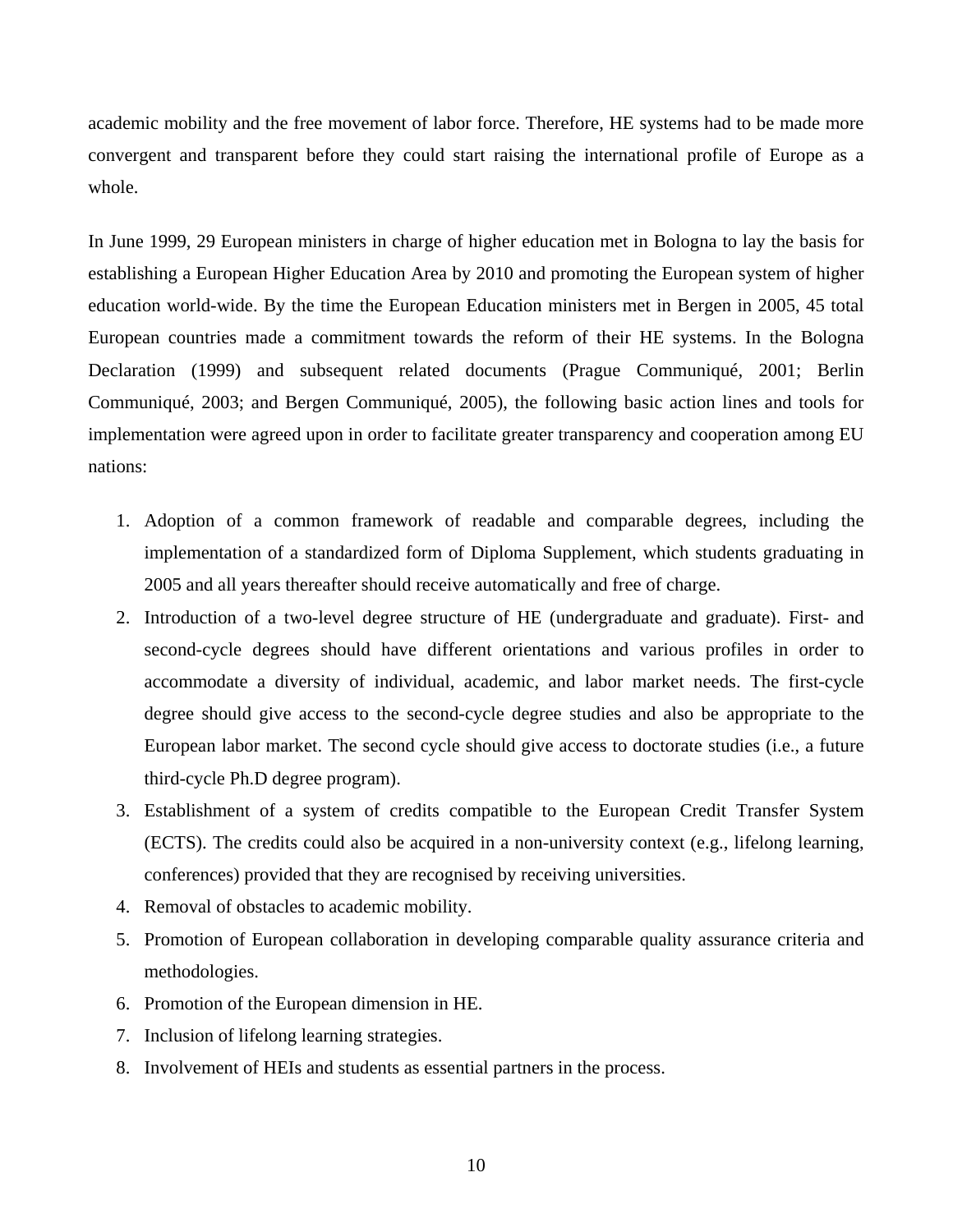- 9. Promotion of the attractiveness and competitiveness of the European Higher Education Area to other parts of the world (including the aspect of transnational education).
- 10. Doctoral studies and the synergy between the European Higher Education Area and the European Research Area.

By assuming these responsibilities, each signatory country hoped to increase international academic mobility as well as the employability of their graduates. Furthermore, it was hoped that agreement on these action lines would contribute to one important common goal expressed in the Lisbon Strategy (2000) for Europe, as a whole, to become "the most competitive and dynamic knowledge-based economy in the world" by the year 2010.

#### **2.1.2 Criticism of the Bologna process**

No one can deny the influence of the Bologna process on the national policy agendas, but the experts raise some concerns about the rationale, cost-effectiveness, and character of this influence. As argued by Amaral and Magalhães (2004), among the possible dangers associated with the Bologna process are the emergence of a new supranational HE bureaucracy, the loss of diversity (considered to be one of the major European assets in the convergence race), and commoditisation of higher education.

The goal of enhancing academic mobility is sometimes seen as being elitist; despite all the mobility programs and financial support available, the percentage of 'mobile' students does not exceed 3% in most European countries (UNESCO Institute for Statistics, 2004). Even though this quantity is far from the planned goal of 10% (Neave, 2002:184), the number of exchange students already goes beyond the capacity of many international offices to accommodate their needs.

The goal of increasing graduate employability is more difficult to achieve. Although Diploma Supplements provide students with more transparent qualifications and grade descriptors, thereby saving graduates some effort in translation, the Diploma Supplements do not seem to contribute much to their competitiveness. Yet, while work abroad opportunities are still accidental, the study abroad experience reflected in the diploma may add value to the graduates' profile in the national labor market.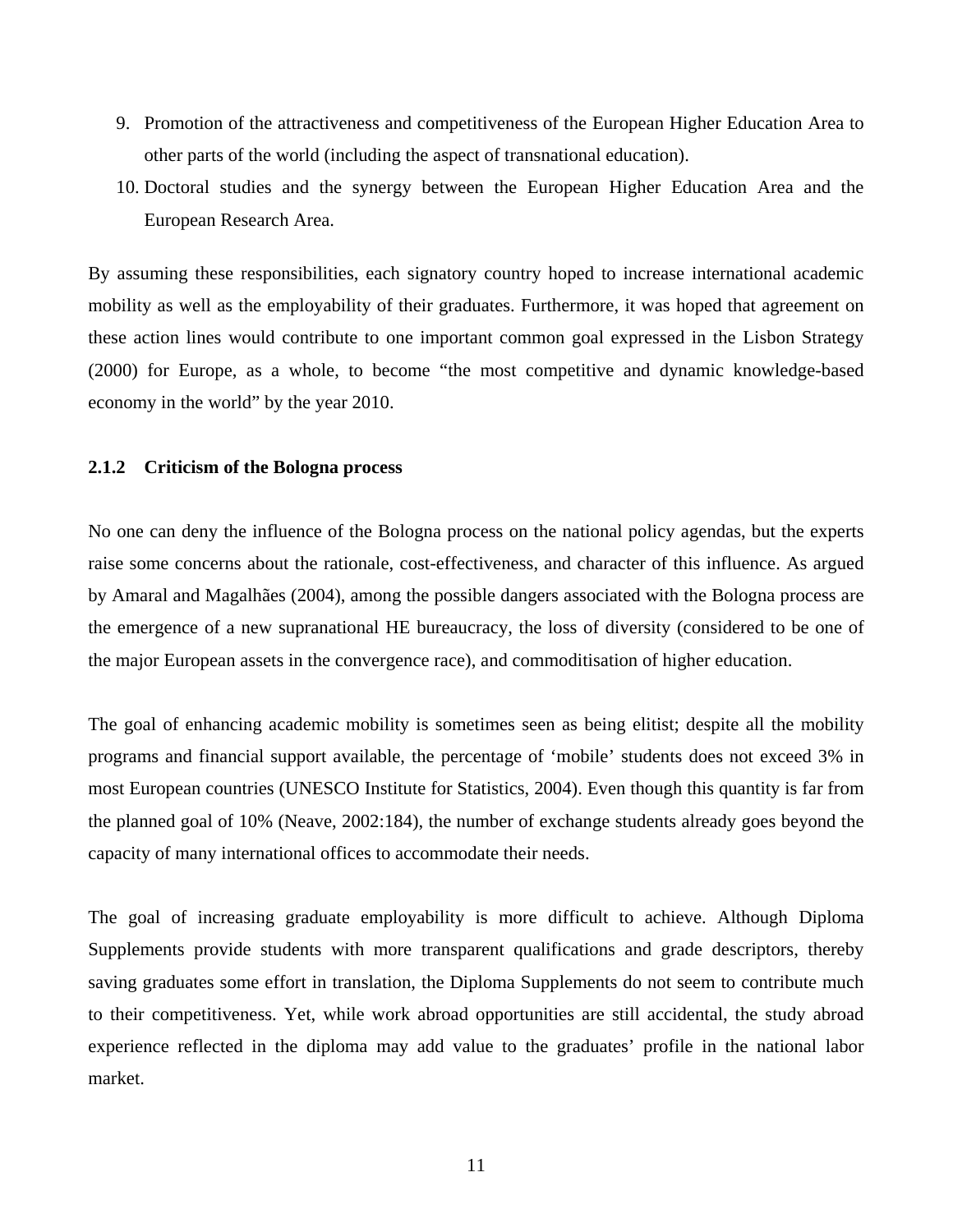In the light of the above criticism, it is important to note again that the Bologna-related documents are not binding in their nature and do not impose any regulations concerning tuition fees or curricular content. The key objectives of the Bologna process—mobility, employability, competitiveness, and attractiveness—reflect the 'noble' character of the reforms and account for their popularity, while the seeming vagueness of the objectives was a price of compromise necessary to achieve any agreement at all.

#### **2.2 POLICY IMPLEMENTATION ANALYSIS**

Before beginning to analyze the Bologna-related policy implementation at the institutional level, an appropriate question to ask is whether the Bologna Declaration is truly a policy document. On the one hand, as discussed earlier, "The Bologna declaration has not been imposed top-down but agreed upon by several independent nation states. Thus, it can hardly be considered a policy in the classical sense" (Witte, 2004:407). On the other hand, it has all the elements of policy when it is defined as "a public statement of an objective and the kind of instruments that will be used to achieve it" (Gornitzka, 1999:14). In any event, it is true that the objectives, as stated in the Declaration, have eventually translated into national policies. And the significance of these policies is reflected in the fact that the challenges and the extent of their implementation are discussed at biannual conferences held by the signatory countries.

The objectives of this study focus on national policy formation and policy implementation; thus, the theoretical framework chosen will depend primarily on policy implementation analysis. As argued by Schofield (2001:247), the use of various implementation theories in policy research has evolved around the following functions: (1) to explain policy success or failure; (2) to predict policy outcomes; (3) to provide recommendations for future policy improvement; and (4) to design a unifying approach to studying multi-actor and inter-organisational activity within politics and administration. Given the ongoing and fluid nature of Bologna-related reforms in Russia, this research will use implementation theory perspectives and case study findings to predict the potential policy implications for Russian HEIs. In this context, it will be useful to give an overview of the three major analytic models employed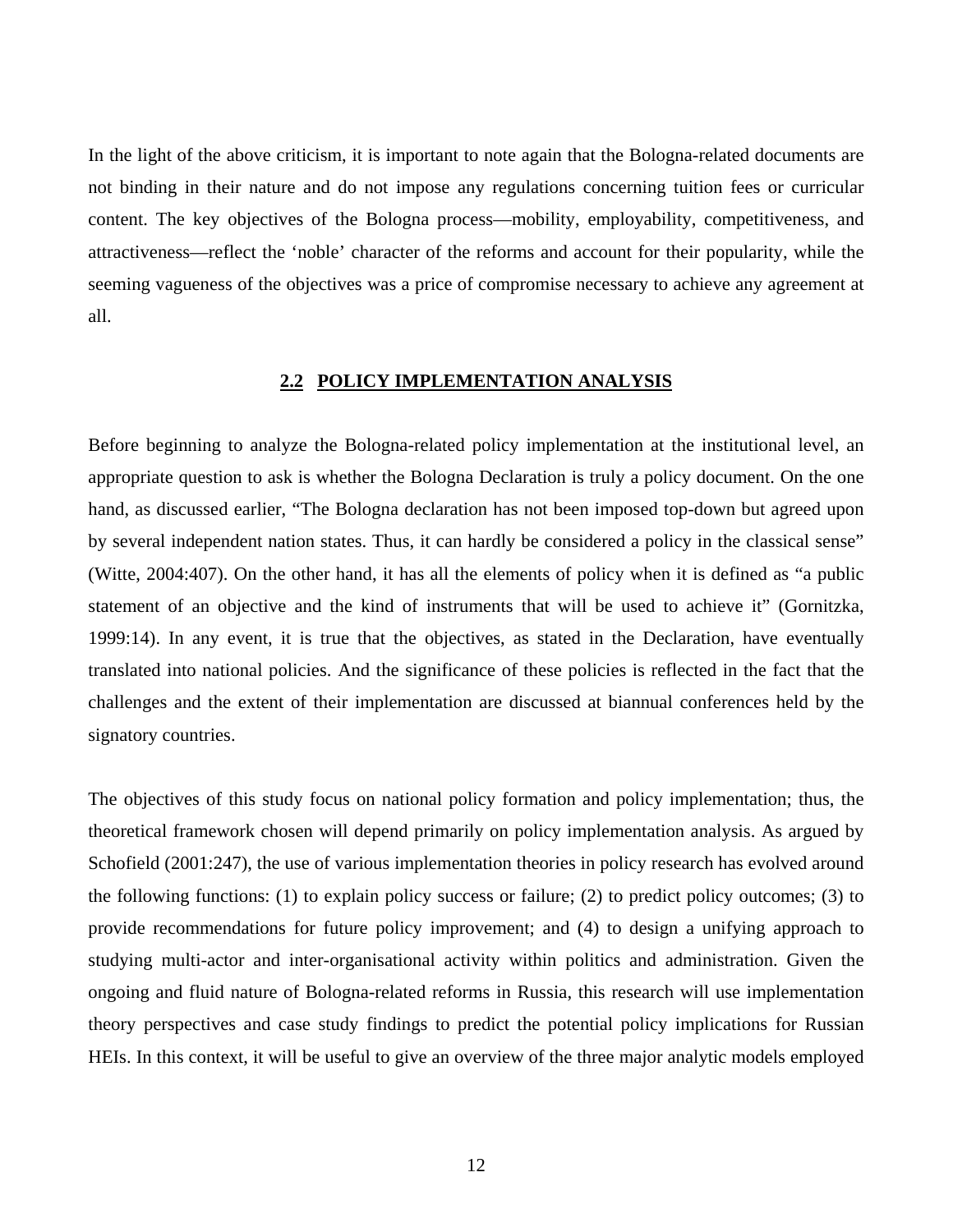in policy implementation analysis—top-down, bottom-up, and hybrid—as well as identifying the critical implementation variables that constitute those models.

Although, over the past thirty years of policy implementation research, no overarching implementation theory has been developed (Winter, 2003:206), one of the attempts to provide an integrated policy process model is presented below in Figure 1. This model distinguishes among implementation stages, recognizes the importance of policy context for implementation success, allows for a plurality of research perspectives, and includes a number of critical variables to be analyzed.



**Hybrid approach**: Multi-level/ multi-actor structures; Consensus and cooperation within a network perspective

*Figure 1.* Policy process.

Source: Adapted from: Enders et al., 2003.

Throughout the first two thirds of the  $20<sup>th</sup>$  century, it was assumed that decision makers drafted clear policies, which were then promptly translated into action and carried out by administrators (Hill & Hupe 2002:42). The political unrest of the 1960s brought about a breakdown of democratic processes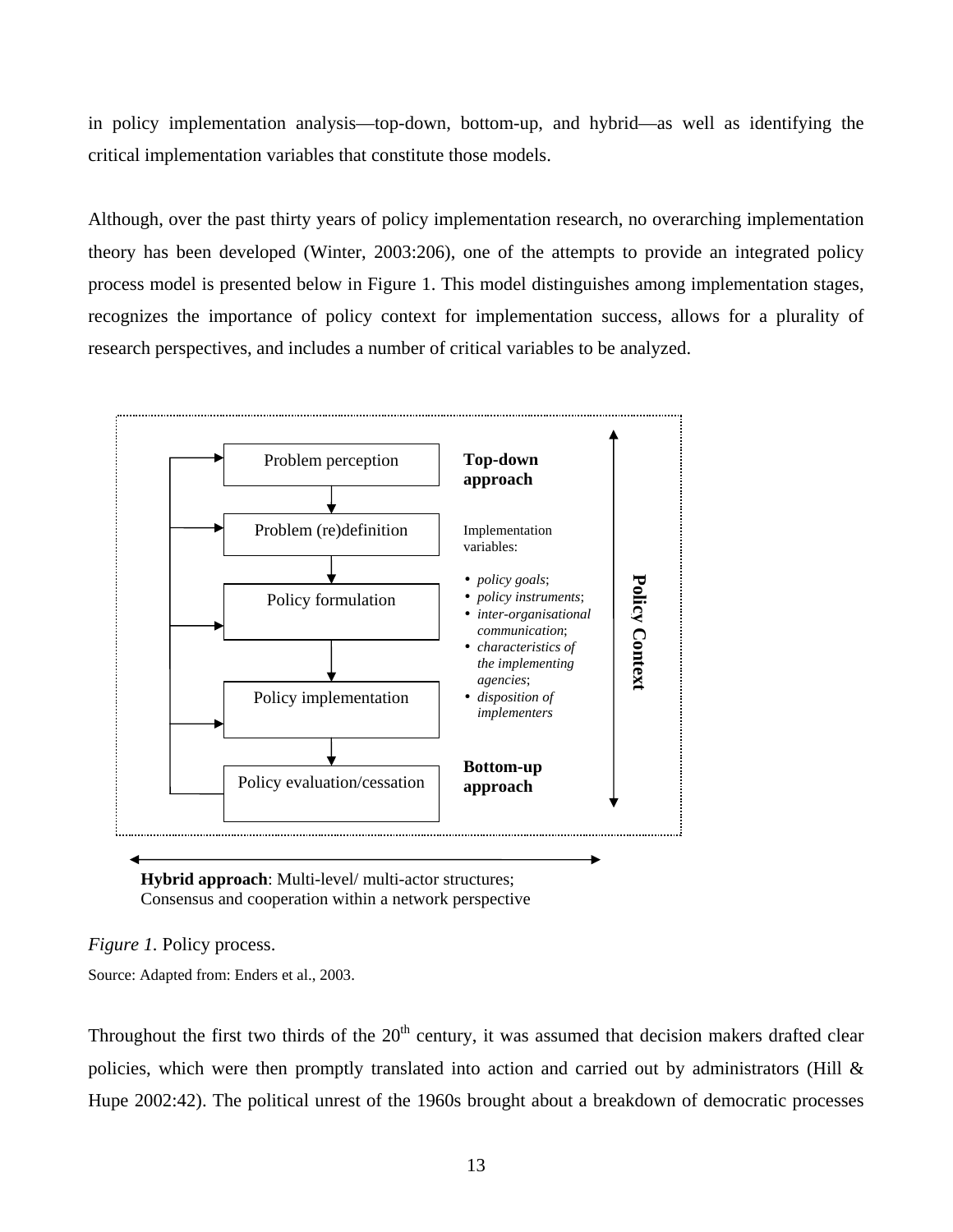in the United States and throughout Europe, which, in turn, raised serious questions about the efficiency with which policies were being implemented. Evaluation analysis began as a means to focus on policy goal achievement—that is, identifying factors that contributed to the success or failure of policy implementation and offering suggestions for better policy design. Implementation studies emerged as an independent research field in 1973 with the publication of Pressman and Wildavsky's seminal work, '*Implementation,'* which explored reasons for the apparent mismatch between policy expectations and implementation outcomes. In fact, implementation research filled in the existing gap between two sub-fields of political science—policy analysis and public administration. Along with Pressman and Wildavsky, pioneers such as Hargrove (1975), Williams and Elmore (1976), and Bardach (1977) emerged and became the first representatives of implementation research based on a top-down strategy (Winter, 2003:205, 213).

The top-down approach characterized implementation as a "hierarchical execution of centrally-defined policy intentions" (Pülzl & Treib, 2006:1). In essence, this model assumed that central decision makers not only were capable of setting forth clear and distinct policy objectives, but also had unequivocal control of all stages of the implementation process. After all, policy formation involved setting up goals and objectives, selecting policy tools, and identifying or creating the implementing agencies. Once these initial steps were fulfilled, the implementation process was supposed to follow automatically in a fairly linear way (Schofield, 2001:250). In its simplest terms, implementation was nothing more than an "interaction between the setting of goals and actions geared to achieve them" (Pressman & Wildavsky, 1973:xv). Success of the top-down approach was, in theory, easy to measure and depended largely on the congruence between policy goals and policy outcomes. By analogy, failure of the topdown approach usually resulted because of the 'complexity of joint action'—that is, the larger the number of decisions to be made, and the greater the number of actors involved in the policy process, the higher the risk of goals being distorted during the course of implementation (Winter, 2003:212). In short, implementation success or failure was viewed either in terms of imperfect legislation (e.g., inappropriate policy instruments) or in the failure of bureaucratic compliance (Schofield, 2001:249).

The major criticism of the top-down model was that it neglected the concept of 'governability,' or possible resistance to change. Top-down theorists also did not take into account policy goal ambiguity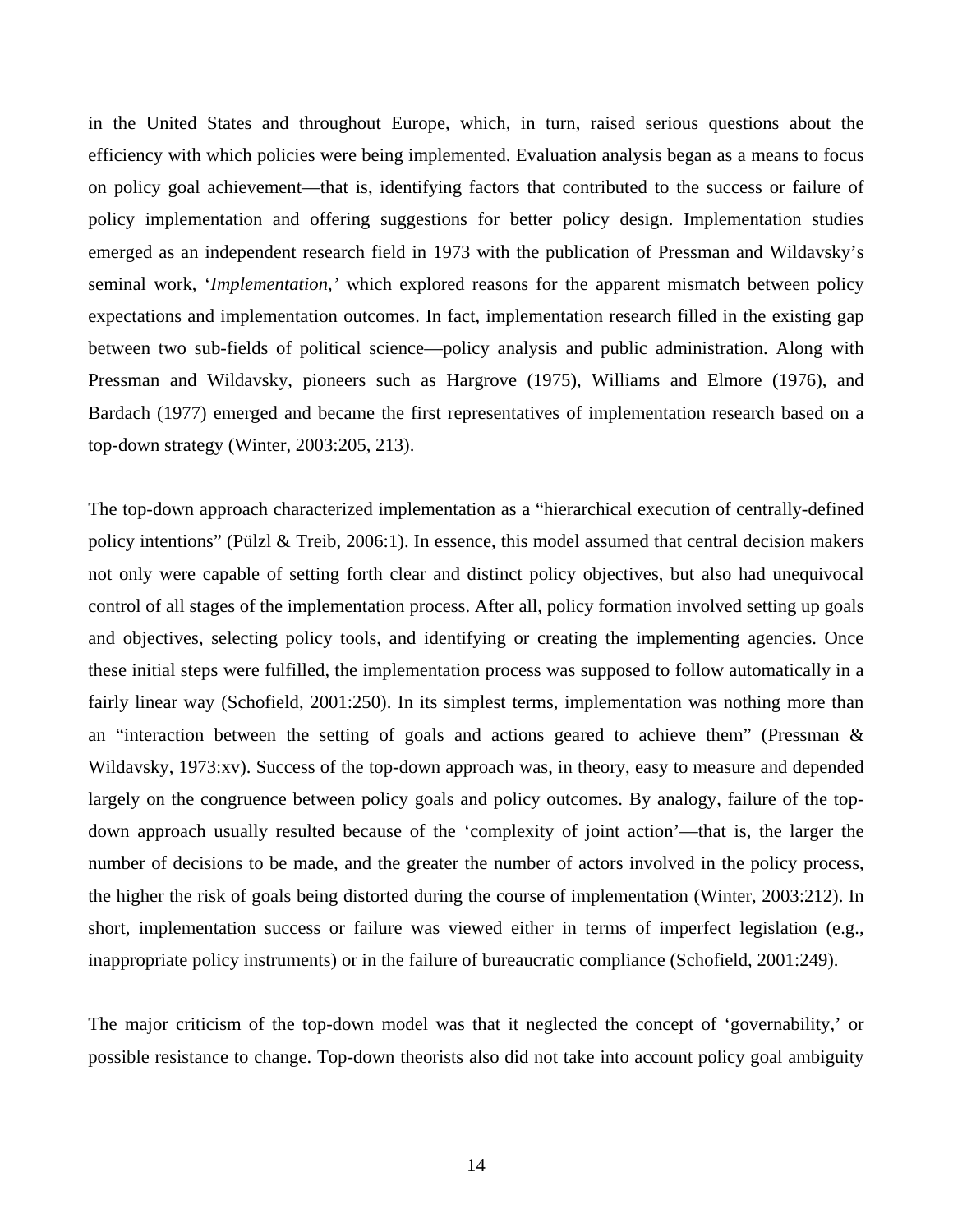or behavioral complexity (Schofield, 2001:251). As a result, a second model was developed in the late 1970s and early 1980s, which became known as the bottom-up approach.

The bottom-up school theorized that if policy outcomes did not match policy objectives, then the disparity must be caused by a network of actors responsible for implementing policy at the lowest levels. The bottom uppers rejected the idea of hierarchical guidance and the ultimate power of central policy makers; instead, they considered it more important to focus on the everyday decision making of 'street-level' bureaucrats, who were closer to actual problems than central policy makers and who possessed a great amount of discretionary power in overcoming difficulties, adjusting policies, and redefining problem-solving strategies that met common goals (Pülzl & Treib, 2006).

Table 1 compares characteristics of both models in six key areas. The major distinction between the top-down and bottom-up implementation models is that the former emphasizes responsibility while the latter underlines trust (Lane, 1993:101). Top-down theorists view society in elitist terms, where decisions are made by a few select representatives; bottom-up theorists believe that local bureaucrats and common citizens not only have a right to participate in implementation strategies, but also in how policies are formed.

# **Table 1**

| <b>Characteristics</b>      | <b>Top-down model</b>           | <b>Bottom-up model</b>           |
|-----------------------------|---------------------------------|----------------------------------|
| <b>Research strategy</b>    | From central policy makers      | From individual 'street-level'   |
|                             | down to administrative          | bureaucrats up to administrative |
|                             | execution                       | networks                         |
| Implementation              | As an outcome / output          | As a process                     |
| <b>Analysis goal</b>        | Prediction/policy determination | Description/explanation          |
| <b>Policy process model</b> | Stagist                         | Fusionist                        |
| <b>Character of</b>         | Hierarchical guidance           | Decentralised problem-solving    |
| implementation process      |                                 |                                  |
| <b>Democratic model</b>     | Elitist                         | Participatory                    |

*Comparison of top-down and bottom-up models*

Source: Adapted from Pülzl & Treib (2006).

What is the optimal balance between these two models for successful policy implementation? Some theorists believe that the best approach is one that synthesizes both models. The resulting hybrid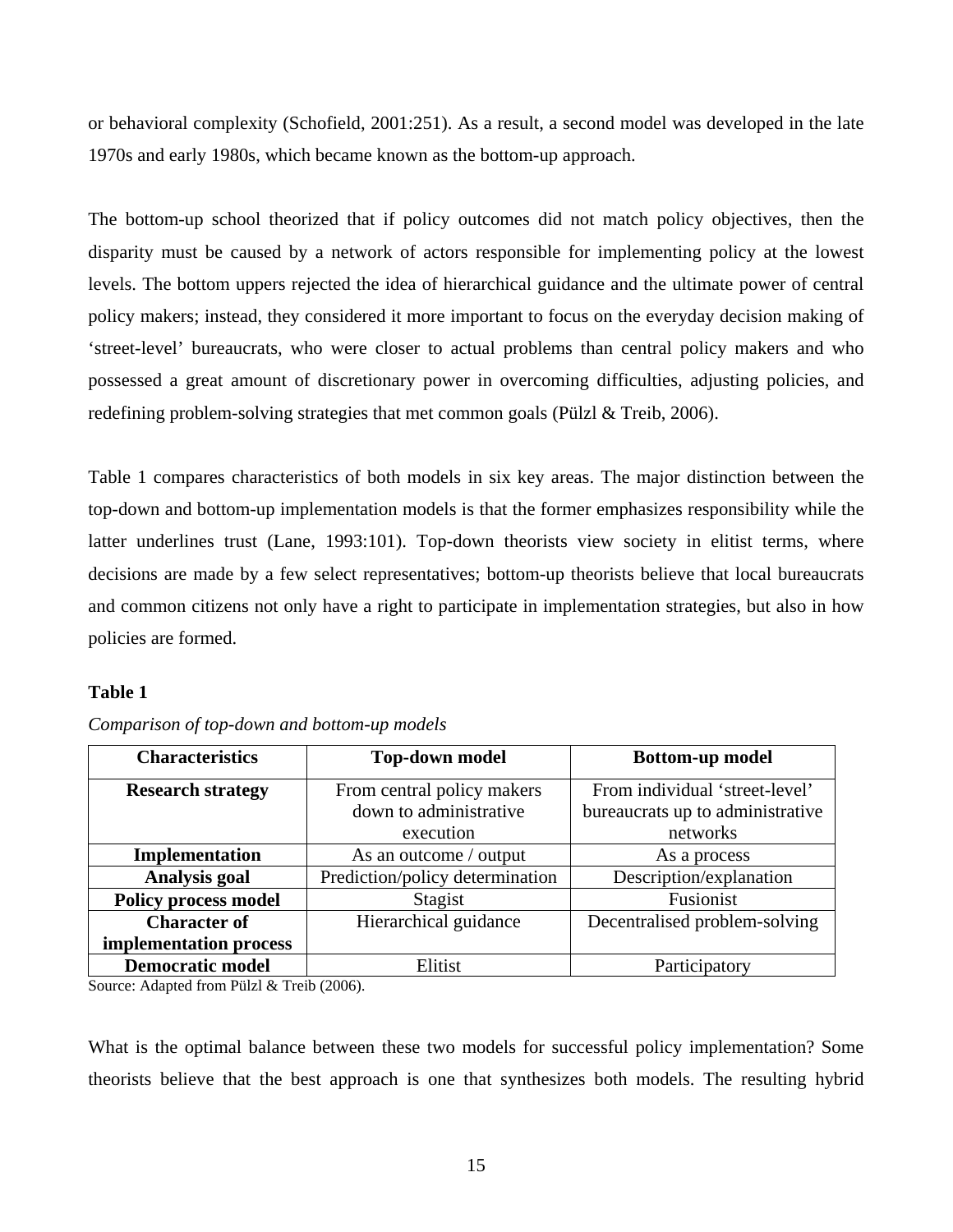approach views policy formation as an evolutionary process in which goals and objectives are continuously being defined and redefined from the top-down, while, at the same time, implementation of those policies is being analyzed from the bottom-up, with key actors identified and strategies examined for implementation. These new cooperative modes of governance allow for multiple actors and stakeholders to form mixed public/private networks, which participate in policy formation and adaptation (Mayntz, 1998). Therefore, policy implementation studies are facing one more challenge of including a 'network perspective,' which bridges the gap between macro and micro level of analysis by addressing coordination mechanisms and patterns of communication among the network participants.

Along with the selection of a research perspective, critical variables need to be defined for a basic understanding of policy processes in different national and cultural contexts (Enders et al., 2003). The number of possible variables varies in the research literature, but, for the purposes of this study, it will be feasible only to address the following six critical ones (cf. Gornitzka et al., 2005:41-42; Van Meter & Van Horn, 1975:462-473), which integrate all three research models, help measure policy performance, and assist in making predictions:

- *Policy objectives*: In order to measure factors necessary for implementation success, the national policy objectives will be reviewed for clarity and the degree of change implied.
- *Policy instruments*: Policy instruments use 'classical tools' (normally associated with interventionist policy making), which include legislation, money, organization, and information (Gornitzka, 1999:19). In conditions of multi-level and multi-actor governance in which the Bologna process is being implemented, the use of 'new policy instruments' such as selfregulation, public participation, and voluntary agreements may prove to be justified (Enders et al., 2003:10).
- *Inter-organisational communication:* This variable studies not only the key actors involved in implementing the Bologna process objectives, but also the main modes of interaction among them. By modes of interaction (or ways to resolve conflicts), Scharpf (1997) identifies 'mutual adjustment,' 'negotiation,' or 'hierarchical determination.' There are also intermediate modes such as 'negotiation in the shadow of hierarchy'—that is, although the government has the formal authority to impose a certain policy on the HE sector, it may choose to negotiate a consensus (Scharpf, 1997:72). The analysis of interaction modes among the key actors will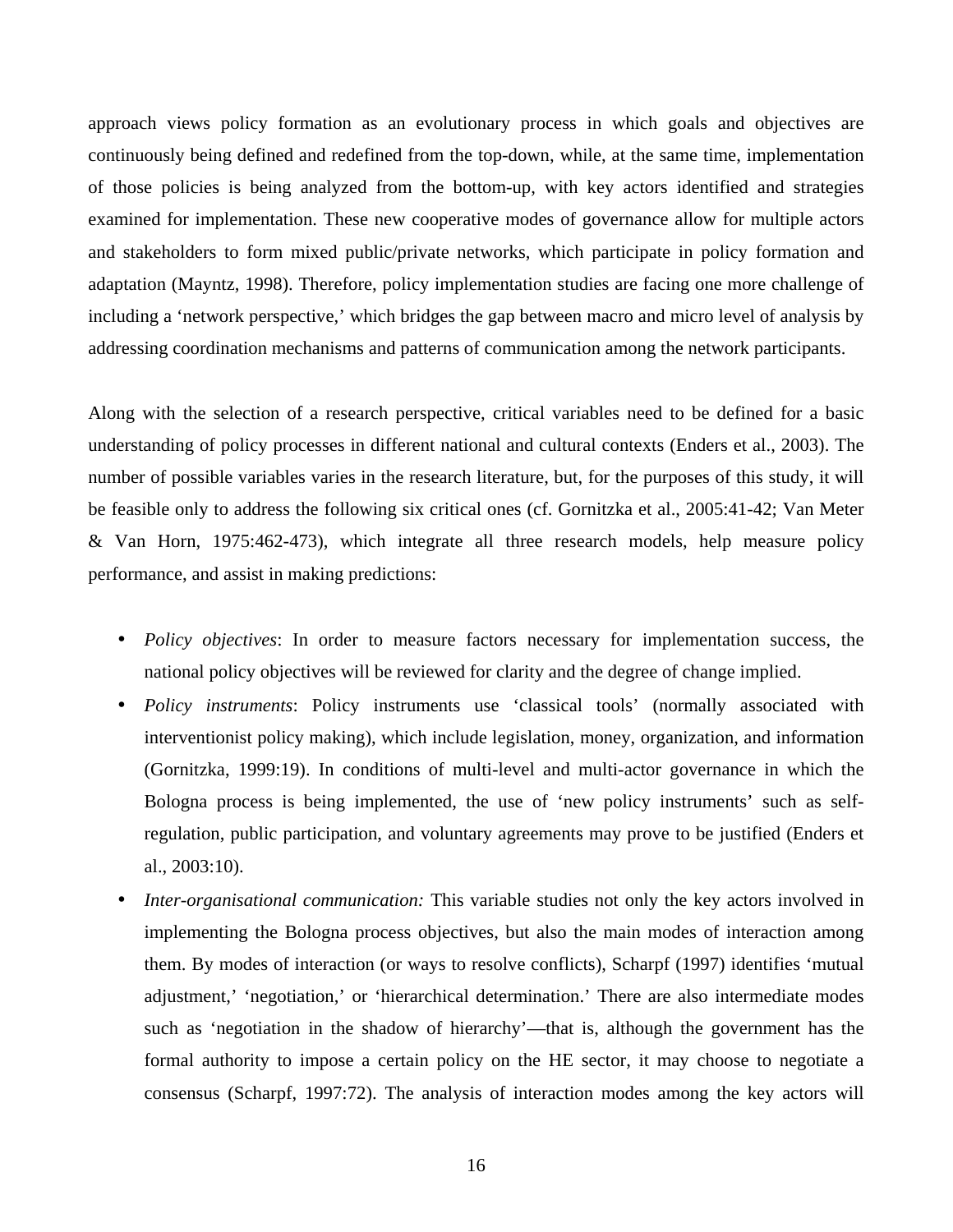contribute to an understanding of the role of the government in coordinating Bologna-related reforms.

- *Characteristics of the implementing agencies:* This variable involves analyzing the characteristic features of the HEI selected for this case study.
- *Disposition of implementers:* This variable assesses implementer attitudes, which become increasingly important in situations where new policy tools are applied.
- *Economic, social, and political conditions:* In order to track the degree of implementation of the Bologna process objectives, it is useful to construct a policy context that accounts for the choice of policy tools while helping to reveal the specific challenges faced by HEIs.

To sum up, in conditions where HEIs have to respond to the multiple challenges of massification, internationalisation, and globalisation; decreased state funding; and the growing expectations of stakeholders, the policy process is inevitably changing, which requires new multi-level approaches and multi-theoretical frameworks for policy and reform studies (Gornitzka et al., 2005). While the finiteness of the policy process as well as the possibility to distinguish among its various stages has been largely debated, the major shift in policy understanding was that implementation was increasingly viewed as a learning process or evolution. This implies that policy objectives and program technologies can be adjusted based on negotiations and feedback provided by implementers (Gornitzka et al., 2005; Lane, 1993)

#### **2.3 INSTITUTIONAL DIMENSIONS**

As Russia joined the Bologna process only three years ago, and the related policy formation is still underway, we can only speak of emerging change in institutional settings. Hence, the focus of this research will not be on specific goals attained, but on the analysis of the specific challenges faced in implementing Bologna-related structural reforms, as well as emerging patterns of institutional change.

In order to analyze the adaptation of Russian HEIs to Bologna reforms (as well as the challenges related to reform), it is necessary to begin with interpreting the inherited structural and cultural peculiarities of the HE system in Russia—that is, the policy context. The choice of the analytic dimensions was determined by feasibility considerations outlined in §6.1 of this study, while also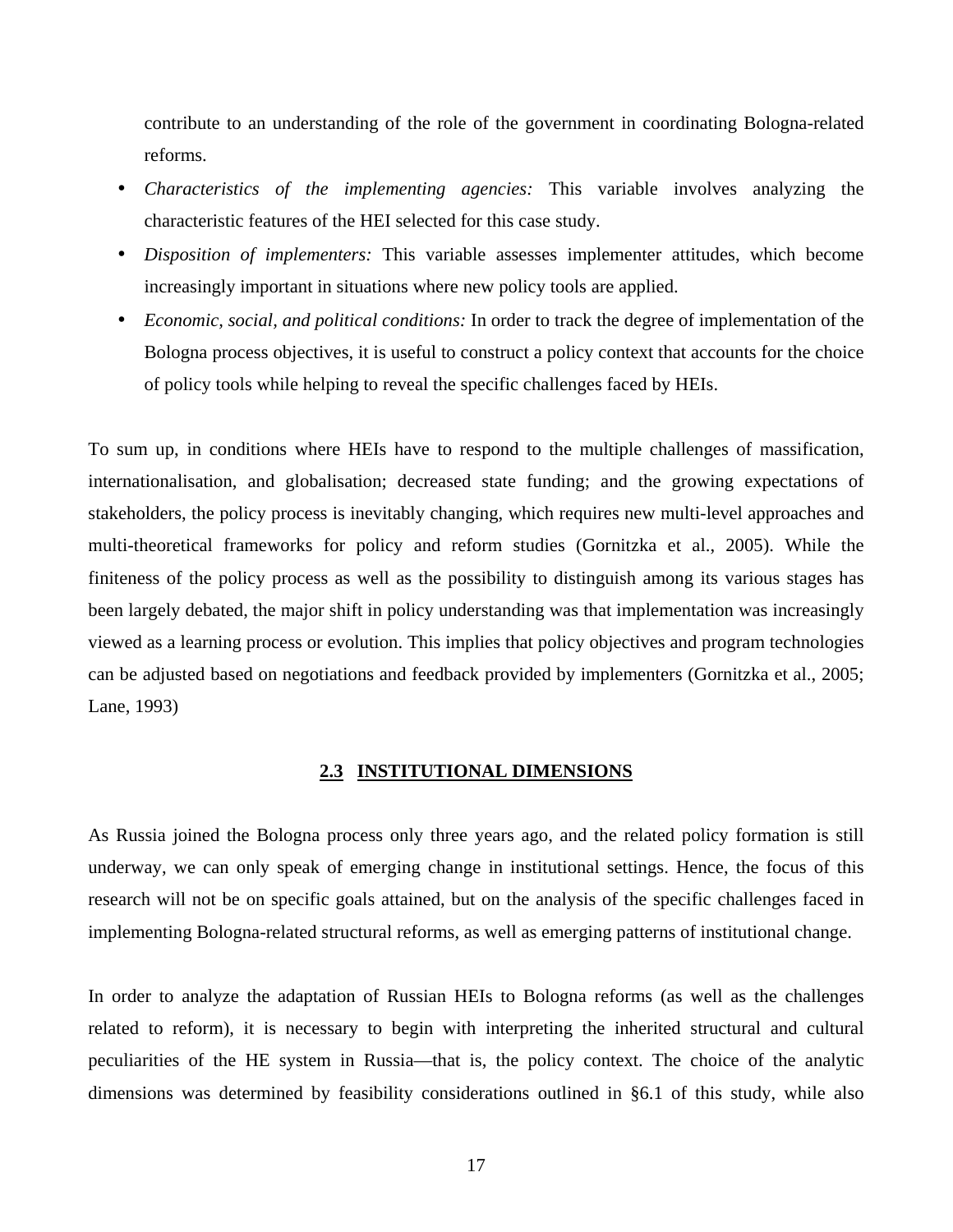relying on the findings of the report "Monitoring of participation of Russian HEIs in the Bologna process" (2006). Out of 101 sample institutions, the report claimed that

- $\geq$  68 were involved in developing comparable quality assurance criteria and methodologies;
- $\geq 61$  participated in developing two-level degree structures;
- $\geq$  52 developed international joint degree programs;
- $\triangleright$  43 introduced the ECTS–compatible credit system;
- $\geq 22$  promoted mechanisms for mutual recognition of academic credentials; and
- 17 started issuing graduates a standardized Diploma Supplement.

For practical reasons, I limited the analysis of institutional settings within Russia to two specific categories, which represent the most visible measurement of Bologna process reforms:

- *National degree structures*: including degree titles and length of degree programs; percentage of students taking degrees; access requirements; program orientation (labor market, research); and
- *Curricular design*: including state educational standards and the degree of institutional autonomy in designing curricula; ways of measuring study load; exam types and grading systems; ways of organizing curricula (e.g., self-study vs. instruction); student freedom in selecting a study trajectory.

At the same time, I am intending to explore how the major Bologna process objectives are dealt with at the institutional level by investigating two further analytical dimensions:

- *Graduate employability*: that is, the role of employers in defining curricular content and setting quality criteria; demand for one-tier vs. two-tier degrees;
- *Academic mobility*: that is, the challenges and opportunities for student and staff mobility; issues of transferability of credits; the role of academic mobility in internationalisation policy.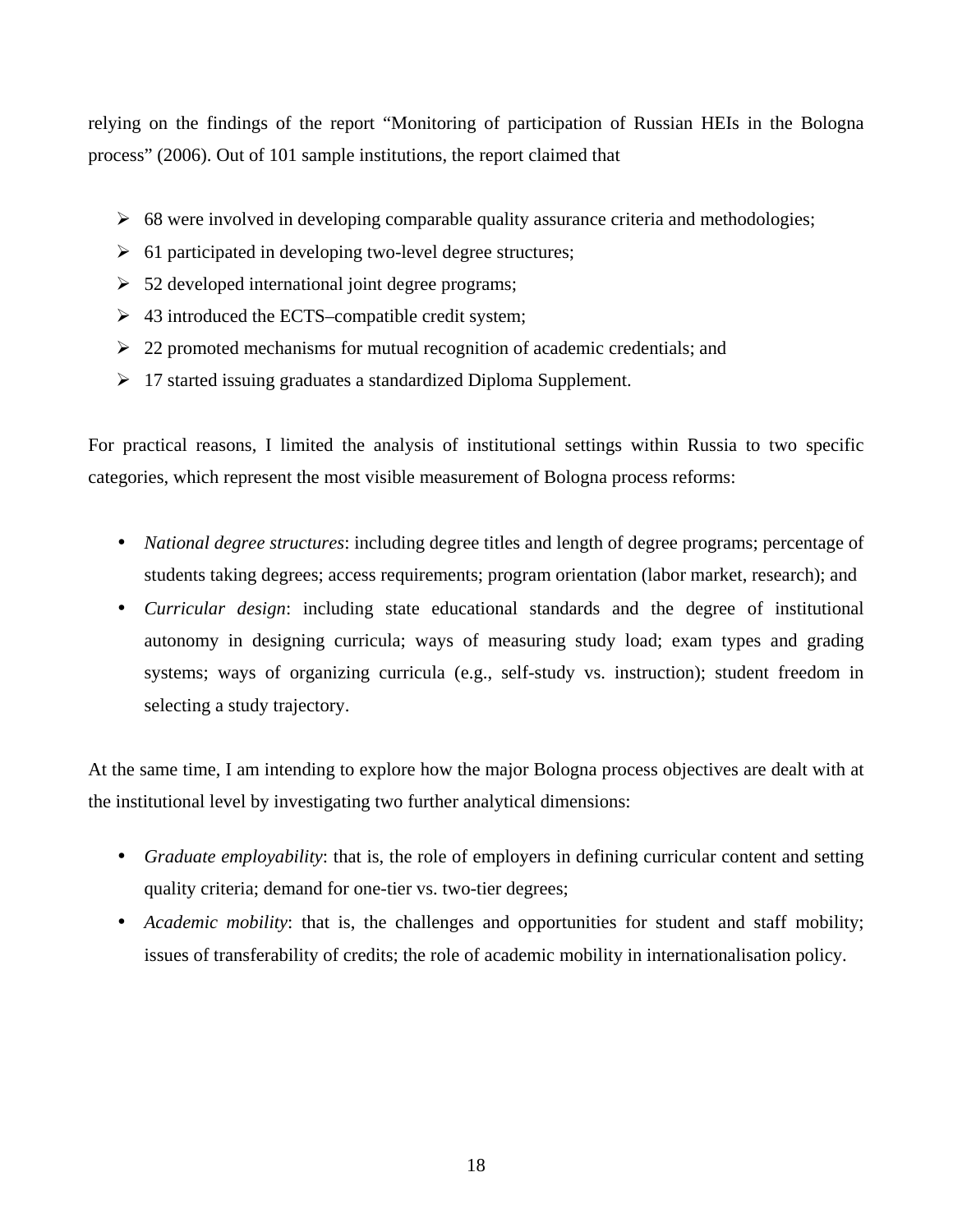#### **2.4 OVERALL THEORETICAL FRAMEWORK**

The aim of the theoretical framework is to understand how Russian HEIs have adapted to Bologna process reforms (primary research question). The main research topic cannot be considered in isolation, but should be balanced against a selected research approach to policy implementation study (subquestion 1), specific challenges facing implementation (sub-question 2), and possible future implications for Russian HEIs when the Bologna process is fully implemented (sub-question 3). In order to analyze the research problem, this study will construct a theoretical framework that has four main objectives: (1) to examine the policy context, based on the four analytical dimensions (see §2.3) in effect at the time Russia joined the Bologna process in 2003; (2) to track the Bologna-related policy formation with regard to the above mentioned critical variables (see §2.2); (3) to analyze the policy implementation in Russian HEIs through 2006, and (4) to make predictions concerning the policy implications for Russian HEIs. The framework considers both the legislators' and the implementers' initiatives along with the factors limiting or facilitating the implementation process, which is in line with the hybrid top-down and bottom up approach to implementation theory.

The appropriateness of using a hybrid approach is justified by assuming that the national policy into which the Bologna process is translated cannot be characterized as linear and hierarchically executed, but rather represents a policy in evolution, where "outcomes and objectives continuously interact" (Hill & Hupe, 2002:12). In the case of Russia's implementation of the Bologna process, the perceptions of the implementing institutions are viewed to be equally as important as the legislators' perspectives because the feedback provided by implementers, throughout the period of experimental implementation of the Bologna process provisions, is expected to form the basis for legislative amendments. Realizing this, HEIs and buffer organizations (e.g., the Regional Centers for Academic Mobility) will likely take a pro-active position—not only in implementing the principles of the Bologna Declaration, but also in negotiating and shaping the related policy. Based on these hypotheses, I am assuming that the degree of change relating to participation in the Bologna process, as well as the choice of implementation strategies, depends mostly on HEI administrators and other 'street-level' bureaucrats. Accordingly, one possible implication of such an approach is that implementation may result in increased diversity and stratification among HEIs. Thus, in the course of this study, which is based on the above theoretical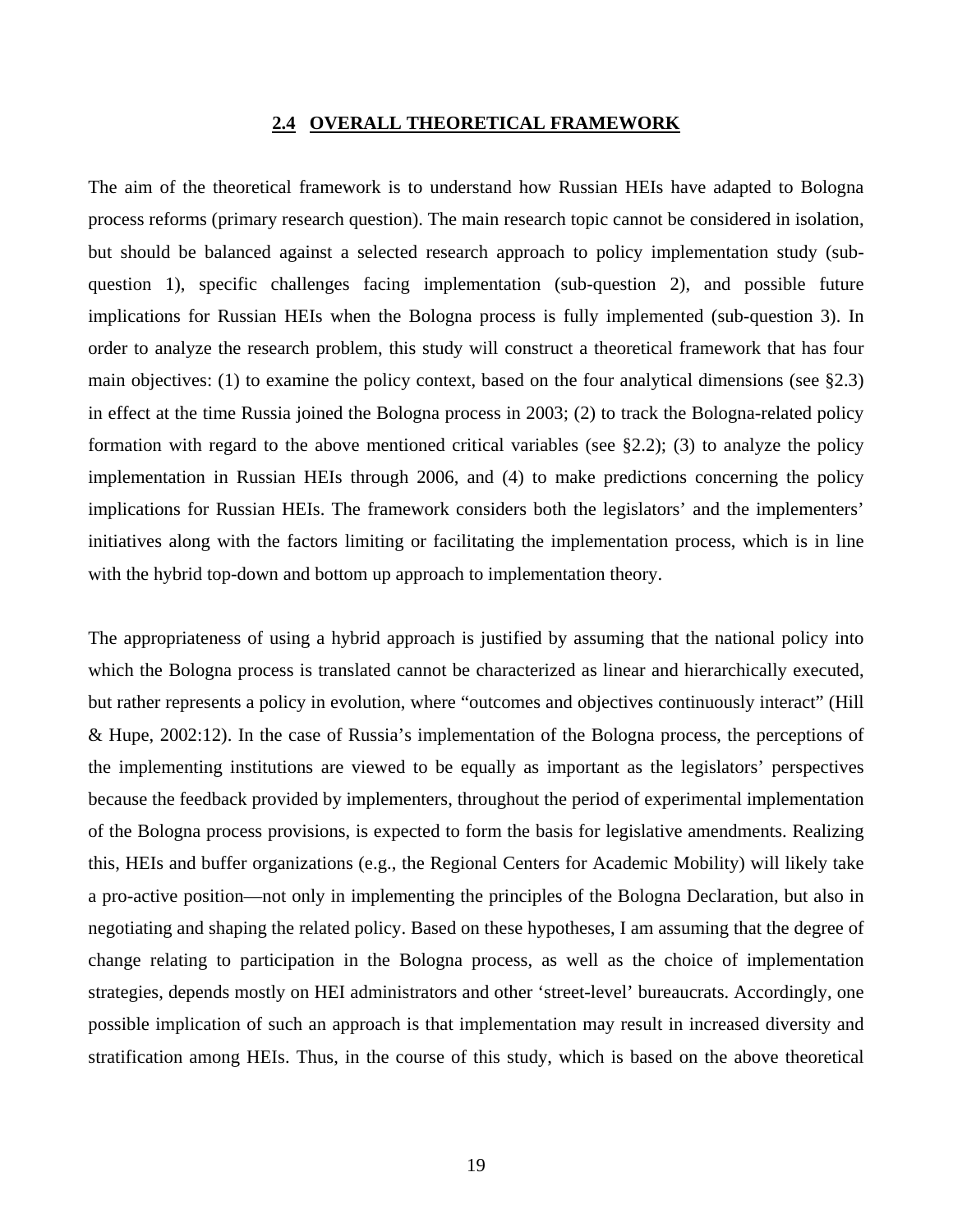framework, I will attempt to confirm this analysis while drawing conclusions about the implications of Bologna process participation for Russian HEIs.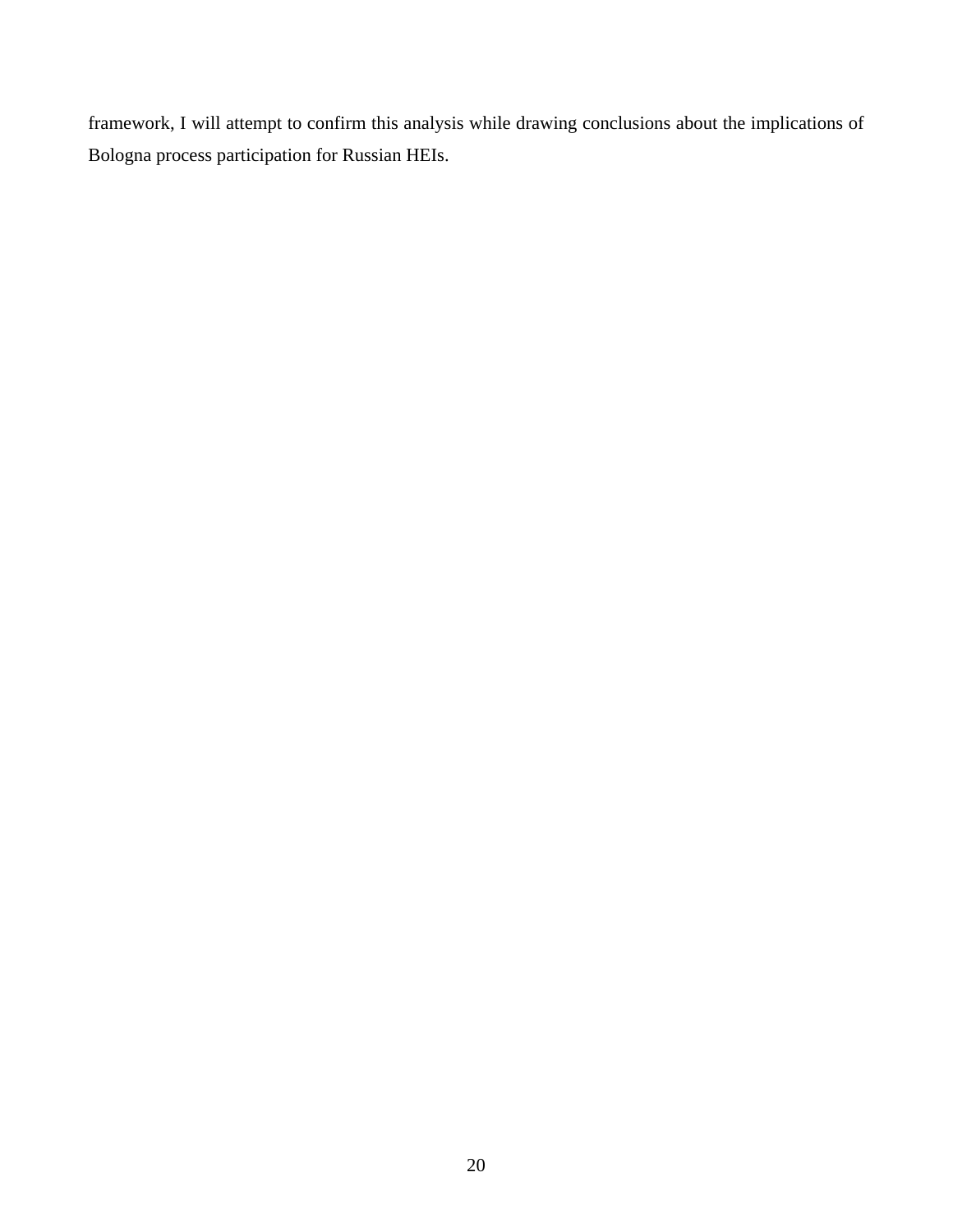#### **CHAPTER 3: BOLOGNA PROCESS IN RUSSIA**

#### **3.1 OVERVIEW**

Russia has a long history of collaboration with Europe in economic, cultural, political, and academic spheres, but joint educational reforms triggered by the seminal Bologna process have presented a new opportunity for closer integration. One of the objectives of this research is to explore how the principles of the Bologna Declaration translate into national policy formulation. Russia officially joined the Bologna process by signing the Berlin Communiqué in September 2003. As a result, Russia has taken certain national responsibilities to strengthen the convergence and transparency of its HE qualification structures, to resolve the problem of transfer and weighing of academic credits, and to improve its quality assurance system, thereby increasing international academic mobility and graduate employability. However, several factors have to be taken into account before analyzing the implications of the Bologna process for HE in Russia: the geographical span of the Russian Federation, the degree of financial and legislative support available, and the difficulty of overcoming existing traditions in HE.

First, it will take a considerable amount of time to make the institutional bureaucracy aware of the Bologna Declaration principles; these principles are likely only to take root after patient training and repeated attendance at seminars, workshops, and conferences. The federal system of political governance and the geographical span of the HEIs involved do not presume that all aspects of reform will be heeded uniformly throughout the Federation. The lack of cohesive political units and differing socio-economic backgrounds of the regions are likely to slow down attempts at progress, no matter what the national State decrees.

Second, while the implementation of and research on the Bologna process in European countries have received financial support by the respective governments and supra-national bodies, most Russian HEIs have little to rely on except for enthusiasm. Only a limited number of (elite) universities receive funding from the legislature (in the form of competitive tenders) to pilot Bologna-related projects. In addition, most of the EU mobility schemes are meant only for internal use. In this context, the role of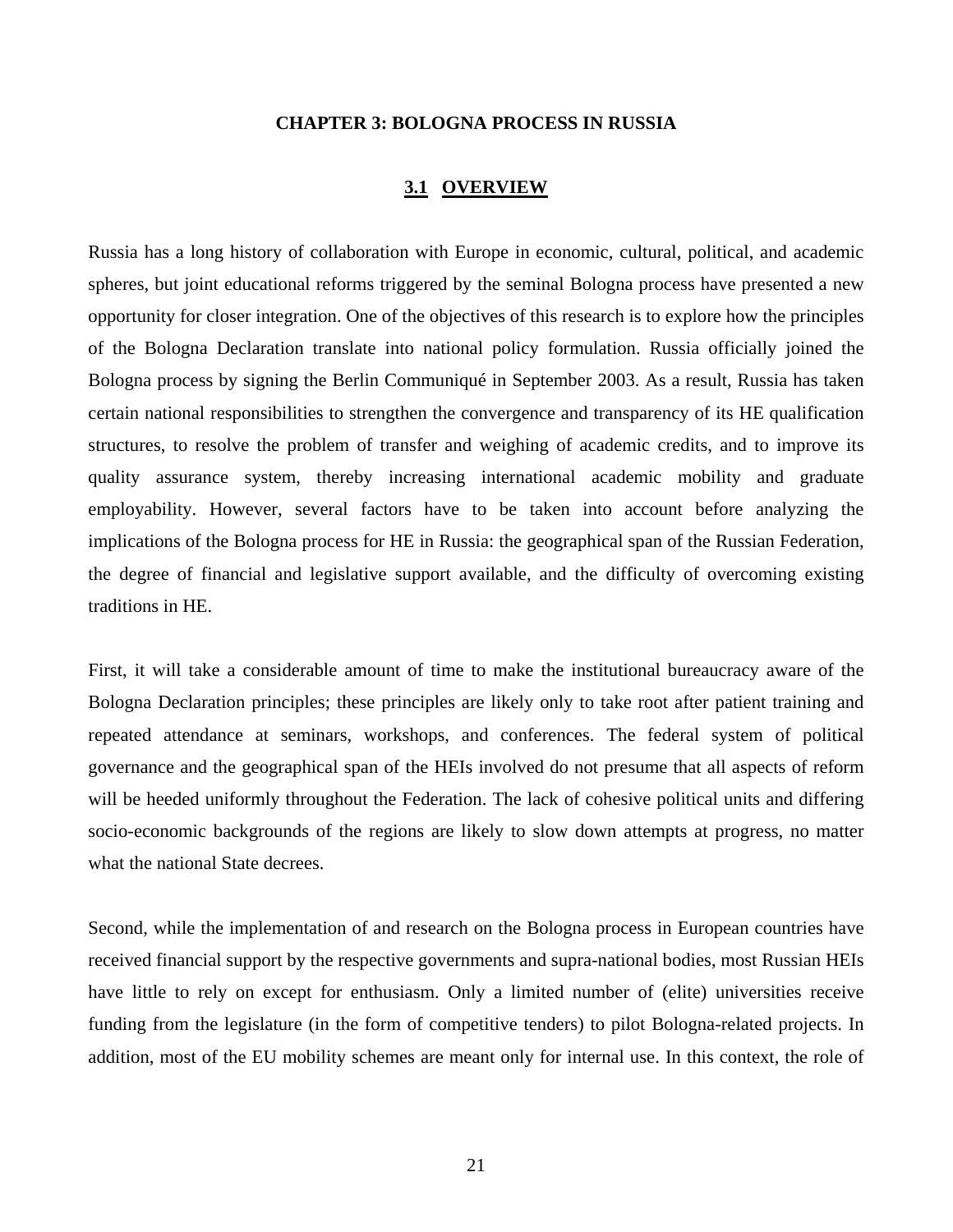the Russian government and existing buffer organizations (e.g., the Regional Centers for Academic Mobility) in promoting the Bologna Declaration principles will have to be explored.

Third, domestic publications seem to agree that the implementation of almost every Bologna Declaration principle will be challenging due to Russia's existing traditions in HE. In order to understand these challenges, I will begin by setting out the policy context and focus on four selected institutional dimensions in existence at the time Russia officially joined the Bologna process in 2003.

#### **3.2 POLICY CONTEXT BY 2003**

Until the late 1980s, all Russian educational institutions were public and education was free of charge. The activities of HEIs were completely regulated and controlled by the state. The collapse of the Soviet Union in 1991 and democratic changes put into effect throughout the early 1990s transformed Russia's education system as well. The Federal Law on Higher Education (1996) allowed the establishment of private educational institutions, and provided public (state-run) institutions with greater autonomy. The number of places for enrollment of students doubled over 10 years, mostly due to the new opportunity of accepting fee-paying students at both public and private universities. By 2003, the number of students enrolled in HEIs was 365 per 10,000 residents (the total number of students reaching 5,947,500).<sup>4</sup> The number of HEIs in Russia has also doubled and reached 1,039, which includes 655 public and 384 private institutions<sup>5</sup> [European Center for Higher Education (CEPES) statistics, 2002-2003].

Such significant massification of Russian HE, however, has raised concerns about the quality of education provided in new HEIs and triggered the establishment of a State accreditation system in 1997. Accreditation was not only used to assure academic quality, but also to determine the status of HEIs. Therefore, the following types of HE institutions in Russia have been distinguished: universities (51%), academies (28%), and institutes (21%)—the latter falling under the non-university sector, which focuses mostly on teaching (National Accreditation Agency of Russia, 2005). Bearing in mind that

 $\overline{a}$ 

<sup>&</sup>lt;sup>4</sup> Approximately 46.5 % (170 per 10,000 residents) of these students are entitled to free tuition on a competitive basis by the Federal Law on Education (1992).

<sup>&</sup>lt;sup>5</sup> Private institutions account for only 12.1 % of all students.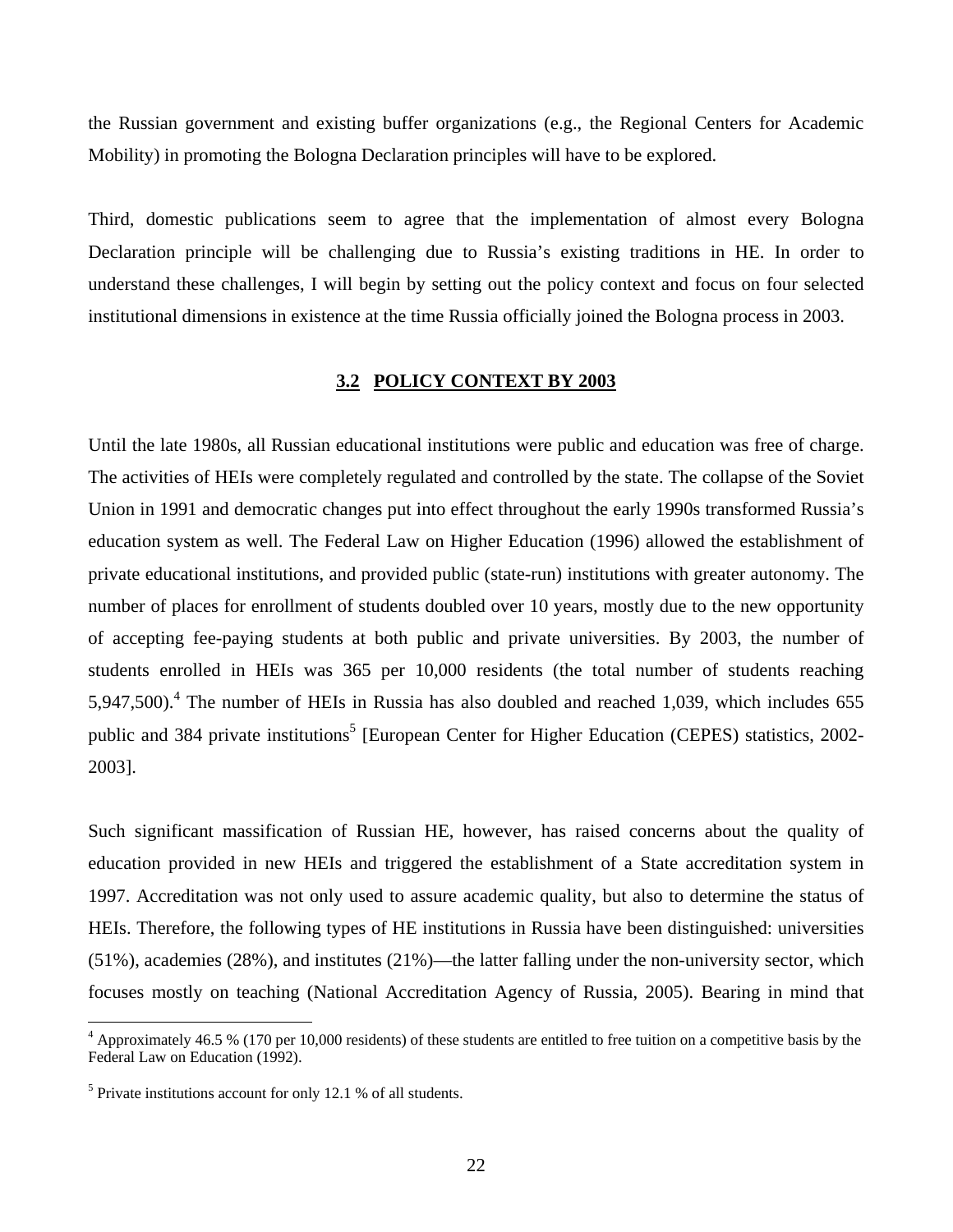HEIs provide academic training in more than 400 majors, the Russian HE system may be considered quite diverse. In this perspective, domestic HEI ratings are meant to make it easier for students and other stakeholders to make their (investment) choices. Nevertheless, there is a prevailing view in the world community that Russian HE is absolutely not transparent<sup>6</sup> and that the majority of HEIs either are not ready or not motivated<sup>7</sup> enough to compete internationally. Perhaps this is why participation in the Bologna process is looked upon as a major tool to approach 'international standards' (Kuzminov et al., 2003).

#### **3.2.1 National degree structures**

 $\overline{a}$ 

Historically, Russian HE was intended to train specialists in narrow fields defined by the government that funded the training. In these conditions, a one-tier Specialist's degree with fixed curricula and program length was most 'convenient' for centralized planning. As noted by an interviewee from Tomsk, there was no need for students during the Soviet period to shape their individual learning trajectories; market mechanisms were missing, and conditions were in place where collective values had a higher priority over personal ones. Furthermore, academic choice had to be made quite early that is, upon applying to a HEI (usually at the age of 16-17)—and were irrevocable once chosen. It was not until Russia began the transition to a true market economy after 1991 when HE system reform became necessary.

A two-tier system of Bachelor degree programs and Master degree programs was introduced in Russia by the Decree of the RF Government [August 12, 1994 (No. 940)]<sup>8</sup>, which allowed some students to start their professional career earlier, thereby saving on HE expenditures. Nevertheless, less than one tenth of all graduates by 2003 were receiving these degrees. Through inertia, the rest of the student population was enrolled in traditional five-year programs leading to a Specialist's degree (Smolentseva, 2003). According to Professor Kuzminov, the Rector of State University – Higher School of

<sup>&</sup>lt;sup>6</sup> I experienced this lack of transparency myself when collecting statistics and other information on Russian HE.

 $<sup>7</sup>$  The lack of motivation to compete internationally can be explained by the fact that most Russian students cannot yet</sup> afford to study abroad and the admission competition is still difficult; however, HE experts express concerns about possible 'invasion' of the domestic educational market by foreign providers in case of Russia's participation in the General Agreement on Trade in Services/ World Trade Organization (GATS/ WTO).

<sup>&</sup>lt;sup>8</sup> Decree "On approving the State Educational Standards in professional higher education"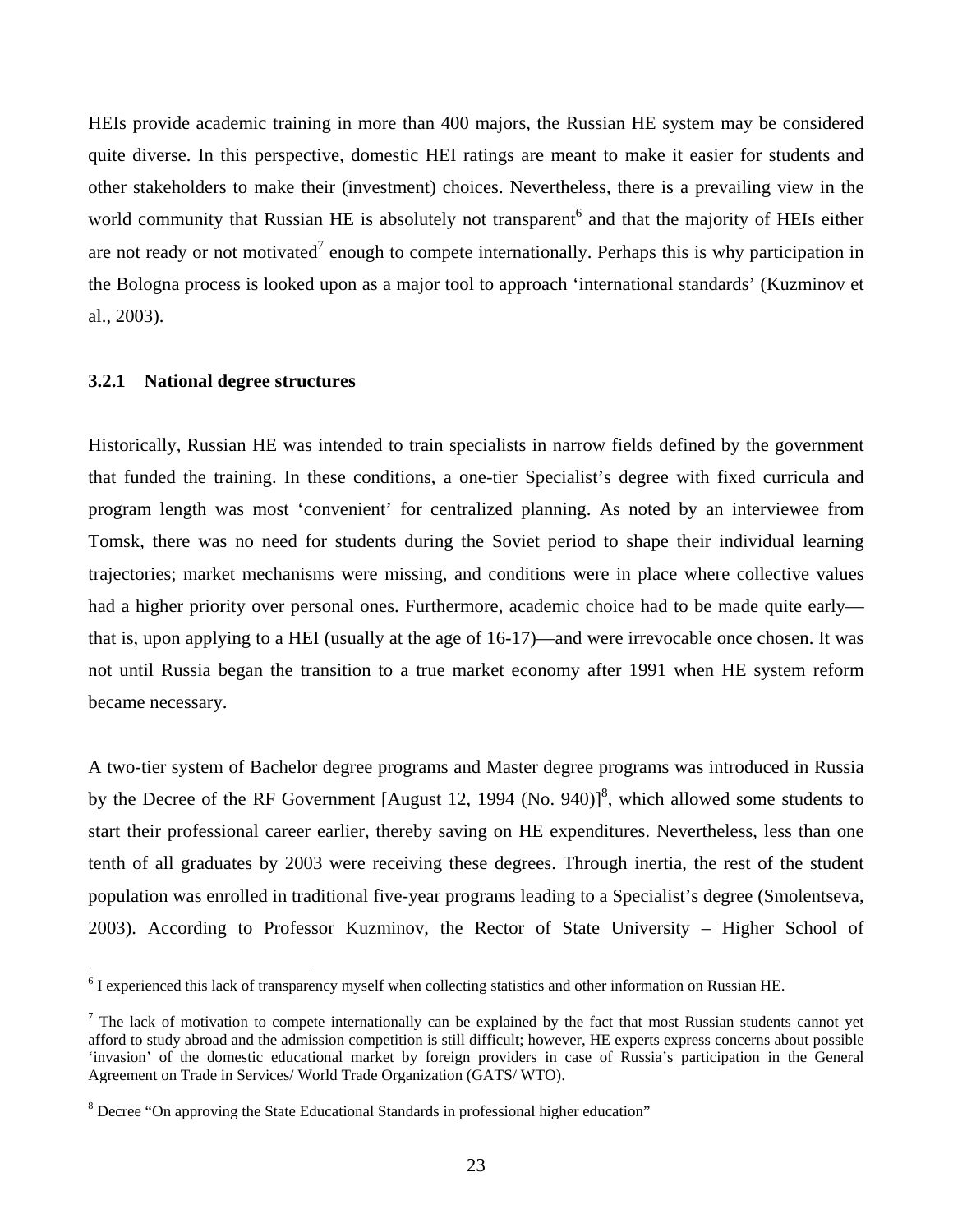Economics, the transition to a multilevel system of education was often marked by formality, without any major changes made to the curriculum structure or any attempt to distinguish between academic and applied programs (Kuzminov et al., 2003). Furthermore, the increase in vertical academic mobility between various majors has yet to be made, as Russian students typically do not opt to change majors or institutions after completing their first cycle of studies.

On a positive note, by adopting a multilevel system of education, Russia acknowledged a shift in educational attitude from 'education for life' to 'education throughout life.' Indeed, the idea of 'education for life' seems utopian in an environment where 5% of theoretical knowledge and 20% of professional knowledge is updated every year (Melvil et al., 2005).

Along with a discussion of national degree structures, the overall length of Bachelor degree and Master degree programs had to be evaluated. Russian secondary school education is shorter than in most European countries, constituting 10-11 years as compared to a minimum of 12 years in the EU. Thus, the appropriateness of transferring to the  $3 + 2$  model wide-spread in EHEA (i.e., 3 years of Bachelor's degree study + 2 years of Master's degree studies) entered this debate. It was argued that reducing the length of Bachelor degree programs may not suit Russian HE students, who often need an extra year of schooling to compensate for their shorter secondary school training. Therefore, for the time being, Russia chose to substitute the traditional one-tier 5 year Specialist's degree programs with a hybrid 4+1/2/ model (see Figure 2).



*Figure 2.* Shift from one-tier to two-tier degree structures in Russia in the framework of the Bologna process.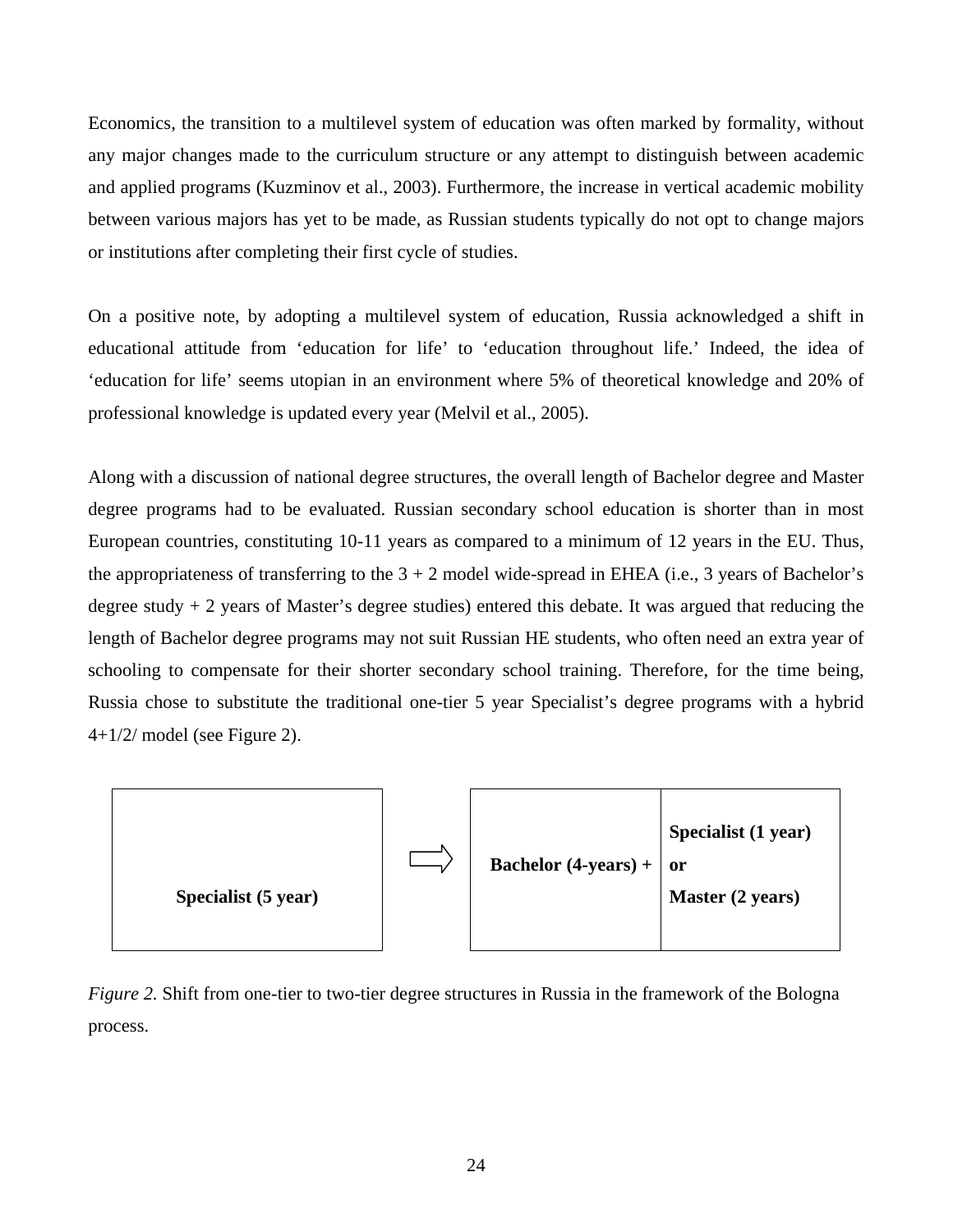The HE experts express their concerns that as a result of lengthening the overall study period the government would only be able to finance 20% of Master degree students—possibly even being obliged to introduce tuition fees for this level of studies, which likely would result in the overall drop in the number of Master's degree candidates (Belov, 2005).

#### **3.2.2 Curricular design**

Unlike countries with a decentralized HE steering model, in Russia even the selection of curriculum content is not considered 'the business of faculty experts.' The State Educational Standards for Russian HE programs determine the minimum requirements for the subject matter to be taught and the threshold level for learning outcomes. Unfortunately, these 'minimum' requirements allow little freedom for curricular design creativity at the institutional level as the obligatory federal component accounts for 70-80% of the educational content (Comparative Educational Policy portal, 2005). The resulting rigidness of the educational programs often force many students who are unsatisfied with the fixed set of courses (e.g., in engineering) to simultaneously enroll in the so-called "second higher education" in economics or in other "popular" majors in order to increase their competitiveness in the labor market. It is not surprising that the combination of full-time and part-time studies leads to a decrease in quality of learning outcomes.

Another peculiarity of the curricular designs inherited from the Soviet times is that teaching methods are traditionally characterized by vertical pedagogic relations, with lectures as the main form of instruction. According to Tomusk (1998), it is not unusual for Russian students to attend an average of 27 hours of lectures and seminars per week. When lectures are the main form of instruction the educational emphasis shifts to an inward orientation towards disciplinary content (Ensor, 2002). In this context, students are viewed as empty vessels to be filled with new knowledge, without regard to whether or not that new knowledge relates much to their previous experiences. It is logical to assume that an educational system that focuses on quantity over quality also does not provide enough time for independent studies, which scholars believe necessary to develop critical thinking skills (Tomusk, 1998).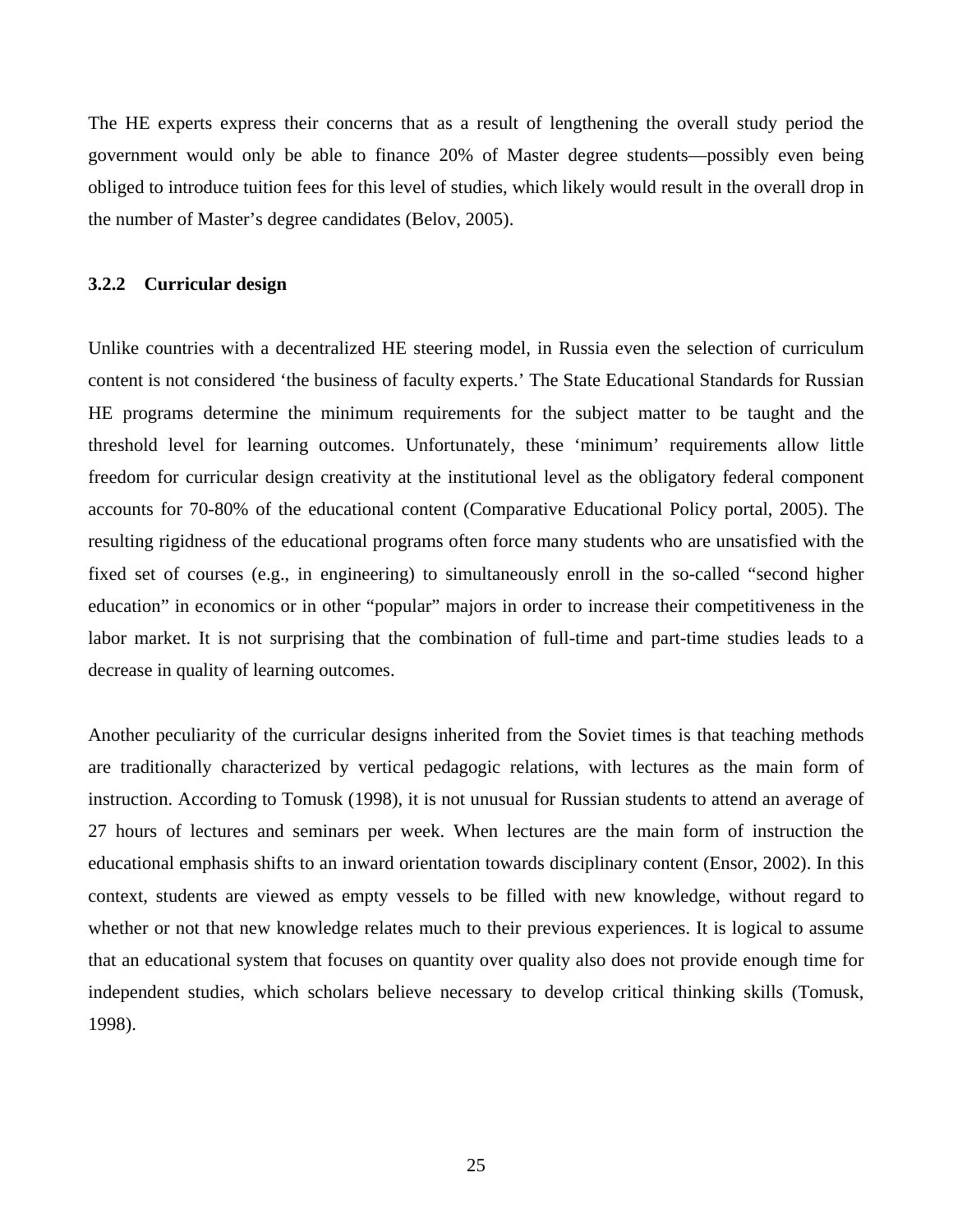The traditional Russian HE system measures study workload in terms of contact and self-study hours, so it causes credit recognition problems—not only for Russian students studying abroad, but for international students studying in Russia. In 2002, the Russian Ministry of Education and Science introduced an experimental academic credit system. Approximately 30 leading universities were voluntarily involved in the experimental development and implementation of a credit transfer system. The experiment showed, however, that the attempt to formally recalculate hours into credits with the help of a common denominator as recommended by the Ministry (e.g., 36 class and self-study hours = 1 credit) was largely unsuccessful, as some courses received an inadequate credit weight in the result (Melvil et al., 2005).

A few words should be said about the Russian HE grading system, which is based on a simple grading scheme. Students are evaluated by number as being 'excellent, 'good, 'satisfactory, or 'failing.' From personal observations (which have been substantiated by my colleagues' opinions), this grading system tends to yield an unjustifiably high number of excellent and good grades—especially during oral examinations. Inasmuch as oral examinations in Russia are not only widely spread, but determine which State-financed students continue to receive monthly scholarships, it is not uncommon for students to try and negotiate grades with their professors. On balance, a shift toward the ECTS distributive grading system, along with more written exams, might produce more objective student evaluations.

#### **3.2.3 Graduate employability**

l

In the Soviet period, the number of specialists to be trained in every major was planned centrally by the government and graduates were assigned compulsory job placements. Therefore, on the one hand, young people obtaining a university degree had a job security; on the other hand, the existing manpower approach was skewed toward military needs and generated the so-called "engineeringization"<sup>9</sup> of higher education and an under-emphasis of training in the humanities and social sciences (Smolentseva, 2003).

<sup>&</sup>lt;sup>9</sup> By some estimates, 90% of Russian HE provided Engineering training before Perestroika.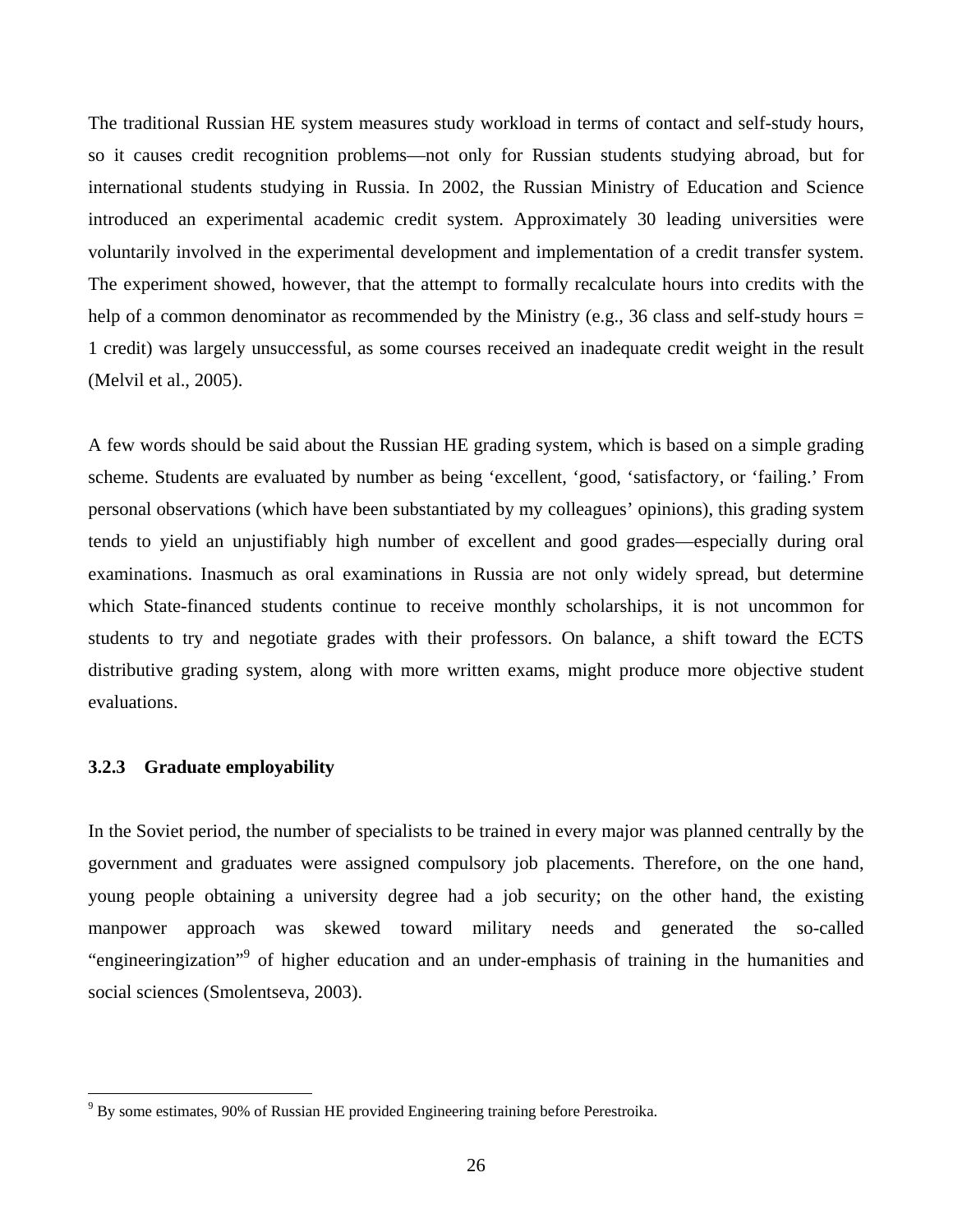After market mechanisms were unleashed during Perestroika, the mushrooming private universities and their branches made up for the lack of programs in social sciences, which lead in turn to overproduction in new 'popular' majors such as economics, humanities, and social sciences (see Figure 3). Apparently, the quality of such programs hastily 'tailored' to market needs could not match the requirements to graduates set out by employers in these fields.





In public universities, the continuous lack of correlation between educational content and labor market needs resulted in the problem of distorted motivations among students. As argued by Kuzminov (2004), up to 50% of jobs taken by graduates did not match the acquired qualifications. A possible explanation for this is that young people commonly participated in HE for the sake of obtaining a diploma, or even as a way to escape from obligatory army service (at least for young men). As graduate knowledge was mostly theoretical, practical skills had to be acquired during on-site training. Therefore, university diplomas had only a signaling function for employers—a sign that graduates possessed some general skills; as a result, employers often treated HEI graduates simply as individuals with better study skills.

Finally, while most academics and students appreciate the greater flexibility of multilevel training, Russian employers do not yet recognize a Bachelor's degree as equivalent to a complete higher education. To regain the trust of employers in the Russian HE system, the government introduced a series of amendments in 2004 to the Federal Law on Higher Education (1996); these articles encouraged employers to participate in State accreditation of HEIs, develop State Educational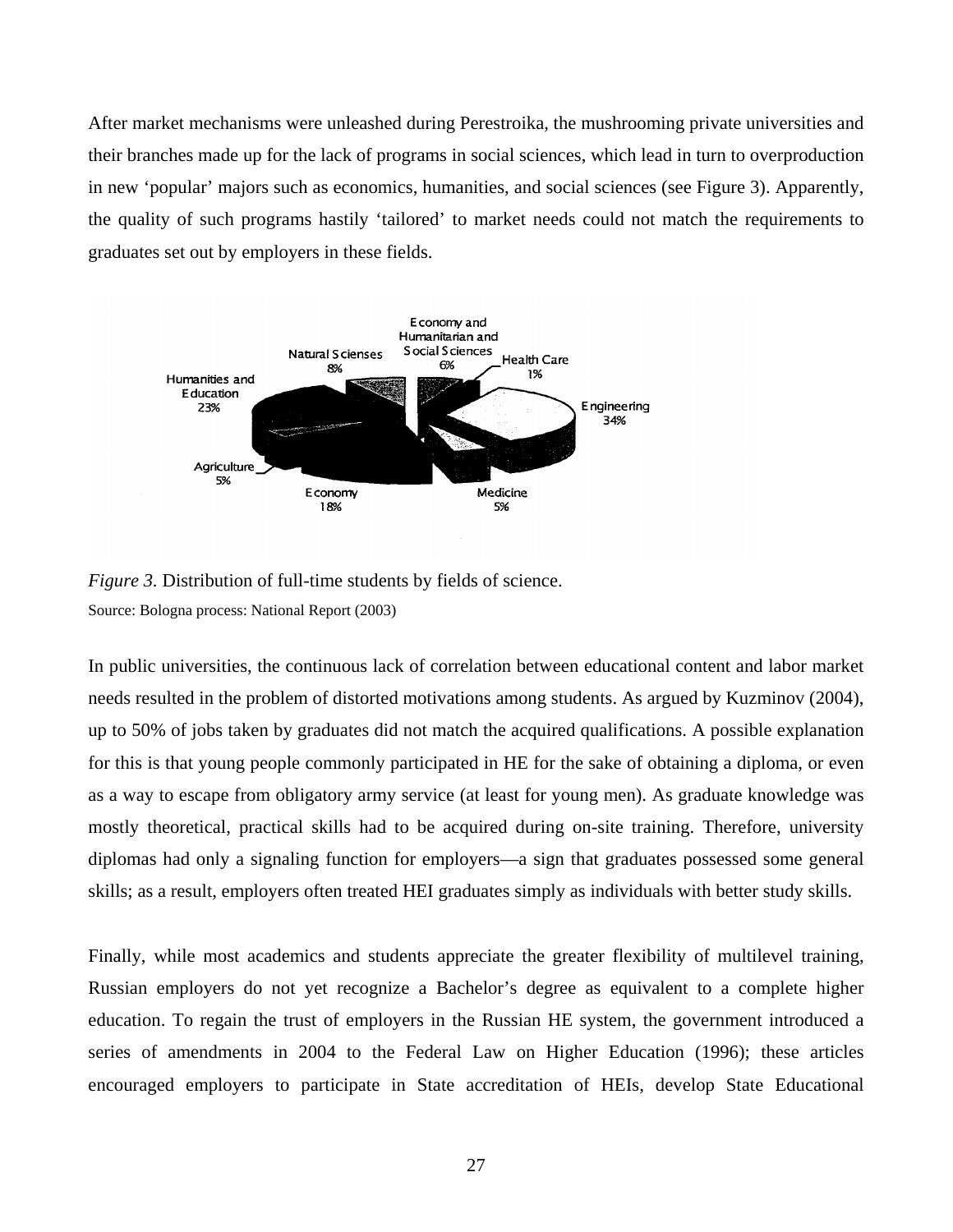Standards, define requirements for learning outcomes, and compile their own rankings of HEIs. Beginning in 2005, the Ministry of Education and Science further submitted to the Federal Duma of the RF Federal Assembly a decree whereby representatives of employer associations were given the right to play a part in monitoring and forecasting the labor market. The Union of Industrialists and Entrepreneurs of Russia teamed with the Ministry to form a nation-wide system of qualifications, which not only established professional standards but laid the groundwork for more rigorous educational standards as well (Bologna process: National Report, 2005-2007). Throughout 2005 and 2006, government and the business community demonstrated how this new partnership could work by holding a series of 'round tables,' where problems in the professional development of HE could be discussed in the context of actual industry requirements.

#### **3.2.4 Academic mobility**

 $\overline{a}$ 

Prior to joining the Bologna process, the efforts of the majority of Russian HEIs to increase academic mobility were marginal and lacked systematization due to several factors, such as an underdeveloped infrastructure for integrating international students, a limited number of programs offered in English, problems with transferability of credits, and differing degree structures. Thus, Russian exchange students often had to study the courses they 'missed' during their period at non-Russian universities, or take additional exams upon their return, because there were no mechanisms for recognizing the courses studied abroad.

As early as 1984, the European community took steps to improve academic mobility by forming the National Academic Recognition Information Centers (NARIC), which is a network that aims to unify procedures for recognizing diplomas and study periods in member EU universities. Further provisions for assuring the quality of education in EU member universities were provided for in 1997, as part of the framework agreed upon in the Lisbon Recognition Convention<sup>10</sup> (1997). In order to assist national authorities in developing policy, recognizing academic qualifications, and implementing the Lisbon Recognition Convention, the European Network of Information Centers (ENIC) was established; ENIC cooperates closely with the NARIC network. In 2000, Russia ratified the provisions of the Lisbon

<sup>&</sup>lt;sup>10</sup> Formally known as the "Convention on the Recognition of Qualifications concerning Higher Education in the European Region."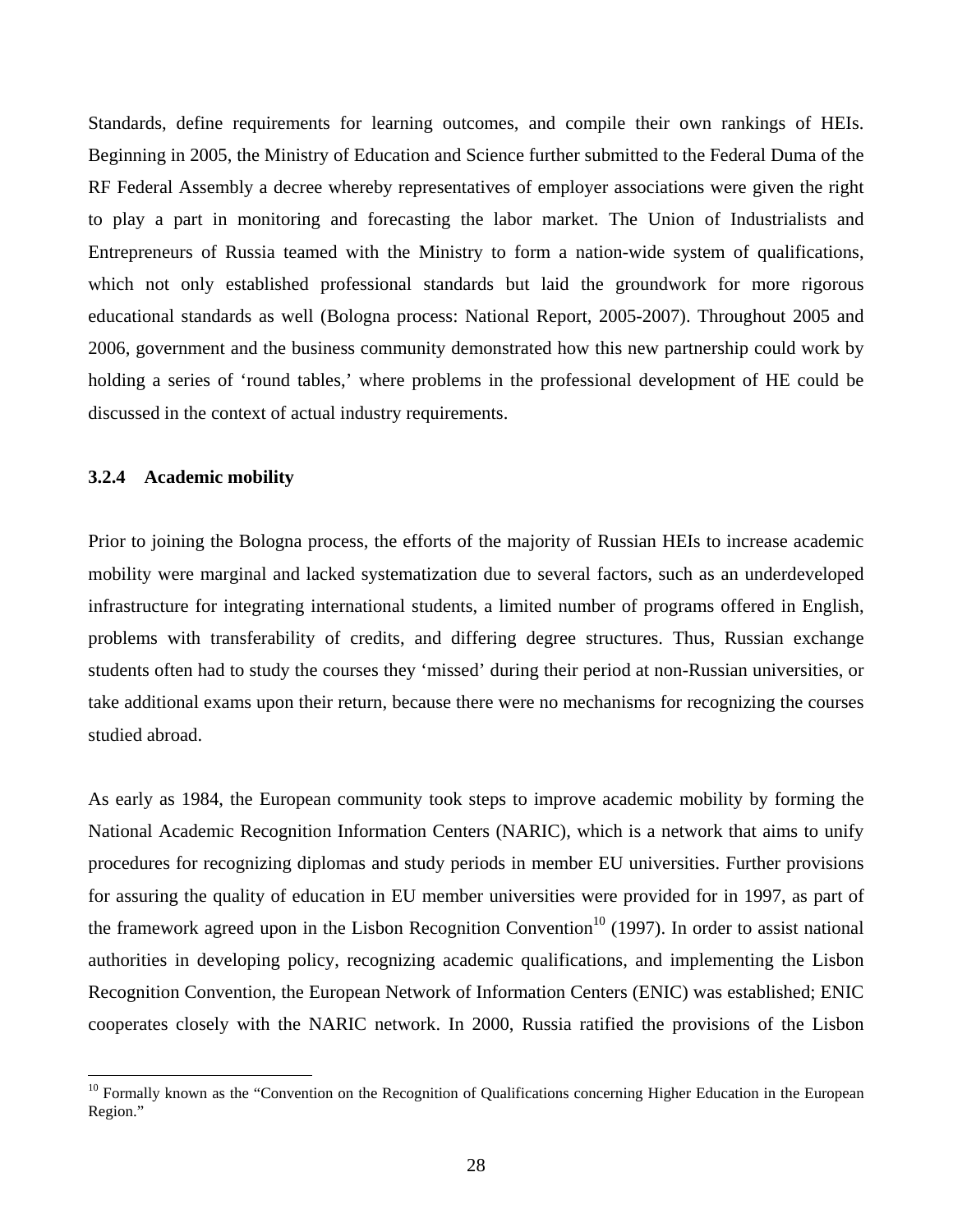Recognition Convention and established the National Information Center on Academic Recognition and Mobility to participate in the ENIC/NARIC network, which became an important step in the integration of Russian education with other European education systems. At this time, however, recognition procedures are carried out centrally, which makes it complicated and time consuming for international students to apply to Russian HEIs.

The elitist nature of student mobility is confirmed by statistics. No more than 1% of all Russian students study abroad; the percentage of incoming international students is about the same (Sheregi et al., 2002). With more than 1,000 institutions providing higher education in Russia, it is clear that the potential of international education and academic mobility has not yet been reached.

Unlike EU countries, it may seem that traditional academic mobility (especially those involving student and staff exchanges) in Russia has not been duly supported by the government. This lack of support occurred for several reasons. First, more urgent needs (such as the structural reform of HE) prevailed, and there were insufficient funds to invest in academic mobility programs. Second, internationallyoriented HEIs managed to develop academic mobility without governmental support. Third, the increased outgoing mobility of Russian students and faculty members was seen as a potential source of the 'brain drain'; in order to counteract this trend, the export of educational services, (i.e., by attracting more fee-paying international students to Russian HEIs) became a favored alternative goal.<sup>11</sup> Finally, new forms of academic mobility (e.g., joint-degree programs) were encouraged, as they were thought to bring more benefits (in terms of internationalised curricula) to participating HEIs than traditional student exchanges. Thus, a shift in internationalisation strategies to more attractive alternatives may be observed in Russia, and it will be interesting to track the influence of the Bologna process in this perspective.

 $\overline{a}$ 

 $11$  Still, it does not mean that international education is becoming a tradable commodity, as tuition fees were competitively low and the Russian government provided scholarships to about 10% of all international students within intergovernmental agreements (Belov, 2005: 29).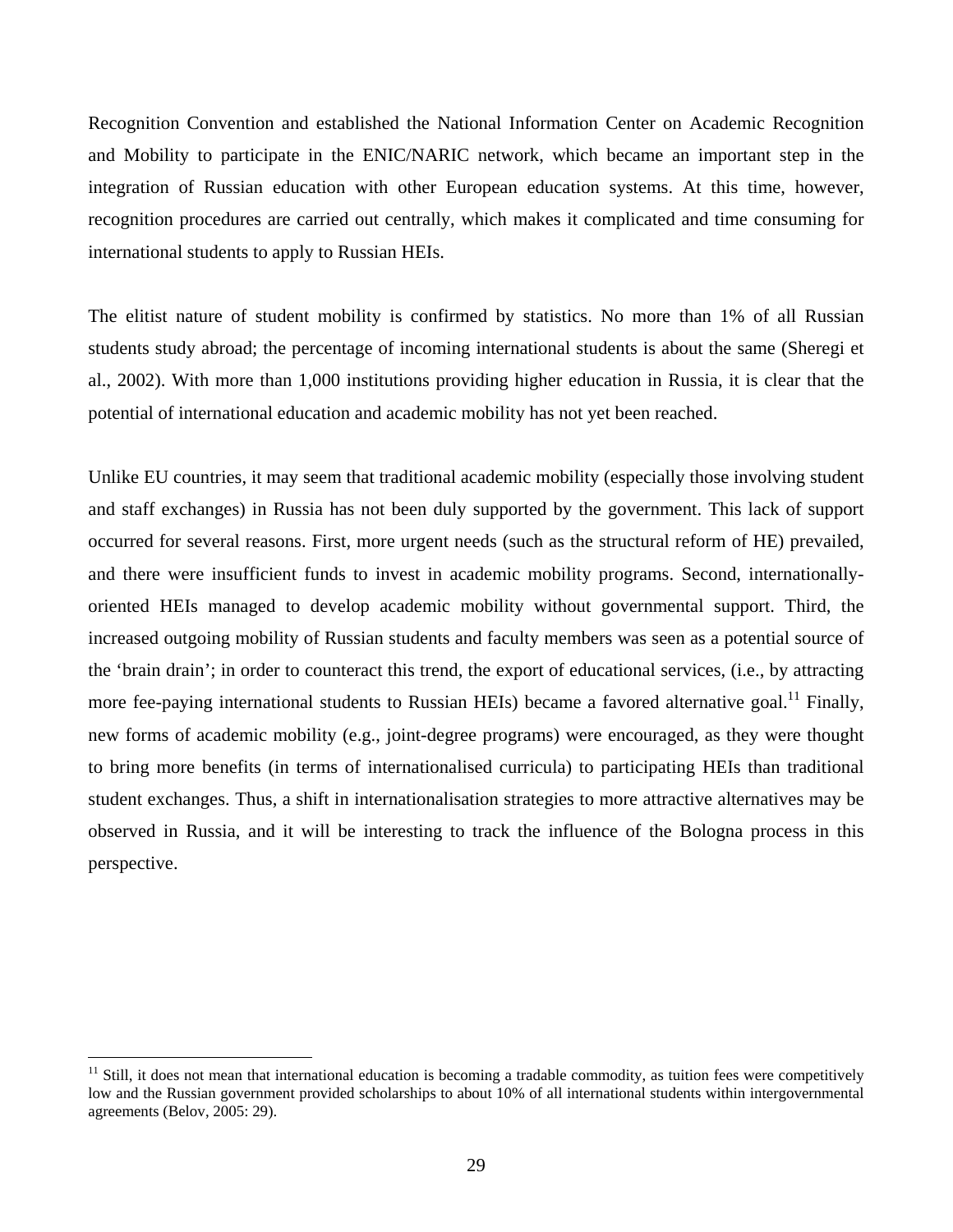# **3.3 RATIONALE FOR RUSSIA'S PARTICIPATION IN THE BOLOGNA PROCESS**

As discussed earlier, some of the Bologna reforms were initiated in Russia before it officially joined the Bologna process. The advantages and disadvantages of participating in the process, however, have been widely debated by HE experts and university administrators. Opinions ranged from fear at losing the treasured fundamentality of Russian HE, to general resistance to change, to grudging acceptance of the reforms as a 'necessary evil,' and, finally, to acceptance of the reforms as the 'necessary good.' The degree of awareness of the objectives and underlying principles of the Bologna process is proportional to the respondents rank in HE system—that is, the lower in rank, the less aware they are of the need for reform. In some sense, then, criticism of the Bologna process can primarily be justified by lack of awareness. One rationale behind Russia's participation in the Bologna process is explained in the following interview excerpt:

"By joining the Bologna process, Russia will remain in the common educational and academic context of Europe. It will not affect our labor market though. We can't have a common labor market with EU, we must admit—our conditions and interests differ greatly. On the other hand the quality of Russian HE will be enhanced and we will be able to export it" *I. Arzhanova, Deputy Director of the National Training Foundation* (Gazeta.ru, 2005; emphasis added).

The emphasis on the export of educational services and integration is related not only to globalization pressures urging HEIs to compete, but also can be tracked through Russia's HE internationalisation policy (as reflected in interviews with the Minister of Education and Science, A. Fursenko). The Ministry's attitude to Bologna-related reforms is not skeptical, but admittedly rather pragmatic:

"In short, competitiveness is our goal. In Russia we still believe that our education is the best, but the experience shows that Russian diplomas are not 'convertible'. Hence, primarily we should raise the quality standards for HE, applying the best practices of European HEIs" (Denisova, 2005; emphasis added).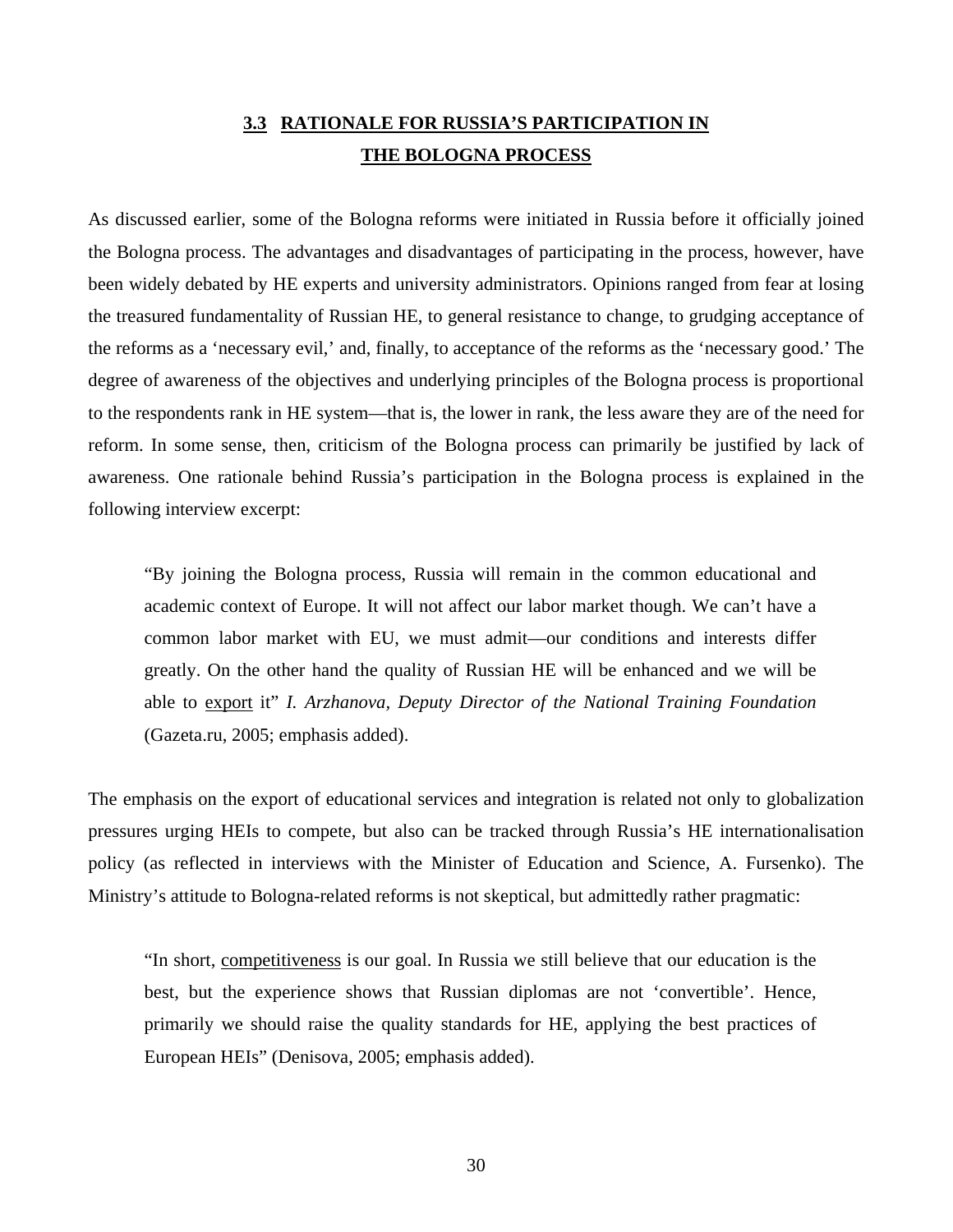Naturally, there exist external and internal driving forces behind Russia's participation in the Bologna process. External political motivations to raise the international profile of Russian HE and build a competitive knowledge-based economy underpin the major concerns of policy makers and university administrators, while faculty, students, and employers may be more interested in the internal and domestic aspects of educational reform. One of the general advantages for HEIs in being an active participant of the Bologna process lies in the opportunity to review not only HE structures, but also to compare and adjust the content of educational programs in closer collaboration with European partner universities. Such partnerships can be established in the framework of projects supported by the European Commission, such as TEMPUS, Tuning Project, and Erasmus Mundus. Other possible gains for HEIs, students, and graduates will be considered in subsequent chapters.

# **3.4 BOLOGNA-RELATED POLICY FORMATION AND COORDINATION**

As acknowledged by many Russian HE experts, participation in the Bologna process was not a bureaucratic whim but a historical necessity. Indeed, the majority of Bologna process objectives coincide with national HE priorities outlined by the Russian Ministry of Education and Science in the Concept of Modernization of Russian Higher Education by 2010 (2002). If Russia chose to stay away from the ongoing pan-European integration in HE, it would doom itself to isolation and stagnation (Medvedev & Pursiainen, 2005:25). Thus, the first step on the way to HE modernization, within the framework of the Bologna process, was to study the relevant experience of foreign partners. In 2002, by the initiative of St. Petersburg State University,<sup>12</sup> a team was formed for this purpose, consisting of rectors from the leading Russian universities along with other international cooperation experts. The team analyzed the development of two-level degree structures and other HE trends in Russia and Europe. Their work attracted the attention of academic circles to the Bologna Declaration and clarified its significance to the public. After Russia joined the Bologna Process, the team was expanded in 2004 to become a Working Group and assist in the implementation of the Bologna principles. The group consists of 28 members, including representatives of HEIs, a number of government ministries, the

 $\overline{a}$ 

<sup>12</sup> An important detail for understanding the bottom-up initiatives of some universities is that the rectors of these universities also hold some posts in the Ministry of Education and Science.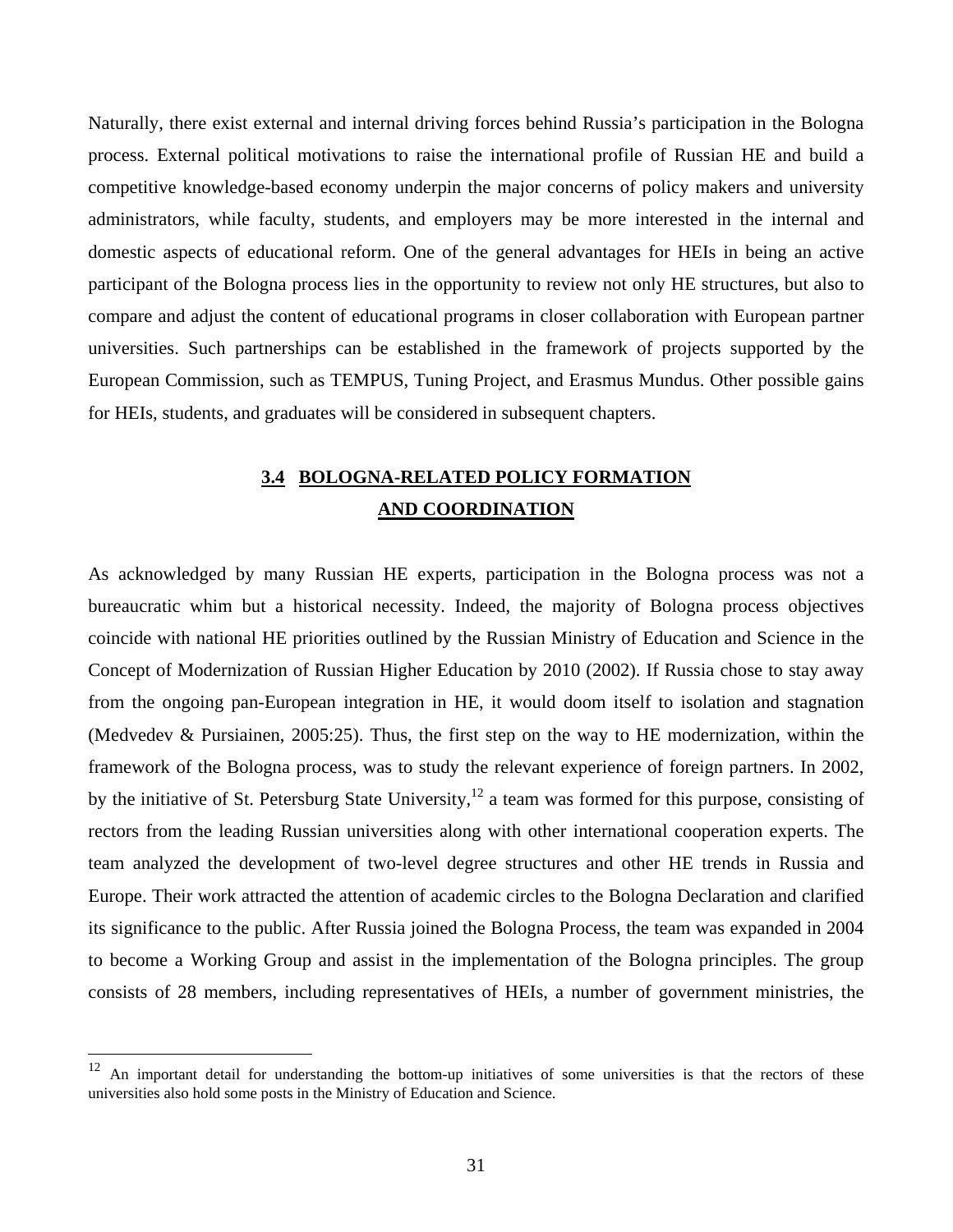Rectors' Union, and the Association of Non-Governmental Institutions. The responsibilities of the Working Group consist of the following activities (Bologna process: National Report, 2004-2005):

- conduct a survey of HE in Russia;
- present recommendations for the implementation of the Bologna principles; and
- coordinate the implementation of the Bologna process in Russia.

Each member of the group is responsible for the implementation of certain aspects of the Bologna Process in accordance with the plan finally adopted in 2005 (see Appendix 1).

Furthermore, 19 head universities were assigned (on a voluntary basis) the responsibility of piloting the implementation of the Bologna process action lines; 15 coordinating universities in 7 Federal districts were in charge of coordinating the dissemination of information and best practices in the regions through seminars, conferences, and workshops. Finally, monitoring of the Bologna process implementation has been delegated to the National Training Foundation, which is responsible for evaluating the implementation of reforms, gathering feedback from the participants on the basis of surveys, and providing recommendations for improvement.

In addition, the Ministry of Education and Science took an active role in building awareness of the objectives and mechanisms of the Bologna process in the academic community, organizing a number of international and national conferences—for example, "Bologna Process and Modernization of Russian Education: Moving in the same Direction" in 2002, and the "Integration of Russian Higher Education into the European Higher Education Area: Problems and Perspectives" in 2003.

The documents issued by the Ministry of Education and Science, which mention the Bologna process directly, show that Russia has adopted five of the initial action lines reflected in the Bologna Declaration (except for the promotion of a European dimension in HE) and the major goal of integrating into EHEA with one major condition—the fundamentality and the achievements of Russian HE training should be preserved. The following policy documents refer directly to the Bologna process implementation in Russia: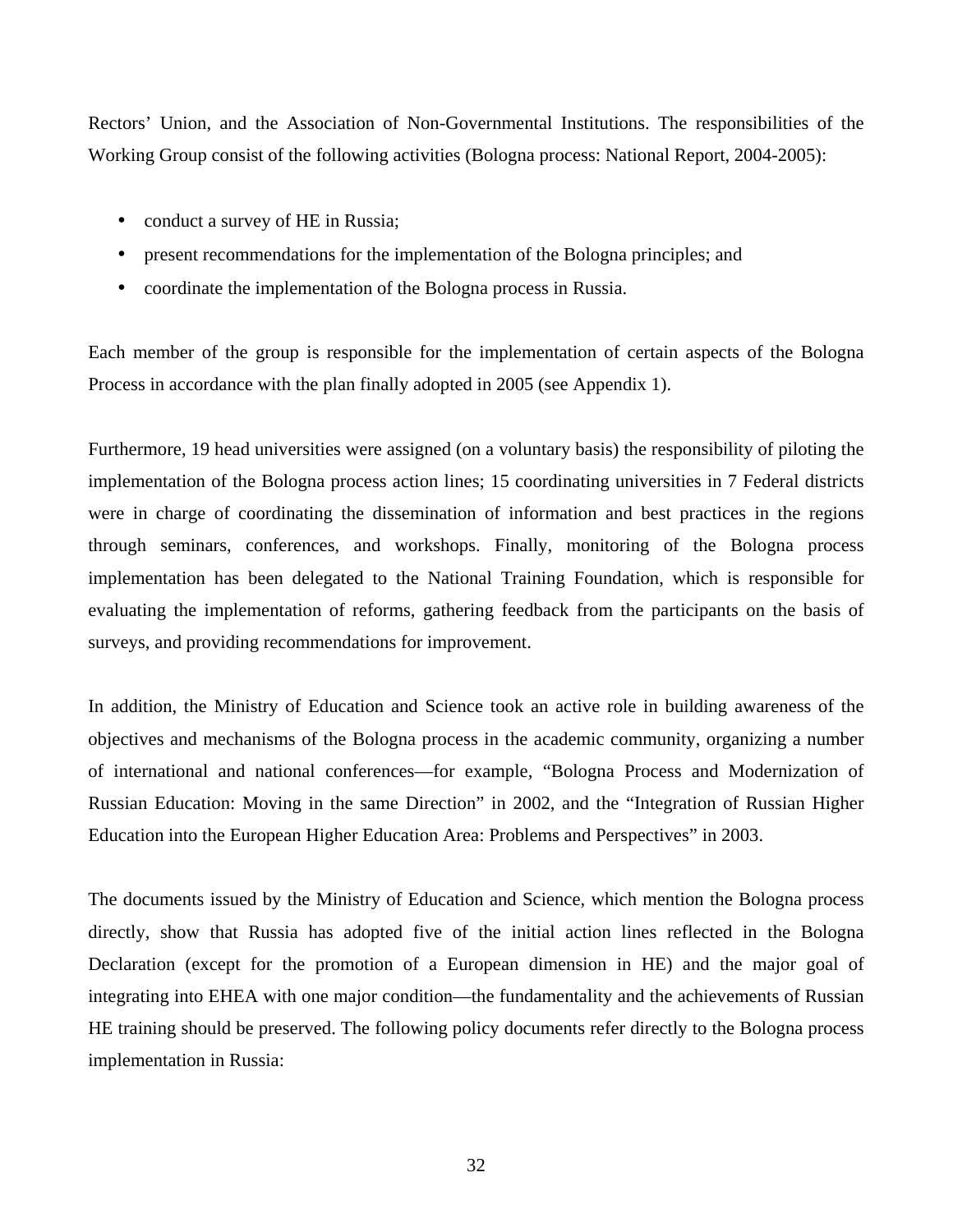- $\triangleright$  "Guidelines for calculating workload in credits in the main educational programs" (Letter No. 14-52-988 in /13, 28.11.2002);
- "On launching a pilot project using a system of credits" (Decree No. 2847, 02.07.2003);
- "On Bologna follow-up group" (Decree No. 100, 25.10.2004);
- "Plan of Bologna process implementation actions for years 2005-2010" (Decree No. 40, 15.02.2005); and
- "On piloting and coordinating institutions" (Decree No. 126, 25.04.2005).

One more step made by the government was to draft a law on amendments to the legislative documents on education in part of levels of professional education. The suggested amendments state that Bachelor's degree programs may be 3-4 years long, depending on the major, and will provide access either to employment or to Master's studies on a competitive basis. The 5-year Specialist's degree will be preserved for a limited number of majors. In fact, according to the Minister of Education and Science, the number of Bachelor's and Specialist's degree majors will be reduced by half, while the number of Master's degree programs will be increased and become more specialized (Gazeta.ru, 2007).

Despite the above mentioned efforts made by the Ministry of Education and Science, the empirical data show that the process of implementing the Bologna principles in Russian HEIs is still rather slow because relevant legislation and financial support are perceived by the implementers as lagging behind. Therefore, major amendments to the legislation are yet to be made, in line with the recommendations worked out in the process of experimental projects. I agree, however, with the Minister of Education and Science, who declared that Russia should take its time to adjust its HE system as faster reforms may only lead to symbolic change (Gazeta.ru, 2007).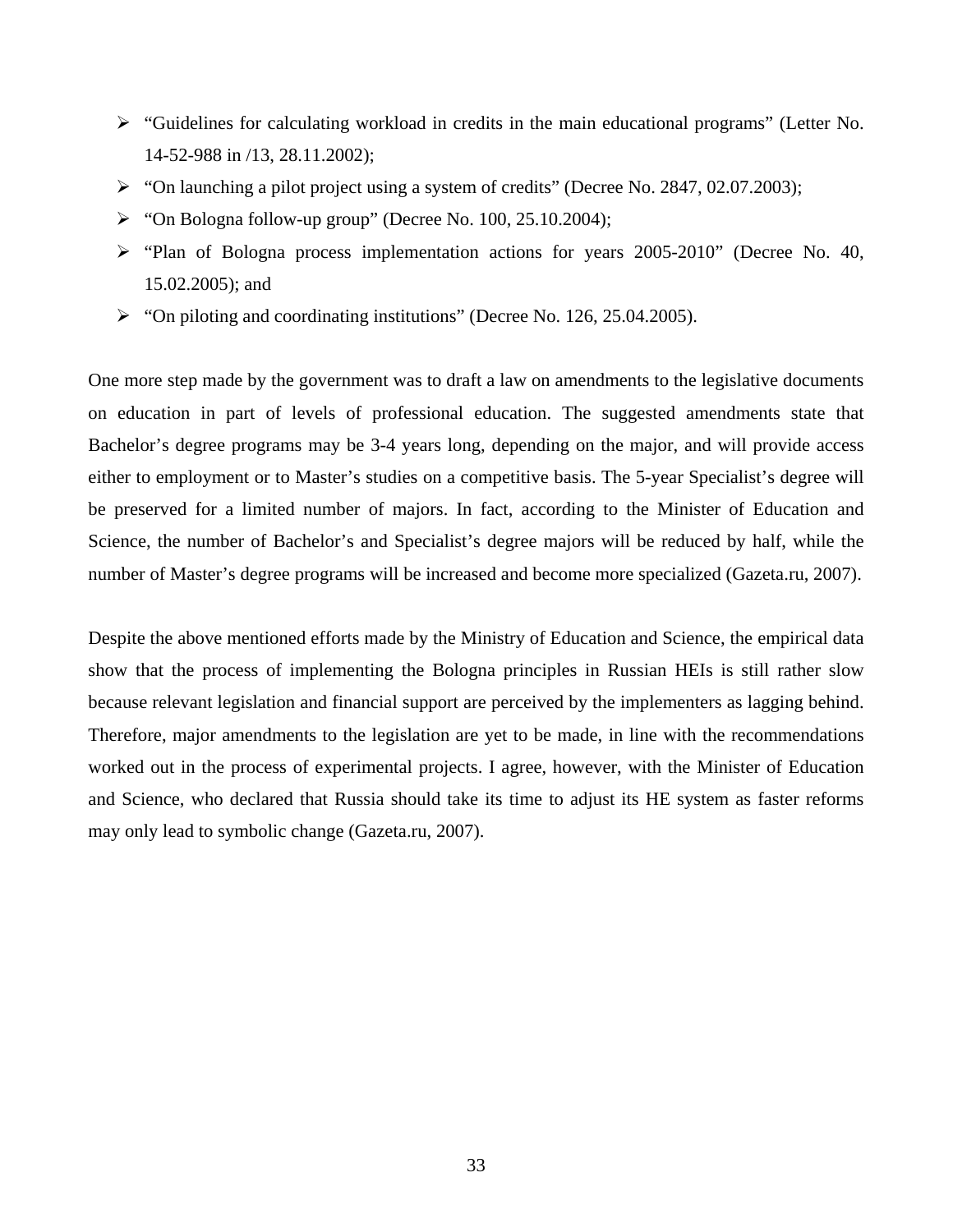# **CHAPTER 4: IMPLEMENTING BOLOGNA DECLARATION OBJECTIVES: THE CASE OF TOMSK POLYTECHNIC UNIVERSITY**

#### **4.1 GENERAL DESCRIPTION OF THE UNIVERSITY**

Founded in 1896 and opened in 1900, Tomsk Polytechnic University (TPU)<sup>13</sup> is the first technical HEI established in the Asian part of Russia. Currently, it is educating more than 22,000 students of all modes of education (including 50.8% full-time students) in 85 majors. The number of applicants to TPU has been increasing in the past decade and in 2005 reached 4.77 people per available opening. Curiously, the largest number of applicants has been registered for the Faculty of Humanities and the Faculty of Foreign Languages (9-10 applicants per place). At present, TPU includes ten institutes, eight faculties, three research institutes, and other departments. The number of faculty members is 2,170, including 47.5 % instructors, 41.7 % associate professors, and 10.8 % full professors.

In 2005, the Ministry of Education and Science ranked TPU  $11<sup>th</sup>$  (down from 9<sup>th</sup> in 2004 and 2003) among all technical and technological HEIs in Russia (TPU's web-site, 2007). In addition to this impressive national ranking, TPU has pursued a policy of becoming a leading international provider of engineering education. The intellectual potential of Tomsk, formed by a total of six public and a number of private HEIs and research institutes, contributes to the university's international competitiveness along with systematic efforts to keep up with international standards. Taken alone, the number of TPU units involved with internationalisation activities—more than 15—is impressive (see Appendix 2). TPU is a member of the Conference of European Schools for Advanced Engineering Education and Research (CESAER), the Consortium Linking Universities of Science and Technology for Education and Research (CLUSTER), the European University Association (EUA), and other international university associations. Fewer than 15 years ago, Tomsk was a closed city for foreigners; the fact that TPU now educates 365 international degree and exchange students, while also signing 171 international collaboration agreements, is an impressive achievement of its own. TPU's participation in the Bologna process, however, will presumably help it focus on the qualitative aspect of internationalisation and trigger experiments with new forms of the educational process organization.

 $\overline{a}$ 

<sup>&</sup>lt;sup>13</sup> Established as a Technological Institute, it was renamed as Siberian Technological Institute in 1923, Siberian Industrial Institute in 1934, and finally as Tomsk Polytechnic Institute in 1944. It did not obtain the status of University until 1991.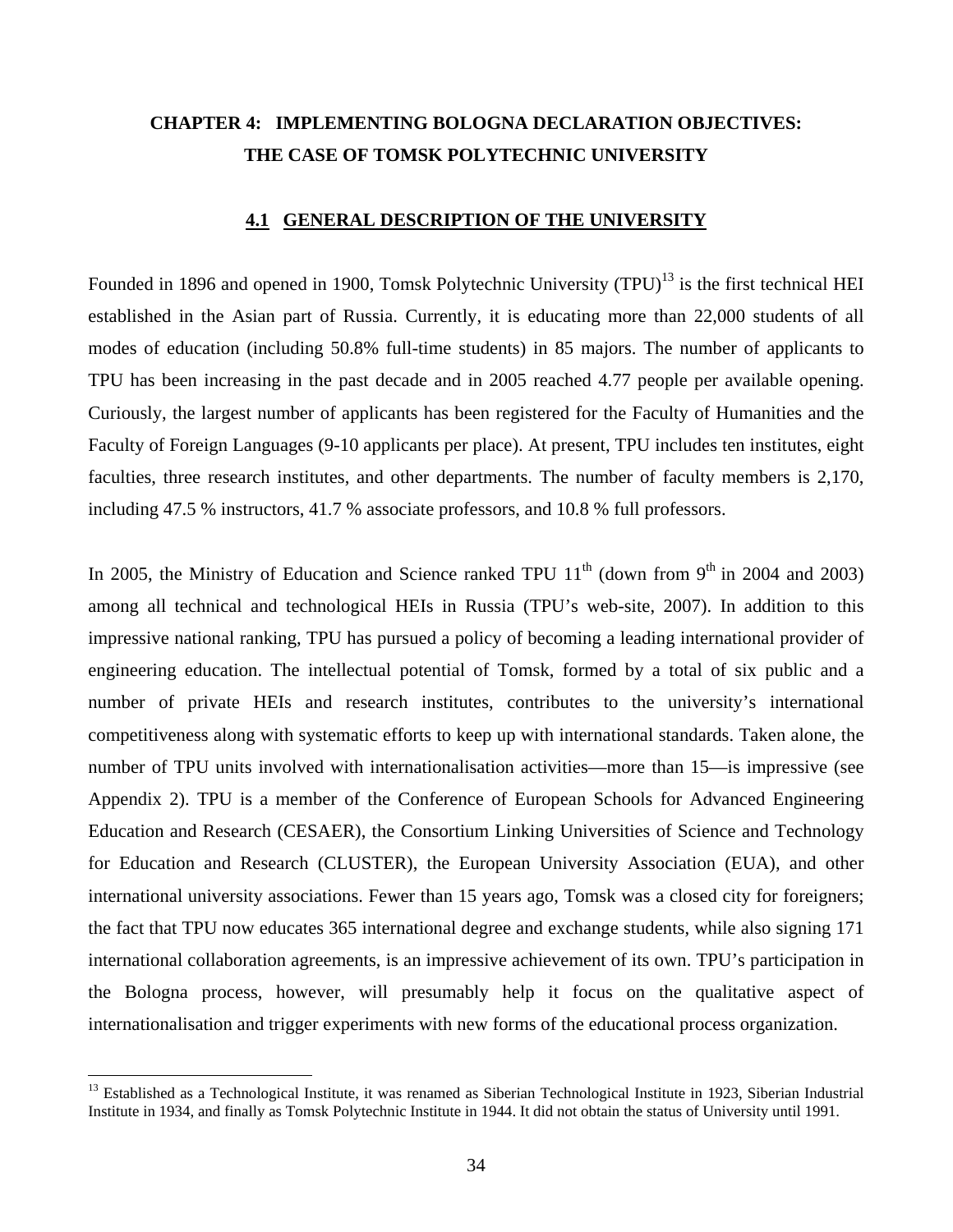In this chapter, I will discuss the initiatives taken by TPU to implement the Bologna process principles in the same four policy context categories identified in §2.3 (i.e., national degree structures, curricular design, graduate employability, and academic mobility). The data used for building the case-study narrative are mostly based on personal interviews and TPU's policy documents, such as the Complex Development Program for 2006-2010 (which includes the projects and indicators directly related to the Bologna process implementation).

## **4.2 MEASURES TAKEN TO IMPLEMENT THE BOLOGNA PROCESS OBJECTIVES**

#### **4.2.1 Development of the two-tier degree structure**

Technically, the transition from one-tier to multilevel educational programs at TPU and other Russian HEIs began more than a decade ago with the Federation's transition to a new market economy. According to my interviewees, the introduction of the Anglo-Saxon model was associated with an attempt by foreign competitors to undermine the Russian HE system  $(R1, R2)$ .<sup>14</sup> The process was described in terms of imposed 'overnight re-tailoring' of the academic programs. A different perspective, as expressed by the Minister of Education and Science (A. Fursenko), is that the elite Russian HEIs provided multilevel training even within one-tier programs, including three years of basic (general) training and two years of specialization at the students' choice. The negative perception of reform can be understood in the light of over-dependence of Russian HEIs on State Educational Standards. The fact that the latter were not adjusted accordingly in a timely manner (or did not provide enough distinctions between the qualifications in terms of competences) caused confusion among curricula designers and led to a formal splitting of one-tier Specialist's degree programs in two levels. Nevertheless, I would not support the statement that the transition to two-level programs was *imposed* from the top; rather, Bachelor's and Master's degree programs were *legitimized* and could coexist together with traditional one-tier Specialist's degree programs.

 $\overline{a}$ 

 $14$  The quoted answers of the respondents are coded and referred to in this study as R1-R9.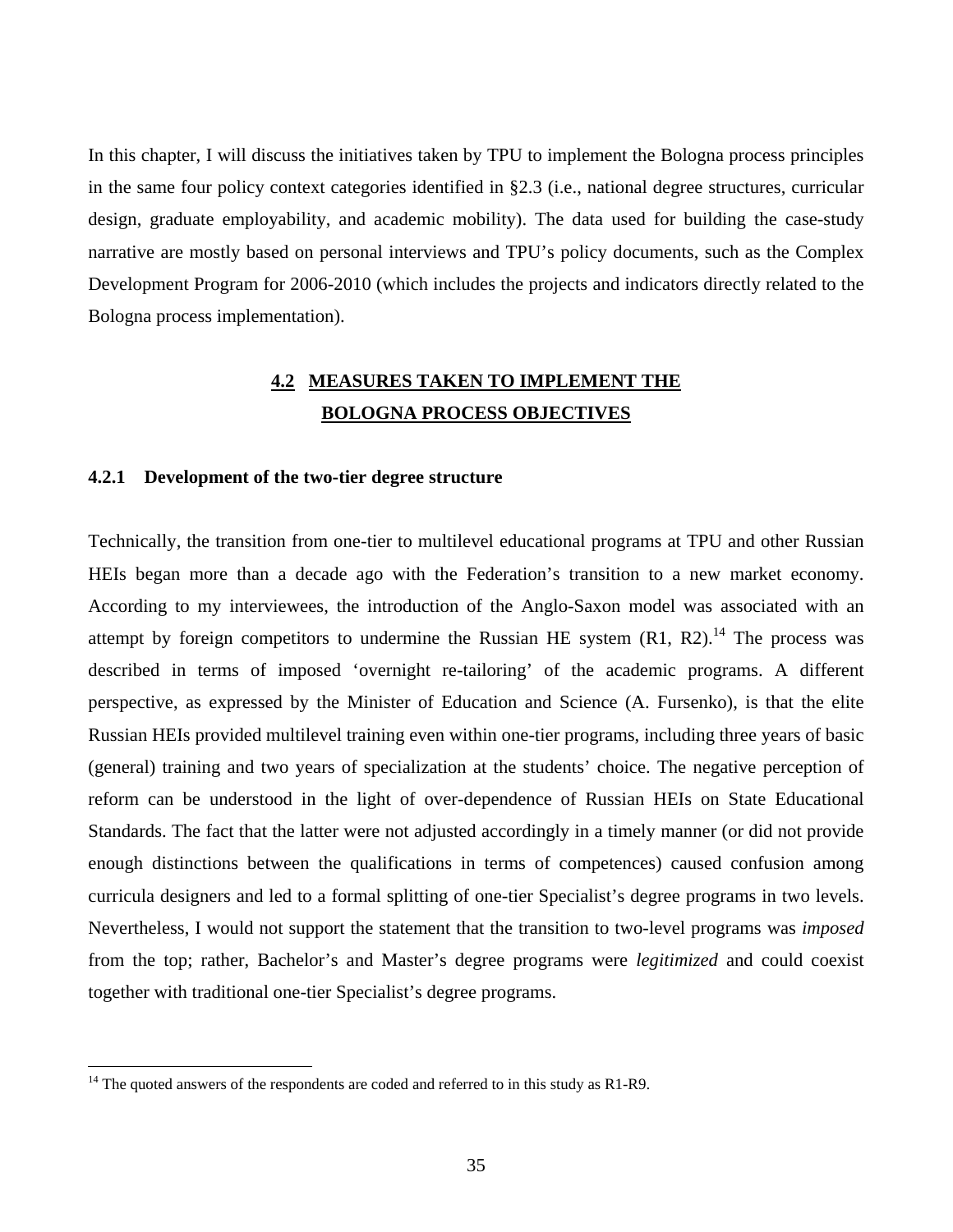Given the lack of legislative and information support in the process of transferring to two-level degree structures, the university administrators and the academic community realized the need to take an active position in revising the functions, purposes, and the benefits of the new programs. In the currently existing hybrid scheme of qualifications with Bachelor's study programs meant to accommodate the growing demand for general HE, it was challenging to make a distinction between the functions of the second-cycle degrees. One of the arguments made by HE experts is that Master's degree programs should be meant for those who intend to pursue an academic career, or the career of a top manager (Mitiaeva, 2006). On the other hand, Specialist's degree studies either could be offered in some applied sciences or in those majors that could not be legitimately broken into two cycles, such as medicine. In reality, it was not possible to make this functional distinction fast enough to avoid some disappointment on the part of students who fairly considered that the Specialist's program was simply stretched in some cases into two years to form that of a Master's program (R7).

#### **Table 2**

|                                                              | <b>Current</b> | Projected |       |       |       |       |  |  |
|--------------------------------------------------------------|----------------|-----------|-------|-------|-------|-------|--|--|
| Forecast structure of TPU<br>graduates                       | 2005           | 2006      | 2007  | 2008  | 2009  | 2010  |  |  |
| <b>Bachelor</b>                                              | 7.4%           | 7.3%      | 7.2%  | 7.1%  | 7.0%  | 7.0%  |  |  |
| Specialist                                                   | 90.0%          | 90.0%     | 90.0% | 87.9% | 73.0% | 60.0% |  |  |
| Master<br>$\bullet$                                          | 2.6%           | 2.7%      | 2.8%  | 5.0%  | 20%   | 33%   |  |  |
| Planned admission to Master<br>degree programs (student no.) |                | 189       | 350   | 640   | 900   | 1,500 |  |  |
| Planned number of new Master                                 |                | 6         | 7     | 10    | 10    | 10    |  |  |
| degree programs per year<br>(total)                          | (57)           | (63)      | (70)  | (80)  | (90)  | (100) |  |  |

*Improvement of study structures in accordance with international trends* 

Source: Adapted from TPU's Complex Development Program: 2006-2010 (2005).

As seen in Table 2, TPU's long-term position regarding two-level study structures is to preserve a low percentage of students graduating at the Bachelor's level; reduce the number of Specialist graduates by one third; and increase the number of Master's programs, as well as the number of students enrolled in such programs. The low expected percentage of graduates with a Bachelor's degree reflects, on the one hand, the inertia of student choices and a growing student perception that a Bachelor's degree is not sufficient for a successful career. On the other hand, the projected decrease in Bachelor-level graduates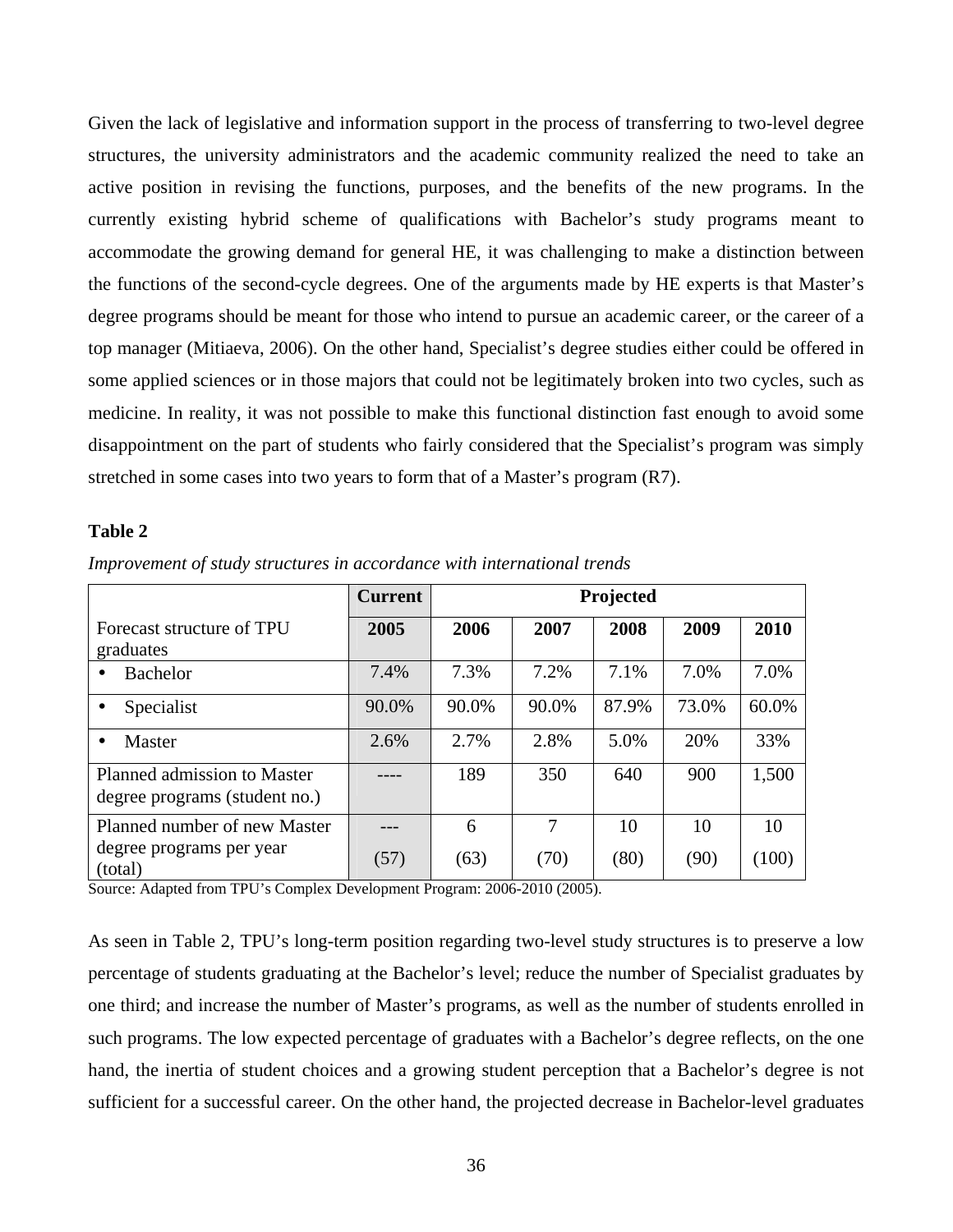also confirms the elitist nature of a university that invests in the development of advanced level programs at the expense of traditional undergraduate courses. It will be interesting to see how perceptions will change (if at all) by the year 2010.

The following issues have been mentioned by interviewees when discussing the development of twolevel degree structures in Russia:

"The Anglo-Saxon system has 'won,' why should we deprive our students of the benefits [it provides]? The education is becoming more massified, hence the need to diversify it by level and number of study places available." (R3)

"When large enterprises have been replaced by smaller ones they could not afford to hire the graduates with narrow specialization any more, that's where the need for Bachelor's degree graduates with broader competencies, emerged. There exist, however, a danger that such graduates will be under-trained, given the shorter study period and that most of them are doing part-time jobs during their studies..." (R1)

Another respondent pointed out that even the part-time employment of students may be viewed from a positive perspective:

"Most of our  $4<sup>th</sup>$ -year students doing part-time jobs are employed in jobs matching their qualification, which is a sign of their employability. So, we should not be afraid that the employers will see the Bachelor's degree as inadequate. Even though the above statement is primarily true for engineering and technical students, in a broader sense there is a cost-reduction benefit for any self-financed student who may now get their first degree faster." (R5)

Thus, despite existing concerns about the adequacy of Bachelor's level training, it is possible to observe a major shift related to the development of the multilevel system of HE in Russia—the role HEIs played in this country changed from supplying experts for all sectors of the national economy to providing more flexible shorter programs of training, thereby allowing students to adjust their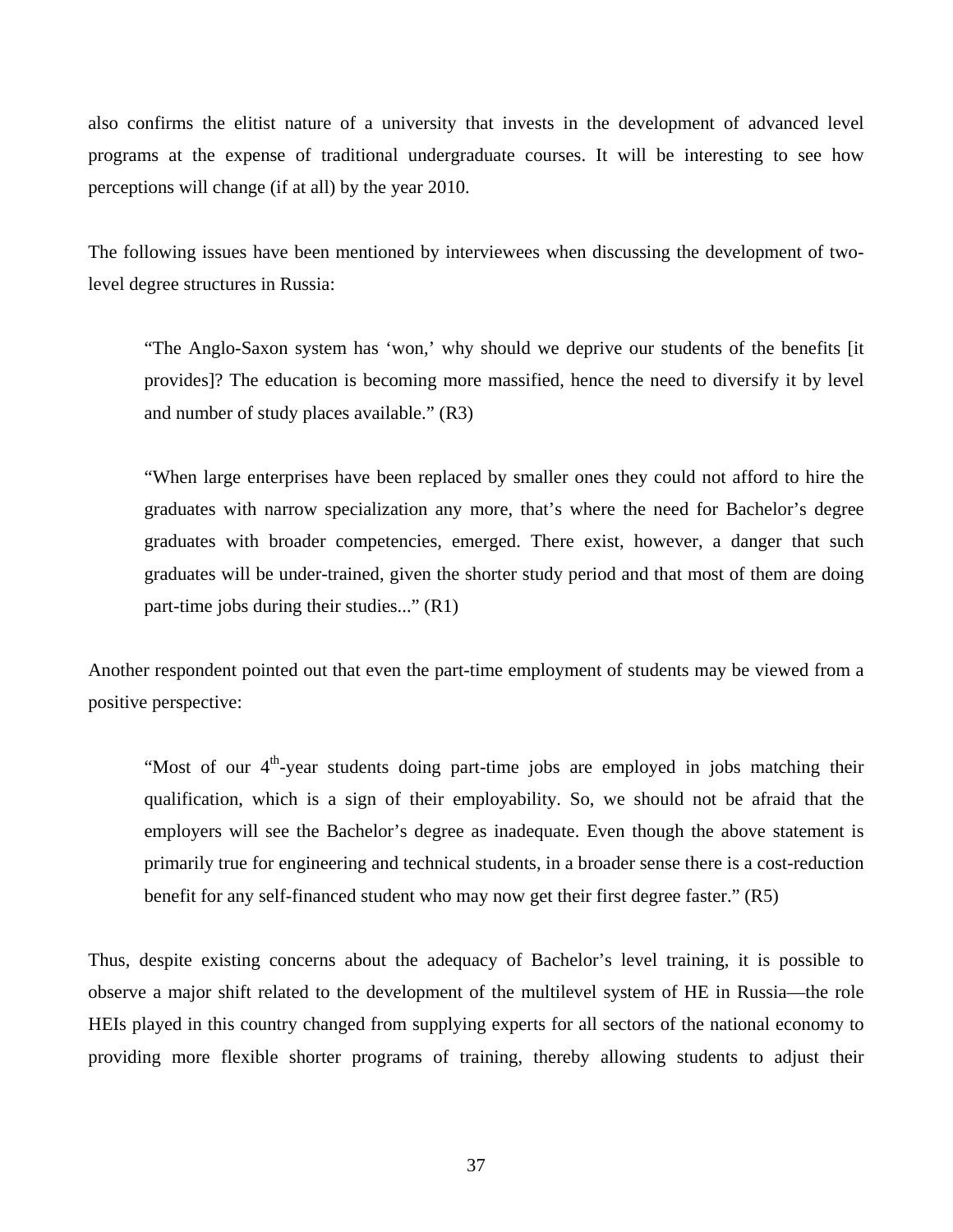educational trajectory in accordance with their preferences and abilities, and in response to labor market needs.

## **4.2.2 Transition to curricular design based on an ECTS**–**compatible credit system**

Followed by an extensive analysis of the existing credit systems for measuring study load, TPU began to experiment with introducing a credit system of its own. At the moment, three TPU academic units are involved in the experiment:

- 1. Institute of Electrical Engineering, since September 1, 2003;
- 2. Faculty of Computer Science and Engineering, since September 1, 2005; and
- 3. Faculty of Electro-physics and Electronic Equipment, since September 1, 2006

The experiment implementation is regulated by the guidelines<sup>15</sup> developed at TPU in 2005 based on ministerial recommendations. The essence of the experiment lies in the transition from a traditional linear educational process (with students following a fixed set of courses in a defined study group) to an asynchronous one (where students have the relative freedom to shape their individual educational trajectory with the help of academic advisors/tutors). In this experimental design, students may choose an individual sequence of courses (provided the prerequisite courses have been satisfied); select lecturers; and even 'vote with their feet' by changing lecturers, so long as the change is requested within two weeks after classes start.

Among other underlying innovations, which are believed to follow logically from the transition to TPU's new system of academic credits, the experiment participants focused on the following ones:

- shifting from discipline-based to modularized course designs;
- building integrated curricula with unified requirements for similar courses taught at different faculties:
- increasing the role of self-study work undertaken by students; and
- replacing oral exams with written ones, and inviting external examiners.

 $\overline{a}$ <sup>15</sup> "Temporary guidelines for organization of the academic process based on the system of credits and rating-points for measuring learning outcomes."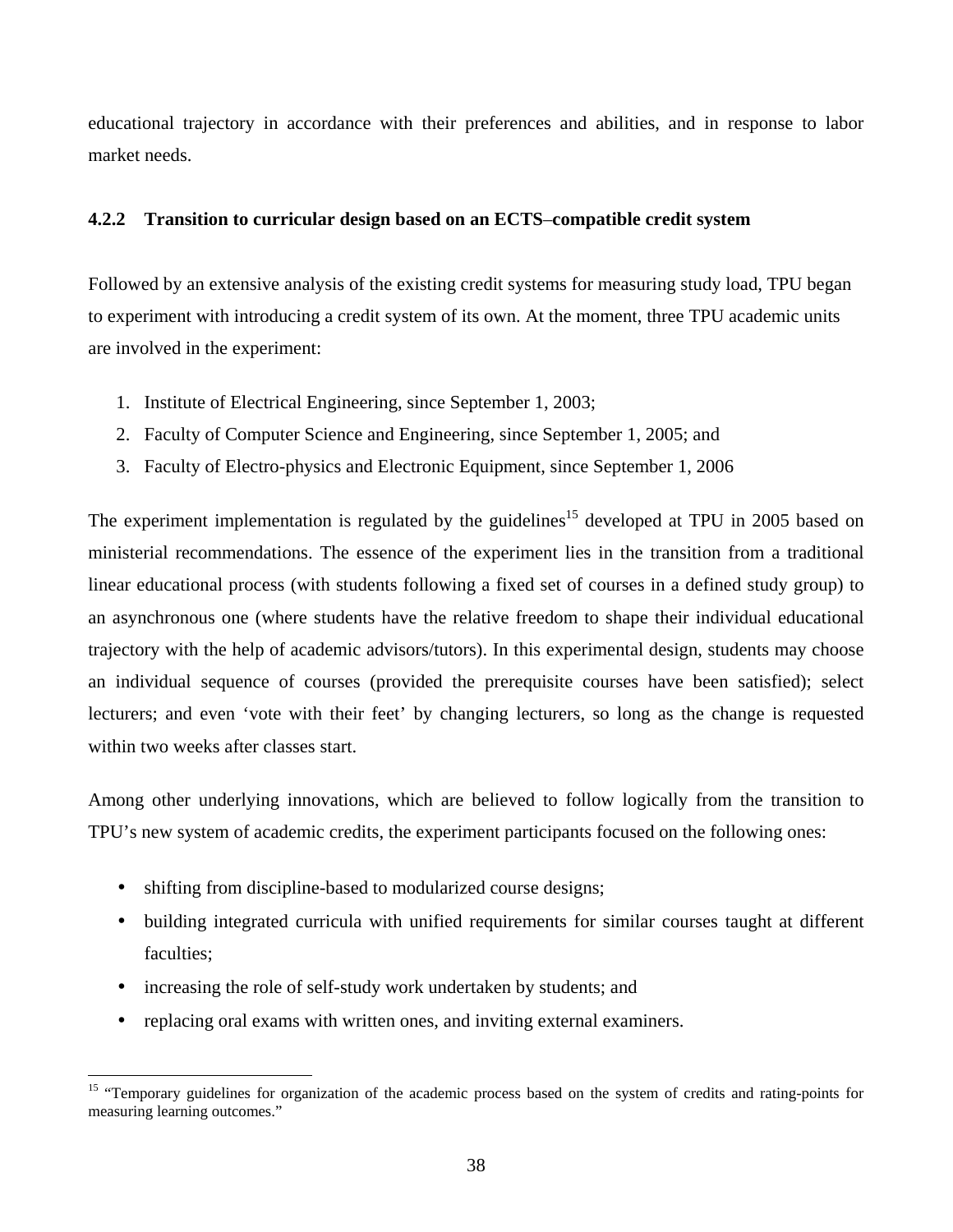Let us consider the perceived benefits and challenges of such changes in more detail. Among some advantages resulting from the transition to asynchronous curricular design is that students will no longer be treated as the objects of the study process, but will become active participants (or 'subjects') in the process—enjoying full rights and taking greater responsibility for what and how to study, which seems to be especially important for self-financed students. Given a more transparent, structured, and modularized curriculum, they will also have an opportunity to choose the degree of immersing into the course. The integration of curricula for similar courses taught at different faculties (e.g., Natural Sciences) will allow students to adjust their studies around their own schedules—attending courses in other faculties, thus, encouraging closer collaboration among them.

During the transition to a new credit system, it was discovered that little attention was being paid to students' self-study time. As lecturers' salaries depended on the number of class hours taught, courses tended to be optimized so as to provide as many formal lectures as possible (Melvil et al., 2005). According to one interviewee, instructors were more used to a regimen of giving lectures and administering one final exam than they were in monitoring students' progress, or in designing regular self-study assignments (R5). As a consequence, students assumed the role of passive learners, who would only begin to study before exams. In order to counteract this trend, TPU devised a strategy for turning students into more independent and active learners, as shown in Table 3.

## **Table 3**

|                                                                                                    | <b>Current</b> | Projected |      |      |      |      |
|----------------------------------------------------------------------------------------------------|----------------|-----------|------|------|------|------|
| Increase in the minimum number of course<br>paper assignments                                      | 2005           | 2006      | 2007 | 2008 | 2009 | 2010 |
| Bachelor (4 years)                                                                                 |                | 5         | 6    |      | 8    | 9    |
| Specialist (5 to 5.5 years)                                                                        |                | 6         | 8    | 9    | 10   | 11   |
| Master (2 years)<br>$\bullet$                                                                      |                |           |      | 3    | 4    |      |
| Correlation for $4^{th}$ year (Bachelor) study &<br>5 <sup>th</sup> year (Specialist/Master) study |                |           |      |      |      |      |
| Contact hours                                                                                      |                | 23        | 21   | 21   | 21   | 19   |
| Self-study hours                                                                                   |                | 31        | 33   | 33   | 33   | 35   |

### *Self-study indicators for TPU students*

Source: Adapted from TPU's Complex Development Program: 2006-2010 (2005).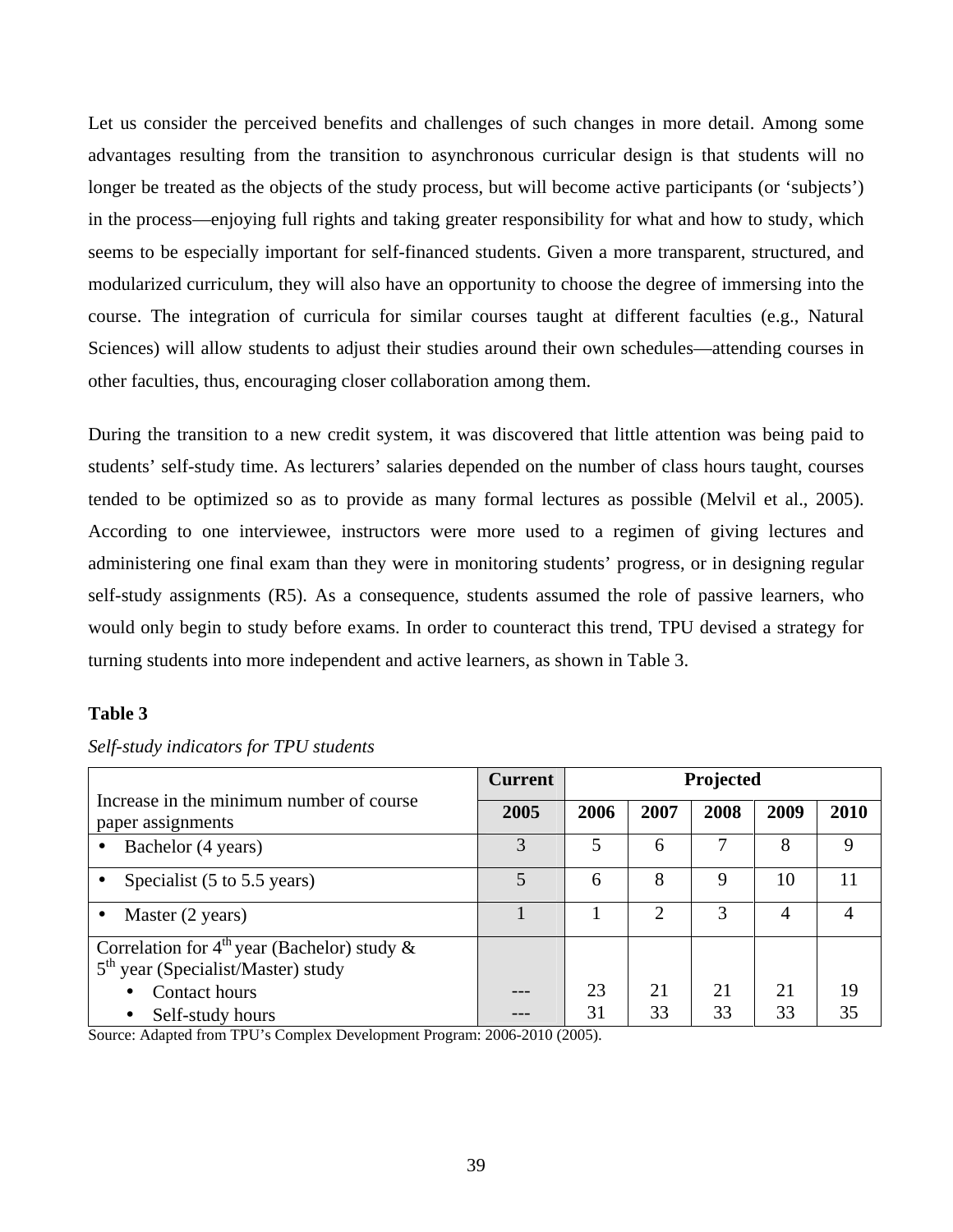Over a five-year period, TPU plans to encourage more student self-study hours by reducing the number of in-class hours while increasing the minimum required number of course papers and projects to be completed during the normative study period. By 2010, for example, Bachelor and Specialist candidates will have about twice as many course paper assignments as in 2006, while their contact hours will have decreased by approximately 17.9% during that same period. This shift in approach will require students to adjust their learning strategies and instructors to reconsider their teaching techniques.

Another innovation arose when it was agreed that the assessment of learning outcomes had to become more objective. To achieve this goal, oral exams were largely replaced by written tests that were coded and evaluated by an external examiner. The effectiveness of this change was immediately apparent, as the percentage of students who passed their exams dropped by 22% and 10% in comparison with the two previous academic years (2003-2004 and 2004-2005 respectively). Although students' attempts at negotiating a better grade at oral exams were eliminated, the problem of cheating during written exams arose (R3). One possible solution might be to use a system of continuous assessment, where an overall course grade does not depend solely on performance at the end of a semester exam, but is assessed cumulatively through several individual or group assignments, including class participation (Melvil et al., 2005).

The experiment participants at TPU currently use three grading systems to evaluate academic progress: (1) the traditional numeric grading system discussed before (see §3.2.2); (2) a ten-point grading system compatible with the one suggested by ECTS; and (3) a system of student rating, which is based on a maximum of 100 points per course. The use of rating points partially solves the problem of ongoing assessment as the acquired points add up and motivate students to work consistently in order to be granted access to the exam.<sup>16</sup> While encouraging some students to compete with each other, the rating points do not influence the final course grade.

Related to the issue of grading is the problem of drop-outs—a problem that is especially acute among self-financed students. Under current restrictions, students who fail to pass three exams have to be expelled from the university. This tradition does not appear to be in line with the idea of credit accumulation; instead, this practice highlights the clash between existing and new educational

 $\overline{a}$ 

 $16$  At present, the minimum points required to take an exam is 60 points.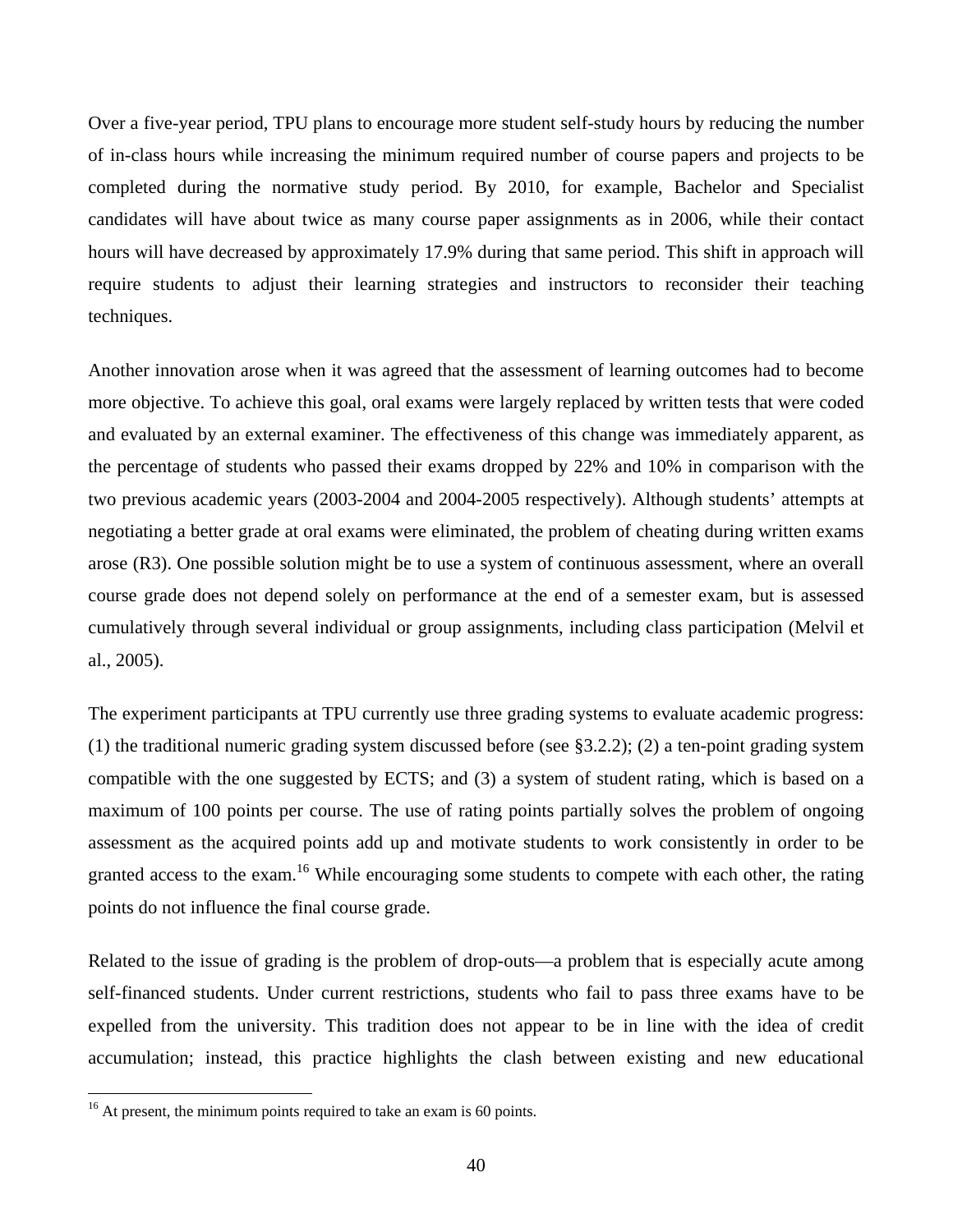philosophies. The challenge in striking an equitable balance between strict academic standards and principles of fairness is acknowledged through the controversial questions posed by interviewees:

"What shall we do about the students who failed an exam and have to repeat a course when there are no developed procedures for charging fees per credits? Shall the program length and the number of minimum credits per year be fixed? What shall we do with students whose studies are financed by the State if they did not acquire enough credits in one year—transfer them to the self-financed studies at once?" (R3)

Thus, there are a number of challenges related to the introduction of the ECTS–compatible credit system. First, the answers to the above questions (often involving financial issues) are not yet provided in HE legal documents, so HEIs do not feel authorized to solve them at their own discretion. Second, the use of ECTS does not only imply the technical recalculation of hours into credits, but also involves ranking the courses according to their significance and 'weight' in the curriculum, as well as expressing credits in terms of acquired competences. All this requires thorough methodological work in collaboration among faculties, universities, and governmental bodies (Scherbakov, 2004:10). Third, the transition to the asynchronous mode of curricular design and individualized education trajectories requires a high level of automation and, consequently, additional human and financial resources. Personally, I believe that these efforts are worth making in order to make the educational process more transparent, and, in the long run, increase academic mobility and the recognition of Russian HE programs by international accreditation agencies.

#### **4.2.3 Activities aimed at enhancing graduate employability**

Even in a university like TPU, where the demand for graduates is greater than the supply, only 55% of graduates in 2006 chose jobs matching their qualifications (see Table 4). How does TPU enhance graduate employability and increase their 'fitness' for the labor market? It is necessary to emphasize here that the focus on employability enhancement activities is generally directed at the local labor market, as the international focus of the efforts would admittedly aggravate the 'brain drain' problem.

Several interviewees agreed that employers are not yet ready to recognize a Bachelor's degree as a full HE qualification. At present, the existing system of compulsory industrial internships helps students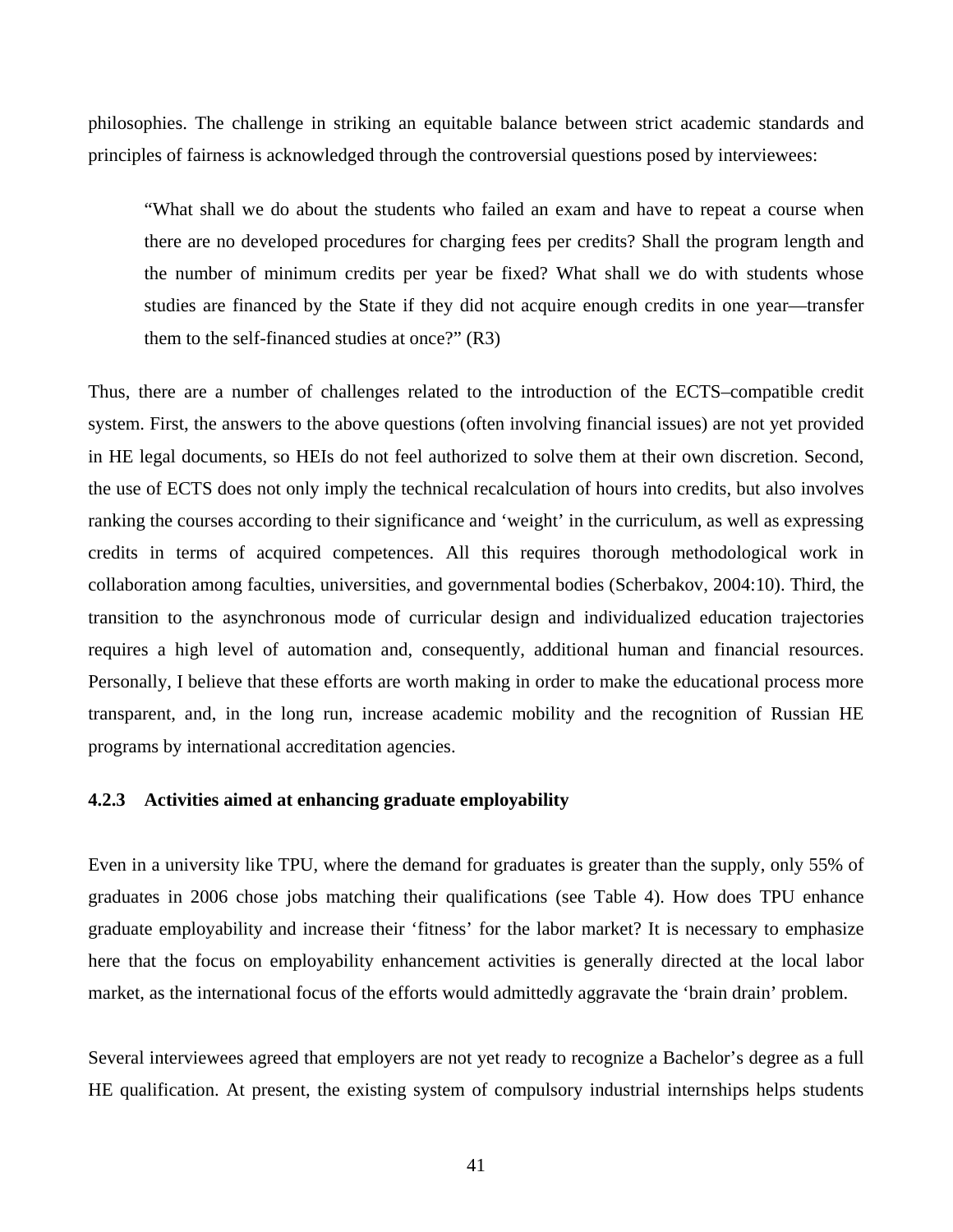gain necessary practical skills during their study period that otherwise could not be achieved through traditional academic means. In order to broaden industrial partnerships, TPU is committed over the next five years to encouraging industrial internships in other regions of Russia as well as abroad (see Table 4). Furthermore, in order to obtain better information for future planning, TPU's quality management units developed questionnaires that were intended to ascertain what specific competences and skills employers expect graduates to possess (R9). By taking such proactive steps now, TPU hopes to better match graduates to careers and increase the number of graduates who select qualifying jobs to 75% by 2010.

## **Table 4**

|                                                                                                       | <b>Current</b> | Projected |      |      |      |      |
|-------------------------------------------------------------------------------------------------------|----------------|-----------|------|------|------|------|
| Planned expansion of the % of internships<br>taken as part of an individual study program             | 2005           | 2006      | 2007 | 2008 | 2009 | 2010 |
| at TPU                                                                                                | 24%            | 23%       | 22%  | 21%  | 20%  | 19%  |
| other regions of Russia                                                                               | 19%            | 20%       | 22%  | 25%  | 27%  | 30%  |
| abroad                                                                                                | 0.2%           | 0.2%      | 0.5% | 1.0% | 2.0% | 2.0% |
| Number of graduates hired in jobs matching<br>their qualification within one year after<br>graduation |                | 55%       | 60%  | 65%  | 70%  | 75%  |

*Graduate employability enhancement strategies at TPU*

Source: TPU's Complex Development Program: 2006-2010 (2005).

TPU is also in the vanguard of universities concerned about the training of exceptional students. One program aimed at training elite researchers, project managers, and entrepreneurs in parallel with their regular studies is called the "Elite Training" project. Within this training program, the best students are selected on a competitive basis from different faculties and asked to pursue two years of advanced evening courses in Physics and Mathematics, followed by problem-based and project-oriented team training to solve authentic challenges posed by employers. The program is very competitive, as students ranking in the lowest 10% of their group at the end of the 2nd and 3rd semesters are asked to leave, thereby giving a chance to new students who have the highest rankings in regular training programs to join this 'elite group.' By the end of the 4th semester, only 100 students out of 170 are selected to continue training. Those students are awarded scholarships provided by employers,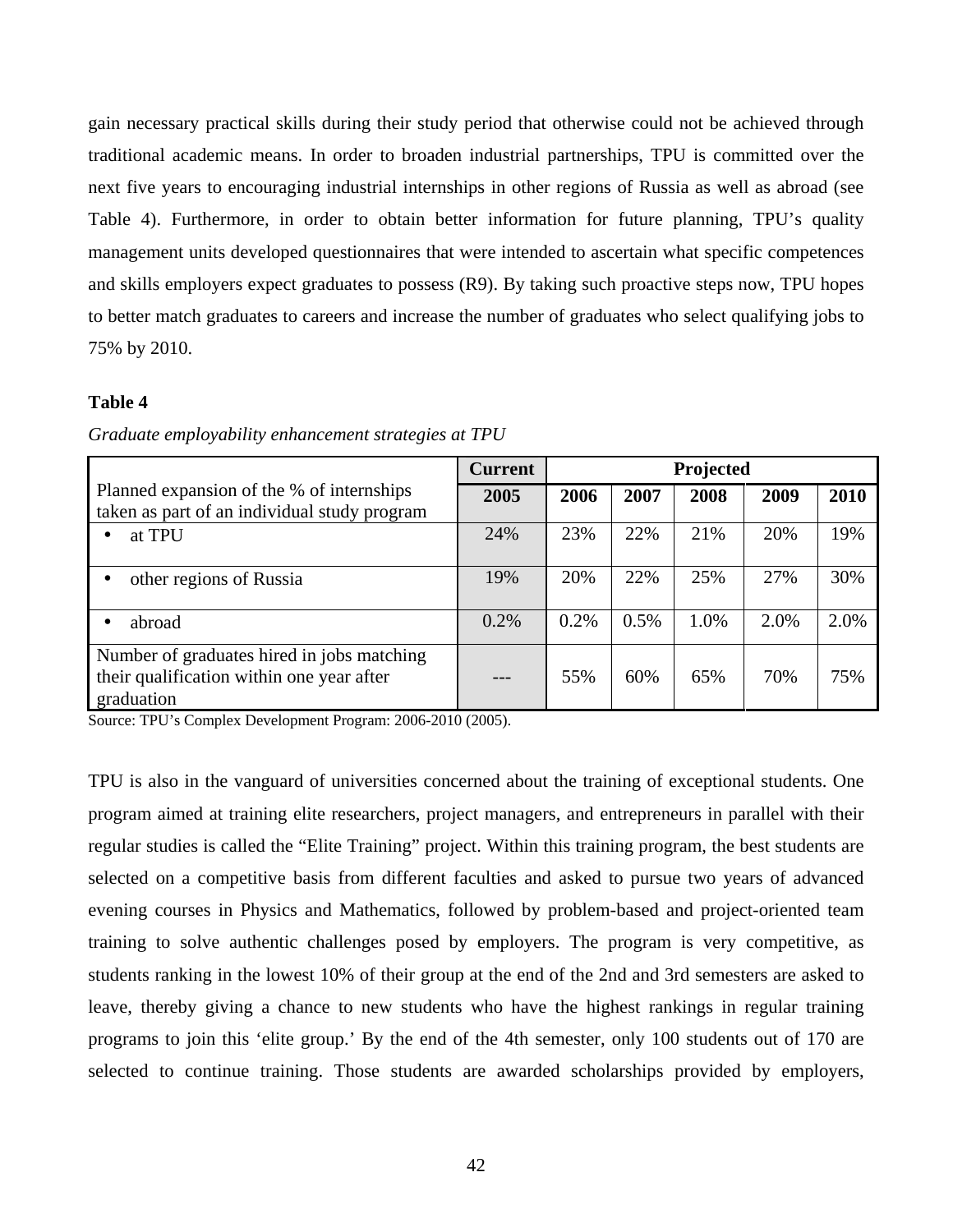participate in summer and winter schools in Natural Sciences, study two foreign languages, and are given priority when applying to international academic exchange programs.

In one sense, the question of graduate employability is an anomaly. As illustrated in Table 2, only 7.3% of all graduates leave TPU with a Bachelor's degree and pose significant training problems for employers; the remaining 92.7% of graduates pursue advanced degrees, through programs monitored by State Educational Standards that currently provide more freedom for HEIs to perform regular updates and make them more relevant to labor market needs. In fact, these advanced students have claimed in interviews that they did not encounter any problems finding suitable employment. As the university administration also finds ways to financially support their most promising researchers, it is reasonable to assert that TPU does its best to enhance graduate employability on all levels.

### **4.2.4 Development of academic mobility**

TPU positions itself as an innovative university with a strategic goal of becoming an internationallyrecognized leader in engineering education. Therefore, it has long been involved in a broad range of international activities such as intensive foreign language training, internationalisation of curriculum, development of joint-degree international programs, enhancement of academic mobility, and international accreditation of educational programs.

In this perspective, TPU welcomed Russia's official participation in the Bologna process as an opportunity to contribute to the fulfillment of its internationalisation objectives. These objectives include the following quantitative indicators, stated in TPU's Complex Development Program: 2006- 2010 (2005):

- to increase the percentage of international students studying at TPU to 5% (i.e., from 395 students currently to about 500 students);
- to set the percentage of TPU faculty and students who participate in international academic exchanges at 20% and 30%, respectively;
- to ensure that 30% of faculty members and 40% of students at TPU have a mastery of the English language, at the level of the First Certificate in English (FCE, Cambridge exam);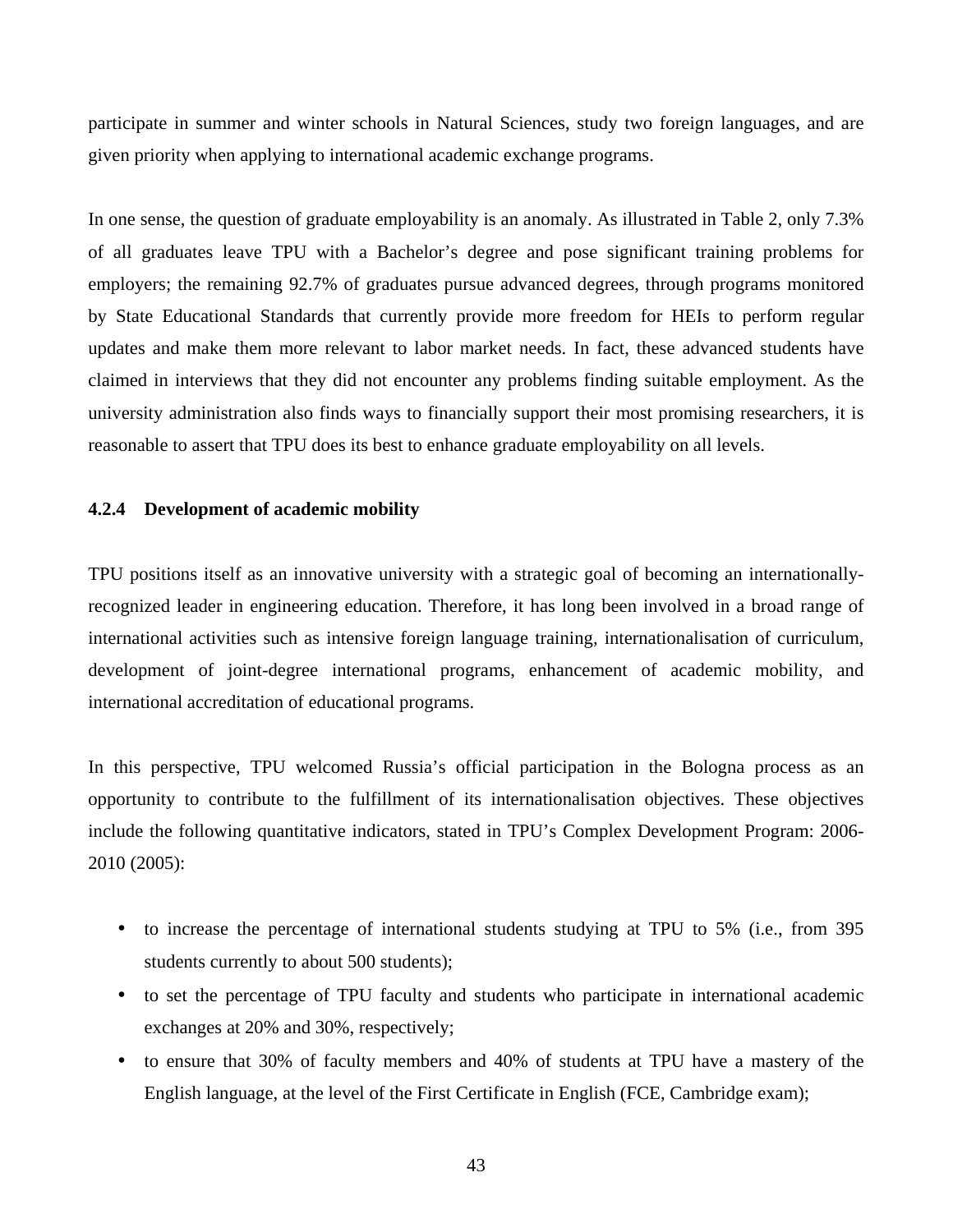- to develop and realize 19 international educational programs at TPU; and
- to issue all TPU students the standardized Diploma Supplement by 2010.

Even though these objectives may seem ambitious for a provincial university, some of them have already been reached (e.g., the percentage of international students is close to the target), while others are substantially complete (e.g., approximately 17 of the 19 proposed international educational programs either have been developed or are fully realized). This progress is due largely to adequate funding allotted by the university, within the framework of TPU's Complex Development Program projects, as well as participation in international and governmental grant programs.

For example, TPU was one of the first universities in Russia to start issuing standardized Diploma Supplements in English (with translation into Russian upon student request). As a result, some students have already had a chance to use them when applying to international scholarship programs. In order to start issuing the Diploma Supplements to all students, a number of problems have yet to be solved, such as hiring additional staff members (or expanding current staff responsibilities), monitoring the quality of translation, and fixing software problems.

The Center for Academic Mobility (CAM), which was created in 1998, has been administering academic exchanges on the basis of the procedures developed for ERASMUS mobility programs in the EU as well as participating in Bologna-related projects. Even though TPU invests in academic mobility enhancement, there are still some obstacles to overcome. From personal experience, I can say that it was not always easy to make students submit all the necessary documents related to the exchange program in a timely manner. The prevailing opinion of students and faculty members was that all efforts to provide for legitimate recognition of credits earned abroad were nothing more than unnecessary bureaucracy. While it is a common practice in some universities to let students spend a year studying abroad, and then repeat a year of studies at home, such was not TPU's formal policy at the time I was there.

Another complicating issue was that students first had to select the university they wanted to study at, and then make a preliminary choice of courses, which had to correspond to their study plan for the next semester. This was a challenge in itself, given the lack of information on university web-sites as well as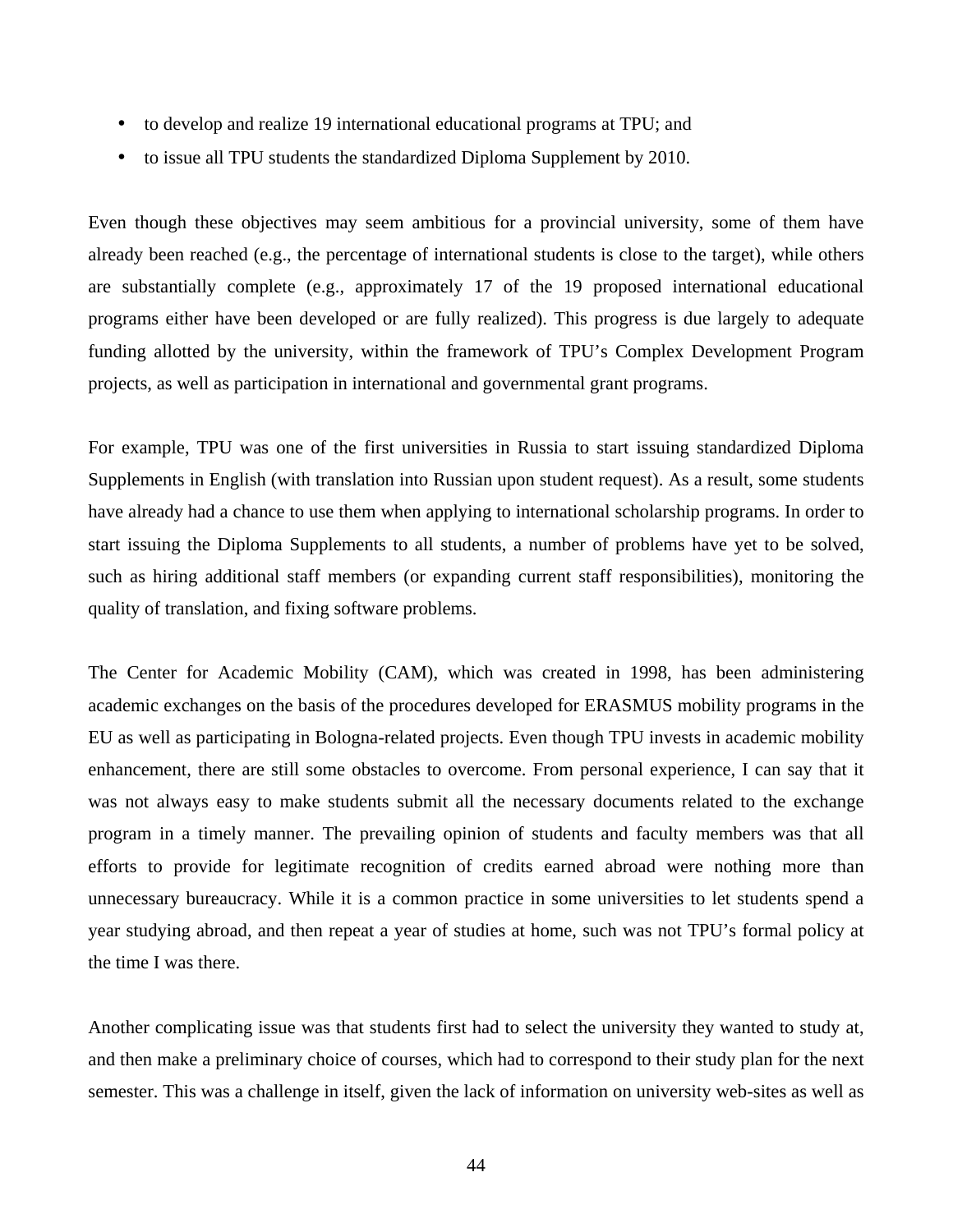practical problems of how to substitute classes within a fixed set of courses. Once those hurdles were overcome, prospective candidates had to compete for places in the exchange program by passing a foreign language test, submitting academic transcripts from TPU, and obtaining suitable references from faculty. Ultimately, successful candidates were obliged to develop, in partnership with an academic supervisor, individual study plans for their entire periods of study—a daunting challenge indeed.

Although TPU tries to financially support its exchange students, the number of scholarships available in the framework of bilateral agreements with partner universities is very limited. In some sense, outgoing exchange students are treated as if they are going on a business trip. They are given a task and have to account for it. Apart from sending to their home university a signed Learning Agreement and an ECTS Academic Transcript, TPU's exchange students are also expected to bring some 'benefit' to their university from the period of exchange. Such benefits may include marketing TPU abroad; bringing course catalogues, or even text books from the receiving university; doing part of their research assignments abroad, thus, contributing to the establishment of new research collaboration links; and writing a report on the experience as an international student in a partner university (R6). Report feedback is often used by CAM staff to improve their work. Through my interviews, I found that exchange students did not report any problems during the exchange program, or with recognition of study abroad periods at TPU; their concerns seemed to be limited to language barriers encountered during the initial period of the program (R7, R8).

If the country background of incoming international students at TPU is reviewed (Figure 4), we see a certain geographical imbalance in student distribution. The type of mobility differs as well; while most outgoing students go to European universities for an exchange, about 89% (169/190) of incoming students who study for a degree at TPU come from non-European countries.

Even though this situation may be favorable for TPU, in the long run it is accepted that TPU will have to attract more students from European countries in order to remain competitive. The interviewees hope that it will be possible to achieve this goal by developing joint-degree programs in the framework of the Erasmus Mundus–External Cooperation Window, which aims to support organization and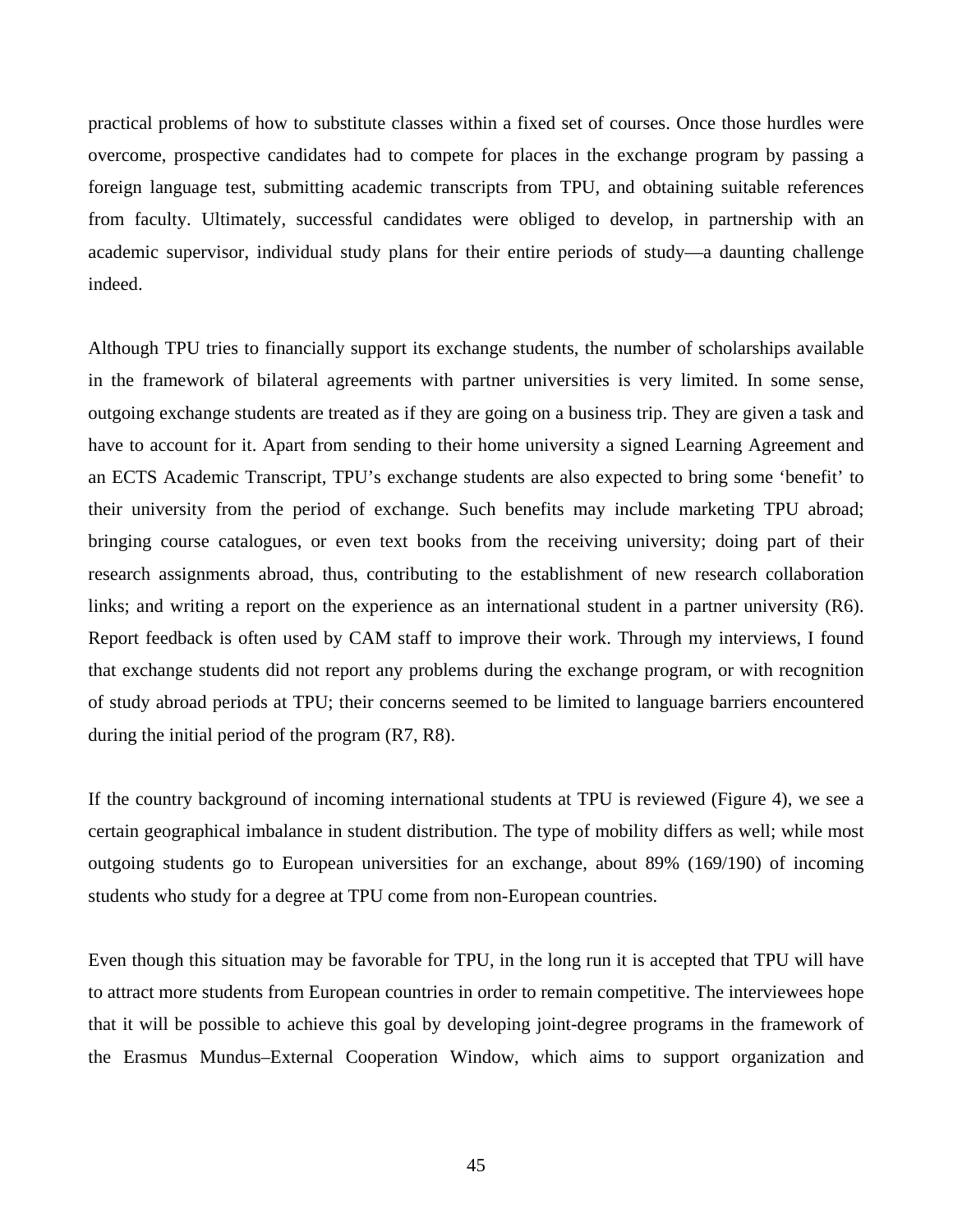implementation of academic mobility flows between EU and third-countries. Meanwhile, incoming exchange students enjoy an individualized approach.



*Figure 4.* Country background of international degree and exchange students at TPU in 2004. Source: TPU's web-site (2007)

One final concern is the recognition of academic credentials previously held by students applying to TPU's degree programs. Until recently, the recognition procedure has been solely carried out by the Ministry of Education and Science in Moscow. The process of recognition originally took anywhere from two to six months. In an effort to expedite this process, several experimental centers have been opened around Russia that make a preliminary analysis of all educational documents and then send them to the national ENIC/NARIC center located in Moscow for further recognition. The recognition process now takes about three weeks and is two times less expensive; however, universities are still burdened with the choice whether to lose a potential international student or to accept him/her on the basis of preliminary credential evaluation—completing the procedure only after the student begins studying.

As shown above, the HEIs remain free to choose their implementation strategies and their degree of participation in the Bologna process. However, in line with the Trends IV report prepared by the European University Association (Reichart & Tauch, 2005), the implementation of the Bologna process may be more efficient if HEIs were given greater functional autonomy supported by the appropriate legislation. The obstacles preventing smoother integration into EHEA are discussed in the next chapter.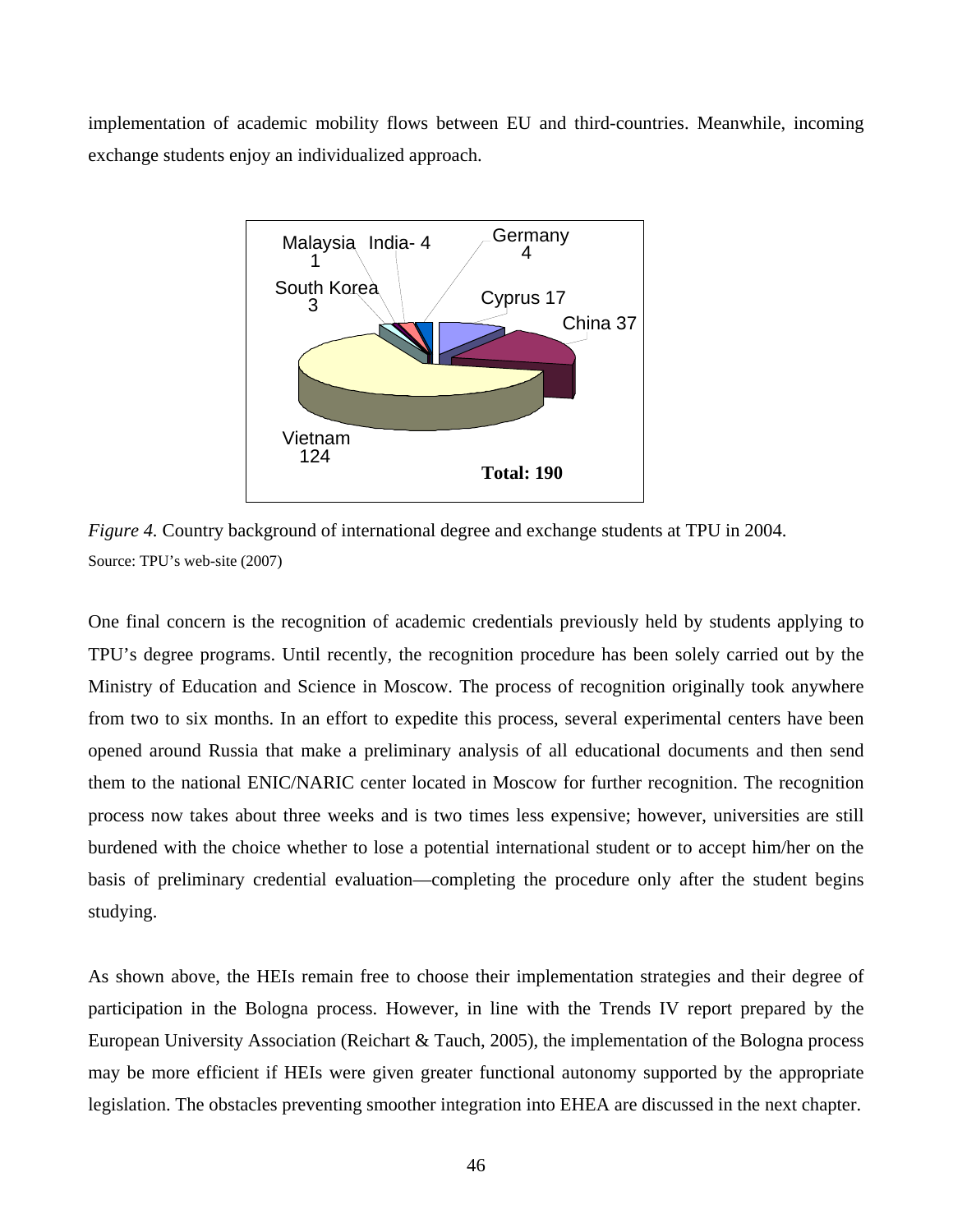### **CHAPTER 5: ANALYSIS OF BOLOGNA REFORMS IMPLEMENTATION IN RUSSIA**

### **5.1 OVERVIEW OF IMPLEMENTATION VARIABLES**

In general, public policy is defined as "a system of laws, regulatory measures, courses of action, and funding priorities concerning a given topic promulgated by a governmental entity or its representatives" (Kilpatrick, 2000). Public policies are developed by governmental bodies and actors who identify a matter of concern and then establish a course of action to deal with the problem; in that sense, public policies are about means and ends that have a relationship to each other (Hill & Hupe, 2002:5). Although the Bologna Declaration (1999) is not a policy document in a traditional sense, it contains policy elements because it consists of objectives and proposed means to reach them (Gornitzka, 1999:14). The objectives set forth in the Declaration have been ratified by signatory countries and translated into national policies, while the extent of implementation is continually being monitored at biannual conferences held by the signatory countries.

The policy type is typically defined by a level of change aimed at, which may include changing, adjusting, or maintaining behavior. The aims of the Bologna Declaration were innovative when initially proposed, in the sense that changes in degree structures, formation of academic credit systems, graduate employability, and academic mobility required significant adjustments to existing educational procedures. For Russia, however, the extent of innovation is no longer an issue, as changes in HE began before the Declaration was signed in 2003 and existing policy (as decreed by the Ministry of Education and Science) has taken the form of a voluntary 'social experiment' among 34 piloting and coordinating institutions.

As discussed earlier, critical variables provide a fundamental understanding of policy processes and are used to help measure policy performance and assist in making predictions. This study adopted a theoretical framework and identified six variables that were feasible for study within the context of this research. Each variable will now be discussed in turn.

Implementation study requires that *policy objectives* be identified in order to assess success or failure. Successful policy implementation implies that policy goals should be clearly stated, obtain a high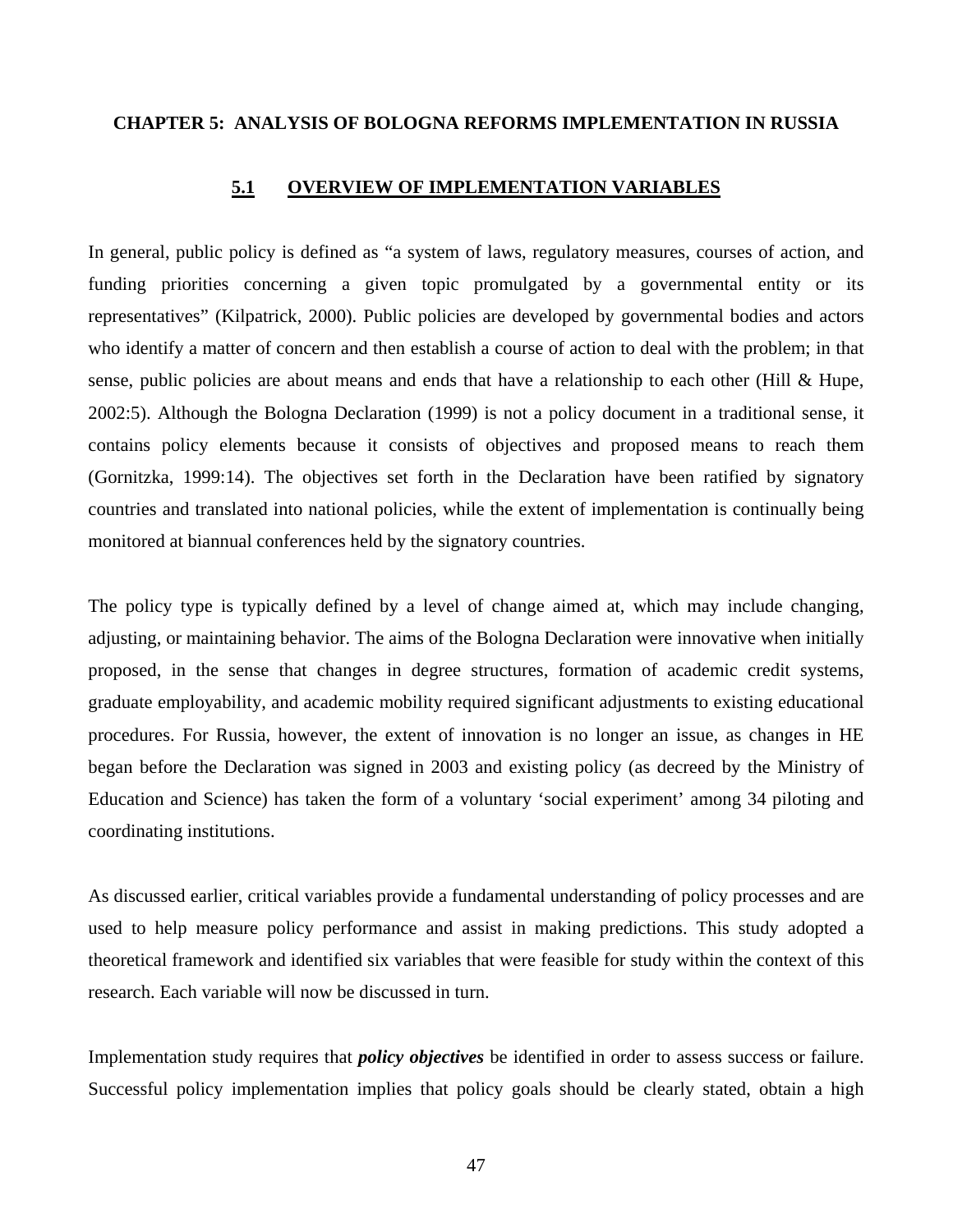degree of support and consensus from decision makers, and involve moderate degrees of change to existing conditions (Van Meter & Van Horn, 1975:450, 460). While the rationale for joining the Bologna process has been widely discussed by Russian legislators, HE experts, and university administrators, no official goals seem to be attached to the existing policy documents. Furthermore, it took the Russian government two years to develop a plan of action for implementing the Bologna Declaration objectives. Thus, there are no formal objectives in place, and the goals that do exist (e.g., to enhance the international competitiveness of HE services) are vague and immeasurable.

Traditional *policy instruments* involve legislation, money, organization, and information (Gornitzka, 1999:19). In Russia, it is universally acknowledged that existing legislation lags far behind current needs, or is not being followed, while money to initiate and sustain Bologna reforms is only available for a few piloting HEIs. The National Training Foundation (along with a network of coordinating institutions) has been established to monitor policy changes, so an organizational structure is in place; however, the flow of information to all interested parties is still lacking, as participants are waiting for the Ministry of Education and Science to assign responsibilities and allocate additional money for the dissemination of results and best experiences (Recommendations to the Ministry of Education and Science, 2006). In addition, Russia's lack of transparency hinders the free flow of information necessary to satisfy this variable. As empirical evidence suggests, the Bologna process also inspired the application of 'new policy instruments,' such as self-regulation, public participation, and voluntary agreements (Enders et al., 2003). As witnessed by TPU's experience, the leading HEIs have used the advantages of increased autonomy to rely more on self-regulation mechanisms than on government control in implementing the Bologna process principles. HEIs build partnerships with foreign universities to apply to international grant programs aimed at improving curricular design (e.g., TEMPUS, Tuning Project), or to develop joint educational programs designed to increase academic mobility (e.g., Erasmus Mundus). At the same time, the government encourages greater involvement by some stakeholders (i.e., employers) by granting them additional rights in HEI management, such as allowing them to participate in State accreditation of HEIs as well as input in developing State Educational Standards.

Overall, *inter-organisational communication* involves not only identifying the key actors responsible for implementing the Bologna process objectives, but also the methods of interaction among them. The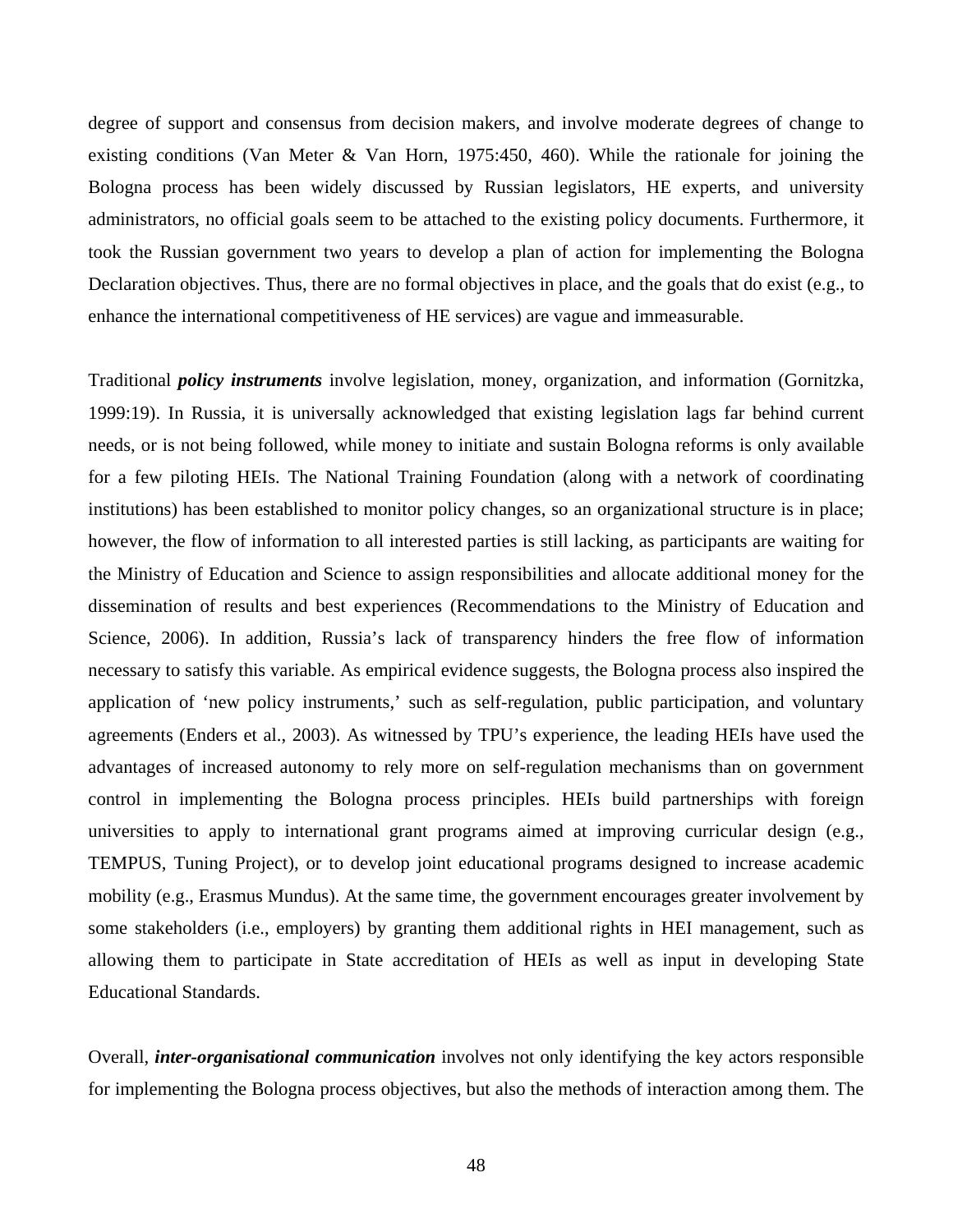key participants associated with this variable have been defined as the Ministry of Education and Science (including its executive agencies) and HEIs (including university administrators, faculty members, and students). In Russia, communication among agencies was primarily unilateral—based primarily on power and dependence on financial resources. The collapse of the Soviet Union in 1991 opened the way for decentralization in governance style as well as momentum toward reform, which was partially accelerated after signing the Bologna Declaration in 2003. Nevertheless, although Bologna process implementation certainly has contributed to a more open dialogue and increased transparency in Russian policy process, the modes of interaction among the key actors may be characterized as 'negotiation in the shadow of hierarchy'. Taking into account the long history of centralized planning, this mode of inter-organisational communication might be the only one acceptable to the Russian HE community at the moment.

The *characteristics of the implementing agency* within this study involve analyzing the key features of the HEI selected for the case study. Apart from the formal characteristics of TPU described in §4.1, the observations show that TPU takes an active role in implementing the Bologna process, which is primarily promoted by university leadership, within a bureaucratic structure, and enhanced by strategic management. The Complex Development Program allows each unit to choose a project to participate in (including Bologna-related projects), which is supported financially by institutional budgets, money earned from research, and funds obtained through competition for government grants. The strong focus on internationalisation development helped the university to incorporate the Bologna process objectives into its strategic goals.

.

The variable, *disposition of implementers*, assesses attitudes of the implementers, which become increasingly important in situations where new policy tools are applied. Notwithstanding the challenges faced by Russian HEIs, and the variety of responses obtained, the majority of HEI representatives feel positive about the significance and the impact of the Bologna process.

Finally, the last critical variable assesses *economic, social, and political conditions* that affect policy implementation, and accounts for the choice of policy tools while helping to reveal the specific challenges faced by HEIs. In Russia, the single most important economic condition facing policy makers since 1991 has been the transition to a market economy. By extension, it may be argued that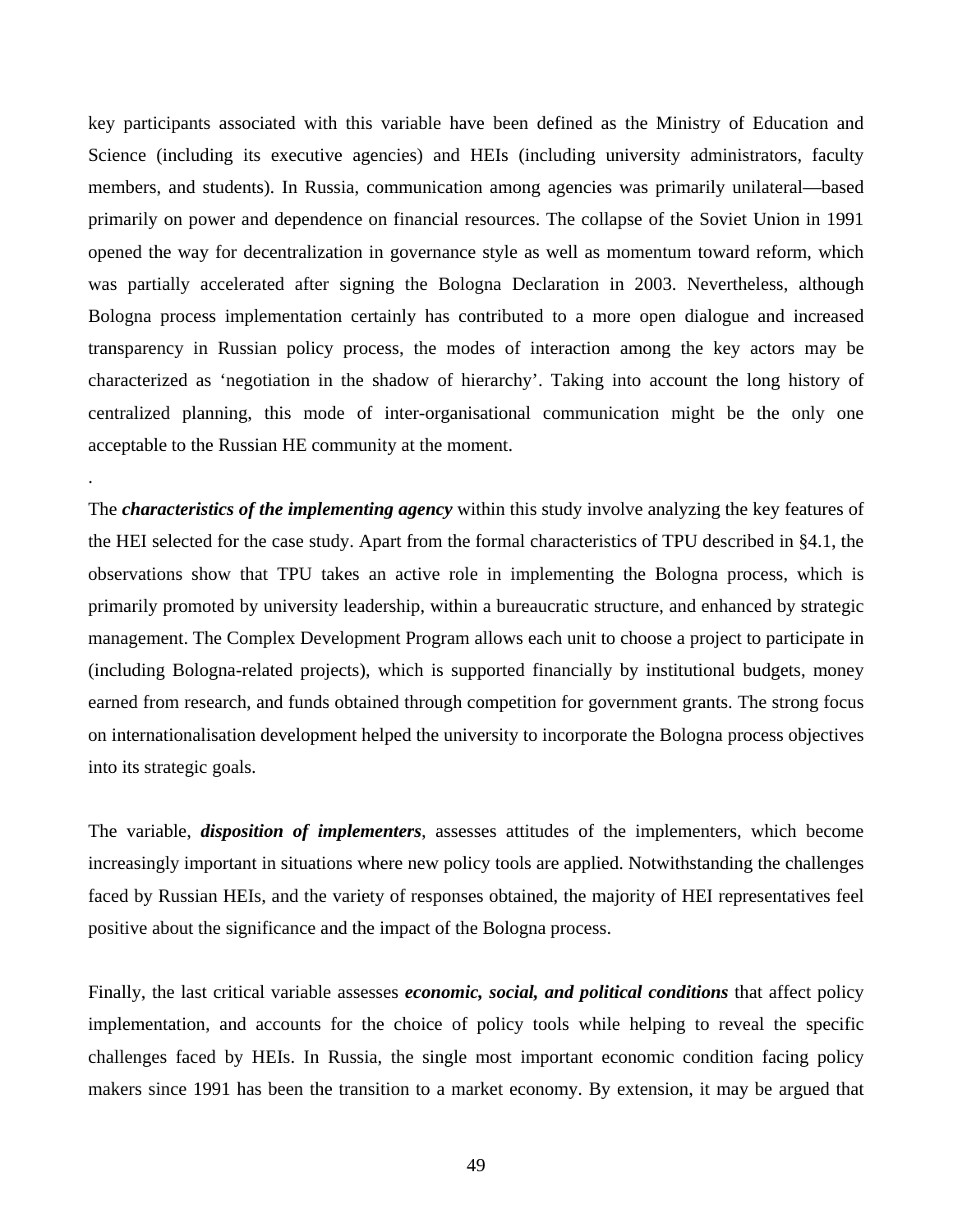Russia's participation in the Bologna process is motivated by the economic aspects involved in competing internationally for students and grant funding; as Russian HE has been obliged to compete on an international stage, so too have HEIs within Russia been forced to compete on a national level in order to survive. Adding to this situation are low teacher salaries; as faculty members are not interested in doing extra work for which they will not be remunerated, the lack of proper financial compensation contributes to a minimal work ethic. Social conditions also favor a traditional and hierarchical way of doing things; the HE system is still centralized, so the impetus is not toward policies that produce change, but rather to those methods that reinforce the status quo. Politically, Russia is a Federal State with 86 separate Subjects (i.e., districts, or regions), each with its own agenda and points of view on education, which the central government has to listen to and contend with. Aside from coordinating the needs of different regions, there is a corollary problem associated with Russia's integration with the European community—that is, some HEIs in the European part of Russia will have more opportunities to integrate into EHEA (due to their geographic proximity to EU) than universities in other remote districts, including the university used in this case study.

As this analysis suggests, the critical variables integrate all three implementation study models, help measure policy performance, and assist in making predictions. In the context of this research, the critical variables the critical variables help understand the challenges of implementation, which will be discussed in the next section.

# **5.2 CHALLENGES OF IMPLEMENTING THE BOLOGNA PROCESS IN RUSSIA: TPU VIS-À-VIS OTHER RUSSIAN HEIs**

According to the report on "Monitoring of participation of Russian HEIs in the Bologna process" (2006), 80% of the 101 HEIs sampled are involved in implementing anywhere from one to six of the ten action lines associated with the Bologna process. Admittedly, however, this statistic may be skewed slightly toward painting a better picture of implementation, as the sample includes 21 institutions responsible either for piloting or coordinating the Bologna process in Russia. Similarly, empirical data shows that only a limited number of units at the institutional level may be involved in experimental implementation of the reforms. Although the degree of institutional involvement in the Bologna process may differ, in this chapter I will give a general overview of the challenges currently affecting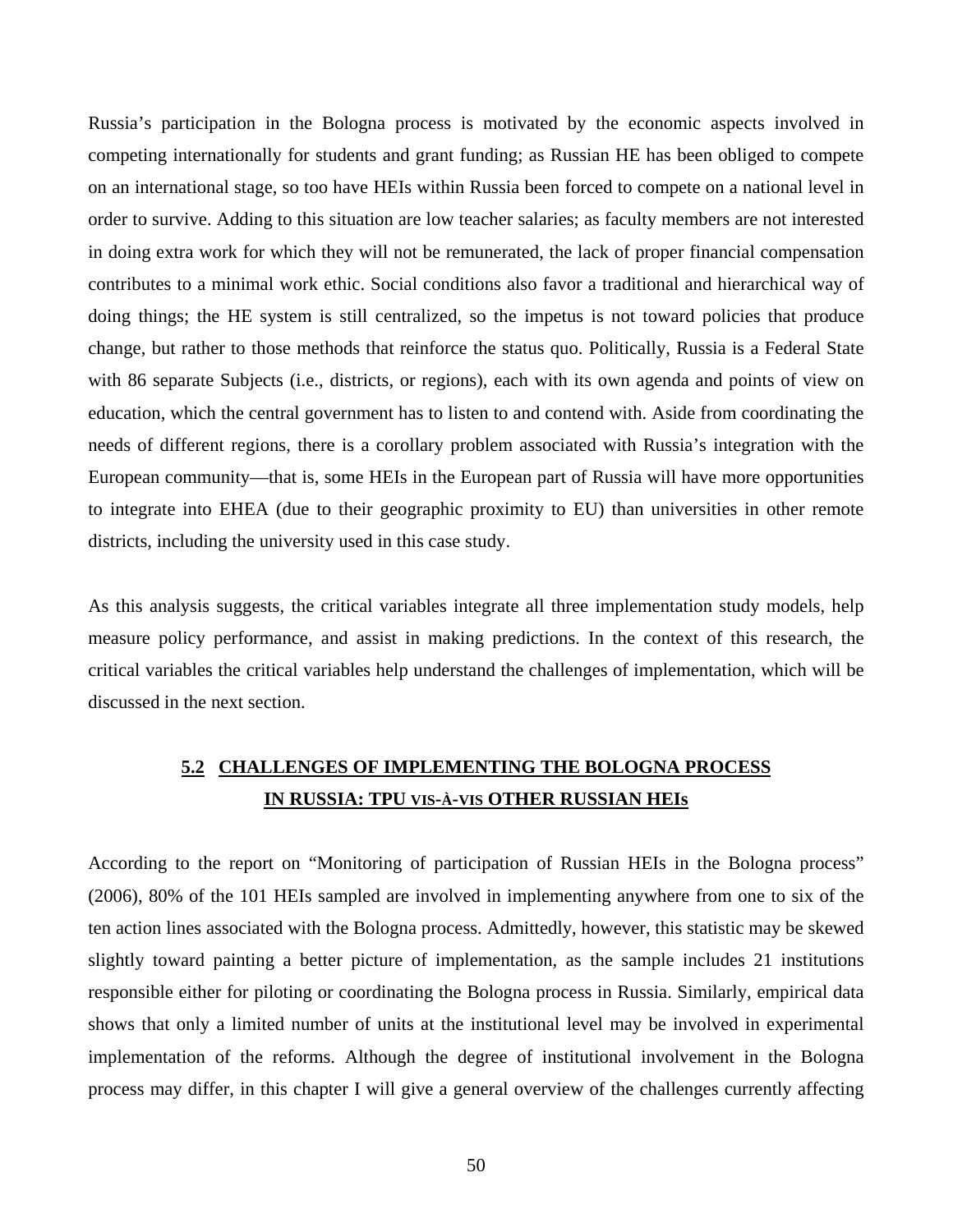implementation of the Bologna process in Russia. I also will discuss how TPU fares in comparison to other Russian HEIs, based on information available in the monitoring report referenced above.

Figure 5 shows that the dynamics of the transition to a *tiered-degree structure* in Russian HEIs has been quite slow. The Specialist's degree remains the most 'popular' academic option, with approximately 82% of all students selecting such a program since 2003. At TPU, the percentage of graduates leaving with a Bachelor's degree is smaller than the average in reported institutions (7.4%; see Table 2), while the percentage of graduates leaving with a Master's degree is somewhat higher (90.0%; see Table 2); these statistical differences may be attributed to Tomsk's leading position in the field of education and research within Siberia.



*Figure 5.* The average percentage of graduates by degree type and academic year. Source: Monitoring of participation of Russian HEIs in the Bologna process (2006).

Although 43% of all respondents in the monitoring project (2006) admitted that the quality of education has significantly improved as a result of implementing this action line (see §2.1.2), the following challenges associated with the development of the two-tier degree structure still exist: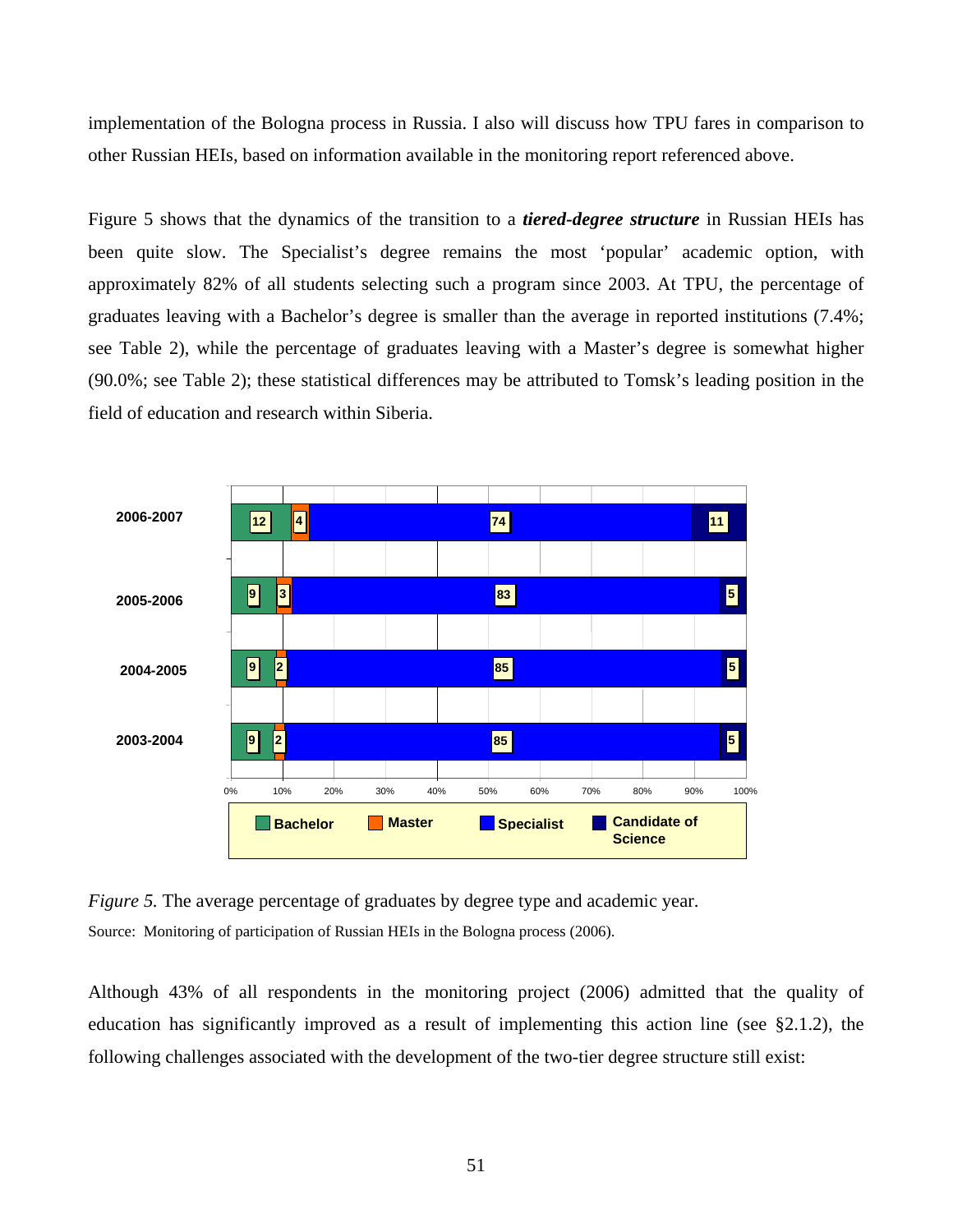- Insufficient legislative support (44%);
- Lack of relevant experience (38%);
- Lack of financial resources (27%); and
- Lack of enthusiasm on the part of faculty members (19%).

TPU respondents identified the first challenge as being the most relevant, as many felt that legislative support was lagging behind the need for reform. Thus, it is important to emphasize that the idea of developing tiered-degree structures is not opposed, as such, but concerns remain as to the adequateness of traditional policy tools discussed in §5.1 in bringing this idea to fruition. Although the use of government control as a policy tool has become more lenient over time (e.g., in particular, with respect to introducing new Master's degree programs), the long history of relying on traditional policy tools over alternative methods explains why implementers not only still expect a certain degree of support from the government, but also fear governmental inertia.

The *ECTS*–*compatible system* of credit transfer is currently used as a mobility tool in 43% of HEIs participating in the monitoring project; however, only one fourth of educational programs in these institutions are designed in accordance with the principles of academic credit accumulation. This limited participation in the process may be explained by considering three factors:

- 1) *The experimental character of implementing the given action line*: The monitoring project reported that when academic credit systems were introduced, one third of HEIs developed their own guidelines for organizing the educational process and assigning credit value to courses, one third use the recommendations provided by the Ministry of Education and Science, and one third were unable to conceptualize the shift to curricular design based on student workload. As a pilot institution, TPU took the initiative in devising its own academic credit system.
- 2) *The novelty of the 'educational trajectory' (or 'learning path') concept in Russia*: According to the monitoring project, only 30% of HEIs used individual study plans, student-centered learning concepts, or credit accumulating systems such as ECTS; the remaining 70% of HEIs provided training in accordance with fixed curricula containing a limited number of electives. Although TPU uses individual study plans for academic exchange students, only three faculties to date have been involved with introducing an experimental system of academic credits; thus, it is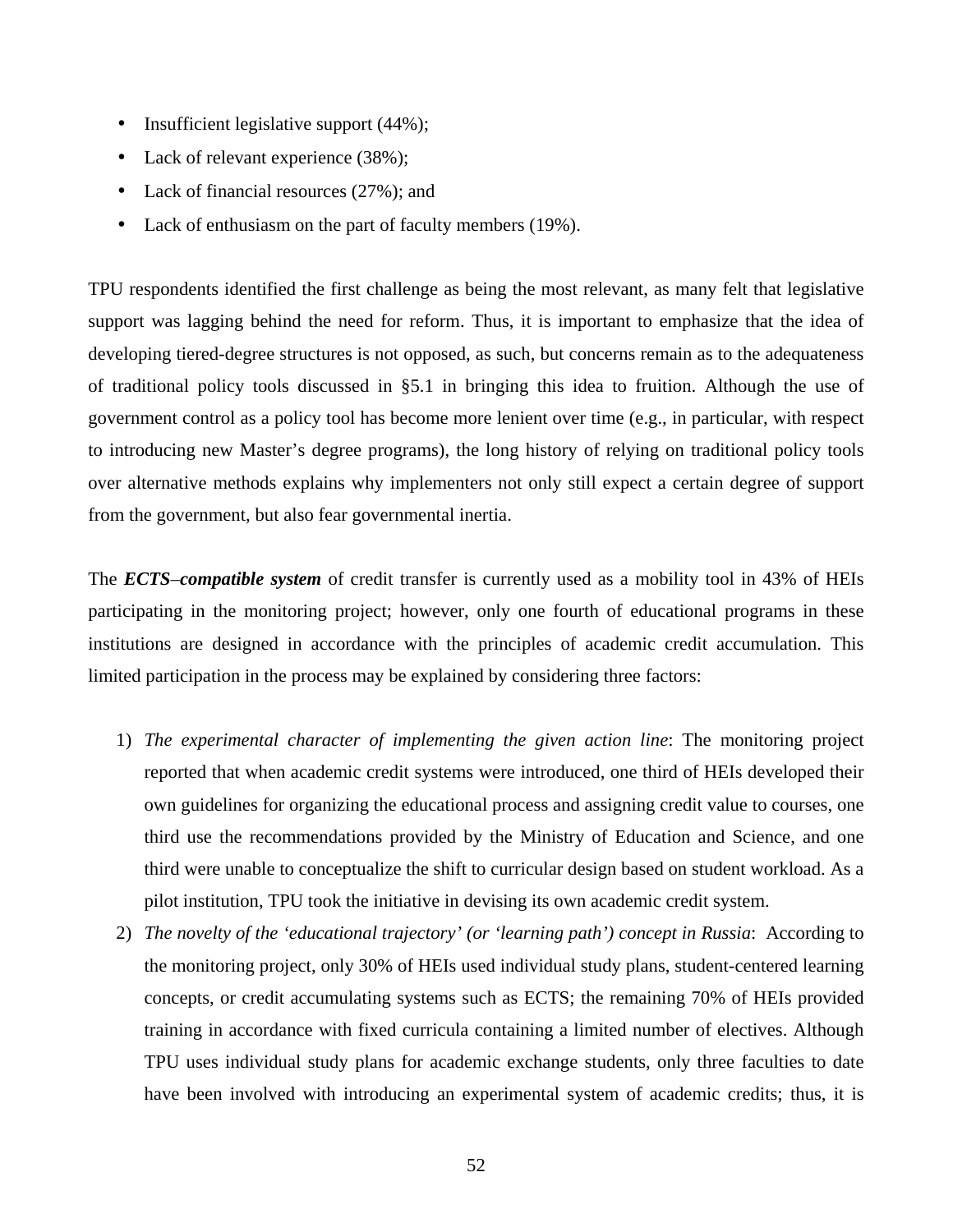apparent that the idea of the entire university transferring to an 'asynchronous' (modular) system of curricula design seems to be challenging (R4).

3) *The existing vagueness about what a credit system includes*: Although the monitoring project indicates some awareness of the value of a credit system in Russia, the exact nature of that system is still in doubt. Kehm and Teichler (2006:275) observe that, within the framework of the Bologna process, the only consistent understanding about a credit system is that it should involve a calculation of student load. TPU, however, took the lead in introducing an asynchronous educational process, pursuing written exams over oral exams, decreasing contact hours, and increasing the amount of self-study hours (see Table 3).

In terms of *academic mobility* enhancement, 50% of HEIs reported that they had, on average, seven programs jointly developed with international partner universities that consist of mechanisms for supporting academic mobility of students and staff. In only 37% of HEIs, the study abroad period is recognised on the basis of academic transcripts; in other cases, students have to pass the scheduled exams in their home university in order to receive credit for the exchange. The major challenge facing successful mobility expansion (as reported by 60% of all respondents) was the lack of financial resources available; as a consequence of limited funding, only one fourth of all HEIs stated that they provided any financial support for academic mobility programs.<sup>17</sup> Among other issues named as obstacles to academic mobility were the lack of regulatory documents (43%), lack of information on available study abroad opportunities (33%), legislative issues (28%), and 'overloaded' curricula (20%).

Finally, within the framework of the Bologna process, issues relating to the *employability of graduates* were considered by respondents to face the fewest challenges to implementation. A few key indicators are summarized below:

• 80% of HEIs ask employers to participate in curricula design;

 $\overline{a}$ 

- 71% of HEIs invite representatives of the industry to give lectures;
- 96% of HEIs have a system of graduate employment support; and

 $17$  By comparison, TPU occupies an advantageous position in this regard as student exchange programs are supported both in terms of funding and overall recognition issues. Once TPU receives additional State funding as a university providing "innovative educational programs," staff mobility is also expected to increase dramatically.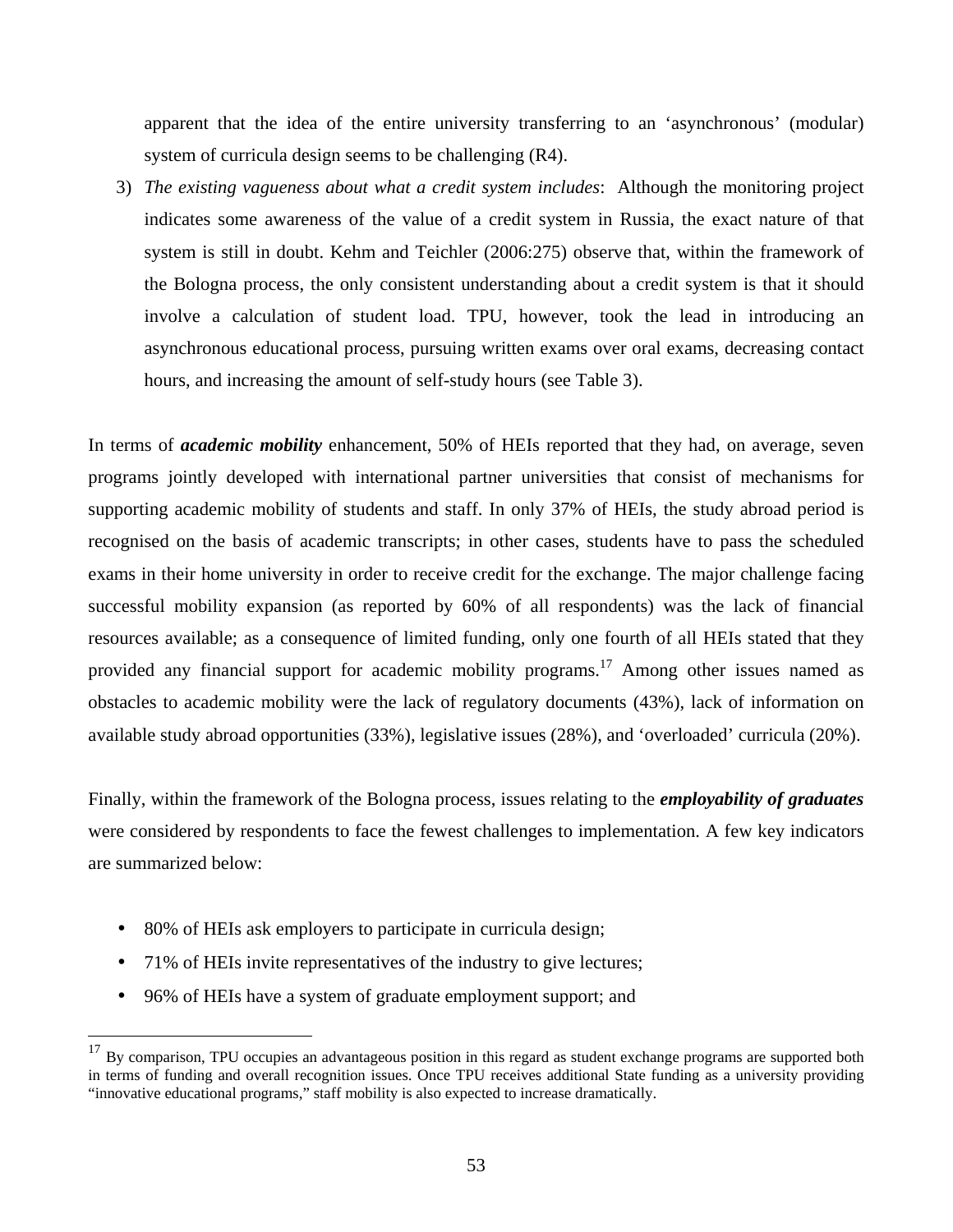• 90% of HEIs educate future specialists in accordance with the demand of enterprises.

As argued by one of the interviewees, "the employability enhancement would have been the major concern of HEIs with or without the Bologna process" (R3).

On balance, the case of TPU may be considered representative of about  $30\% - 50\%$ <sup>18</sup> of the 101 Russian HEIs participating in the monitoring project. Given that the study included the 21 piloting and coordinating HEIs that are actively involved in the implementation of the Bologna process, the representative value of the case study may be significantly lower when all Russian HEIs are considered. Nevertheless, based on the results of the monitoring project, the major challenges on the way to successful implementation of the Bologna process seem to be (1) insufficient awareness about the essence of the ongoing reforms, and the resulting low interest in implementation on the part of students and faculty members (see Table 5); (2) inadequateness of legislation to motivate changes in traditional educational structures; and (3) a lack of funding to support all the action lines adopted.

## **Table 5**

 $\overline{a}$ 

|                              | <b>Bologna process action line</b> |             |     |                 |  |  |
|------------------------------|------------------------------------|-------------|-----|-----------------|--|--|
|                              | Two cycles                         | <b>ECTS</b> | QA  | <b>Mobility</b> |  |  |
| Awareness                    |                                    |             |     |                 |  |  |
| all participants             | 73%                                | 50%         | 42% | 35%             |  |  |
| Interested in implementation |                                    |             |     |                 |  |  |
| $$ students                  | 38%                                | 42%         | 28% | 69%             |  |  |
| $$ <i>faculty</i>            | 16%                                | 23%         | 47% | 42%             |  |  |
| administrators               | 50%                                | 48%         | 74% | 49%             |  |  |

*Awareness and interest in Bologna process implementation among key participants (n = 413)* 

Source: Adapted from "Monitoring of participation of Russian HEIs in the Bologna process" (2006).

The case study findings showed, however, that a university administration may effectively compensate both for the lack of information and a general absence of funding so long as the Bologna process objectives are interwoven in the strategic goals of the university. On the other hand, there seems not to be similar compensation on the part of HEIs when it comes to dealing with the inadequateness of

 $18$  This figure, of course, depends on the action line under consideration.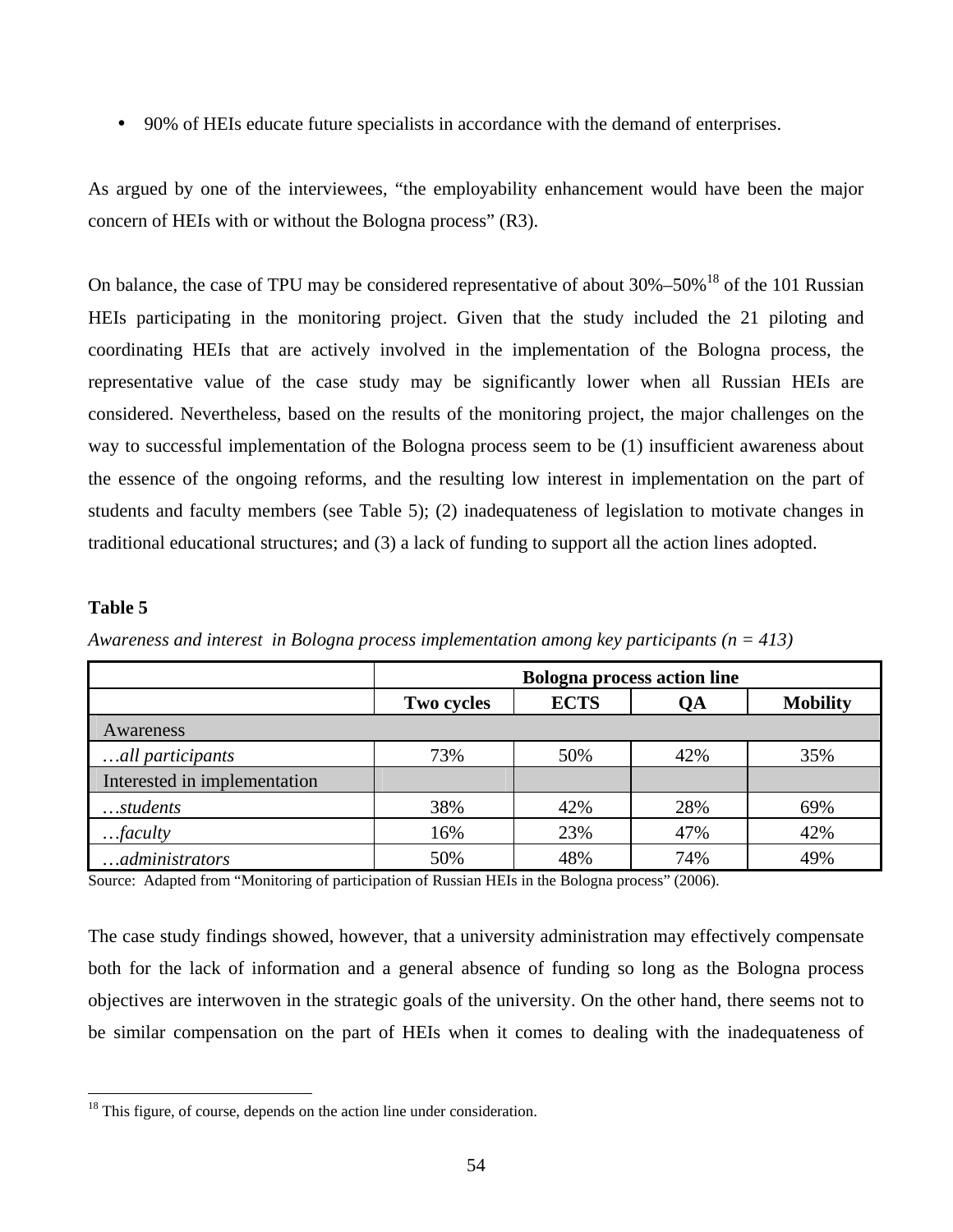suitable legislation; thus, for implementation to become a reality, the role of government in the process has to be accounted for on some level.

# **5.3 POTENTIAL IMPLICATIONS OF THE BOLOGNA PROCESS IMPLEMENTATION FOR RUSSIAN HEIs**

As it is still too early to speak about policy outcomes, I will try to analyze here the potential implications of Russia's participation in the Bologna process. The key participants believe that the main benefit from participation will be the increased competitiveness of Russian HEI graduates in the European labor market. On the other hand, according to opinion poll results conducted by the Moscow State Institute of International Relations (MGIMO), there is a concern that this same benefit will accelerate the existing problem of brain drain (MGIMO's web-site, 2007). The research findings suggest that the fear of more brain drain is not substantiated, as HEIs not only seem to be proud that their graduates are building careers abroad, but that counterbalancing mechanisms are already in place aimed at enhancing *local market* employability. Thus, what appears more important is a problem of structural unemployment—that is, the existing mismatch between qualifications obtained and jobs taken.

The introduction of shorter, two-cycle degree  $(3-4)$  year Bachelor degree  $+1-2$  year Master degree) programs is viewed as a possible solution to this problem, as shorter programs are, by definition, more flexible and easier to adjust in accordance with labor market requirements. Although the Russian government is planning to legitimize 3-year Bachelor programs by amending the Federal Law on Higher Education this year, the introduction of these new programs will require extending the period of secondary school education beyond the  $10<sup>th</sup>$  and  $11<sup>th</sup>$  years. Meanwhile, the traditional Specialist's degree, which was redesigned from a one-tier five-year program to a 4+1 model, remains popular among students and will not likely be abolished by 2010.

The introduction of an academic credit system will encourage extensive revision of the Russian curricula, thereby leading to greater awareness of the diversity in curricular designs as well as more creativity among faculty members. A formal credit system also will benefit students by giving them greater learning freedom as well as an opportunity to choose and adjust their learning paths. As HEIs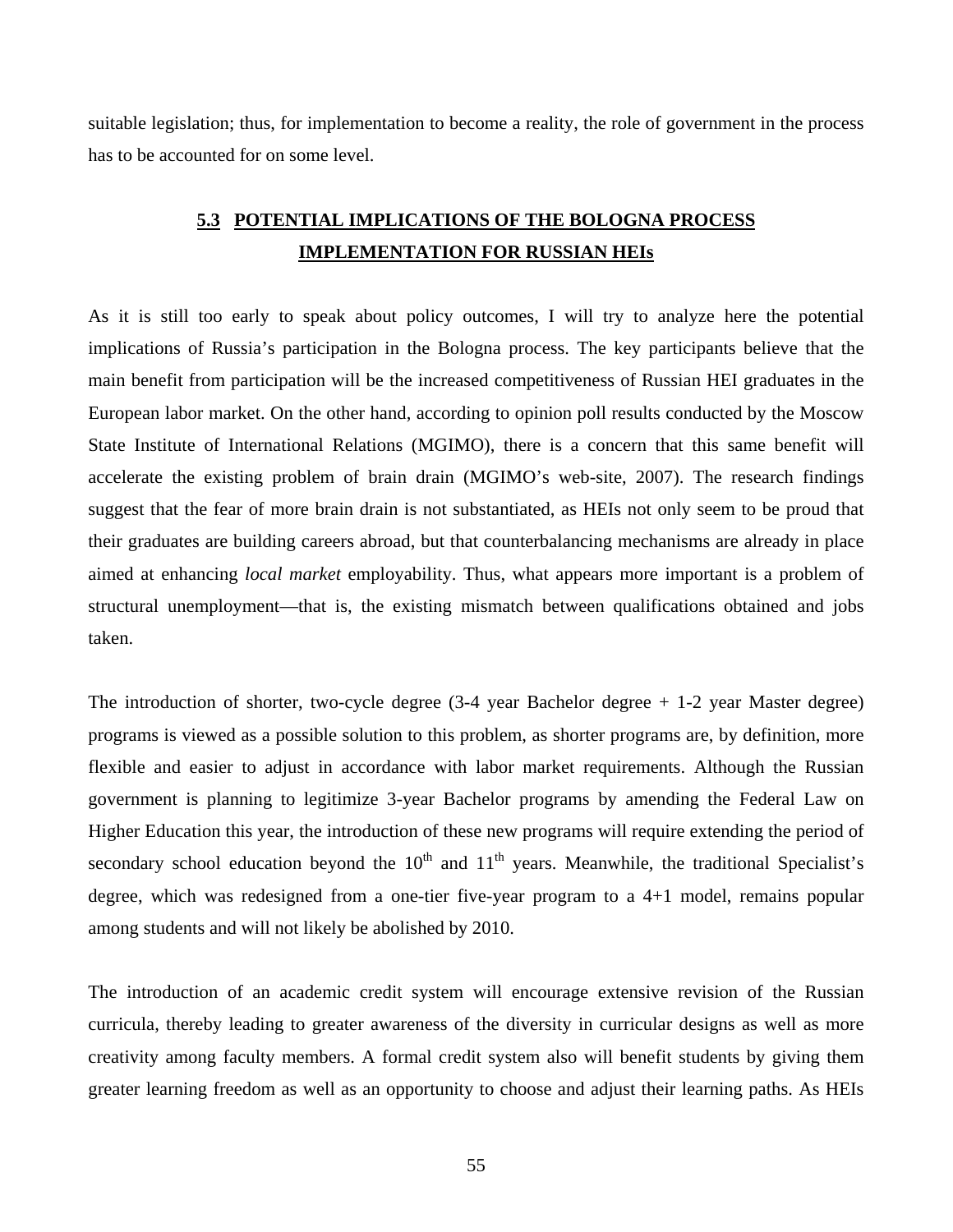develop ECTS information packages, containing not only data on course credit values but also detailed course descriptions (including course goals, assessment criteria, competencies to be acquired), students will be able to make more informed choices about specific degree programs. While the benefit of implementing this action line is more evident for students, some opinion poll respondents fear that the modularization of curricula will lead to faculty downsizing (MGIMO's web-site, 2007). In reality, these fears may be overblown; the introduction of an academic credit system may result in some students choosing not to take certain modules, thereby decreasing overall professor contact hours, but this freed time will allow professors to pursue more research while granting students more time for self-study.

Unlike European countries, where a decrease in academic mobility is feared due to the transition to a shorter and more intense period of study, academic mobility in Russia likely will be enhanced thanks to the European Commission's sponsorship of new mobility programs that are designed for third-country nationals. Government and university administrations are also expected to invest more funds into support of academic mobility on a competitive basis. Thus, the opportunity to take part in academic mobility programs may be a good incentive for students as well as for academics to perform better; certainly it is possible that the lure of mobility programs may prove to be decisive for prospective students in selecting a university.

As argued by Kehm and Teichler (2006), structural reforms alone do not increase academic mobility or enhance the relevance of qualifications in the labor market. Instead, the Bologna process allows governments to assign greater autonomy to HEIs in areas such as curricula design, quality assurance, and the recognition of foreign academic credentials. The evidence shows that implementation of the Bologna process may coincide with increased competition—if not at the international level, then certainly at the national level. So, while only about 3-5% of the top universities may choose to compete internationally, it can be predicted that national competition among HEIs for funding and students will be promoted by the State, as a tool to improve academic quality and the efficiency of HEI functioning in general. Although respondent concerns may be valid about the decrease of government control over HE and the associated decrease in funding, these concerns refer more to a general trend in HE governance than to participation in the Bologna process in particular.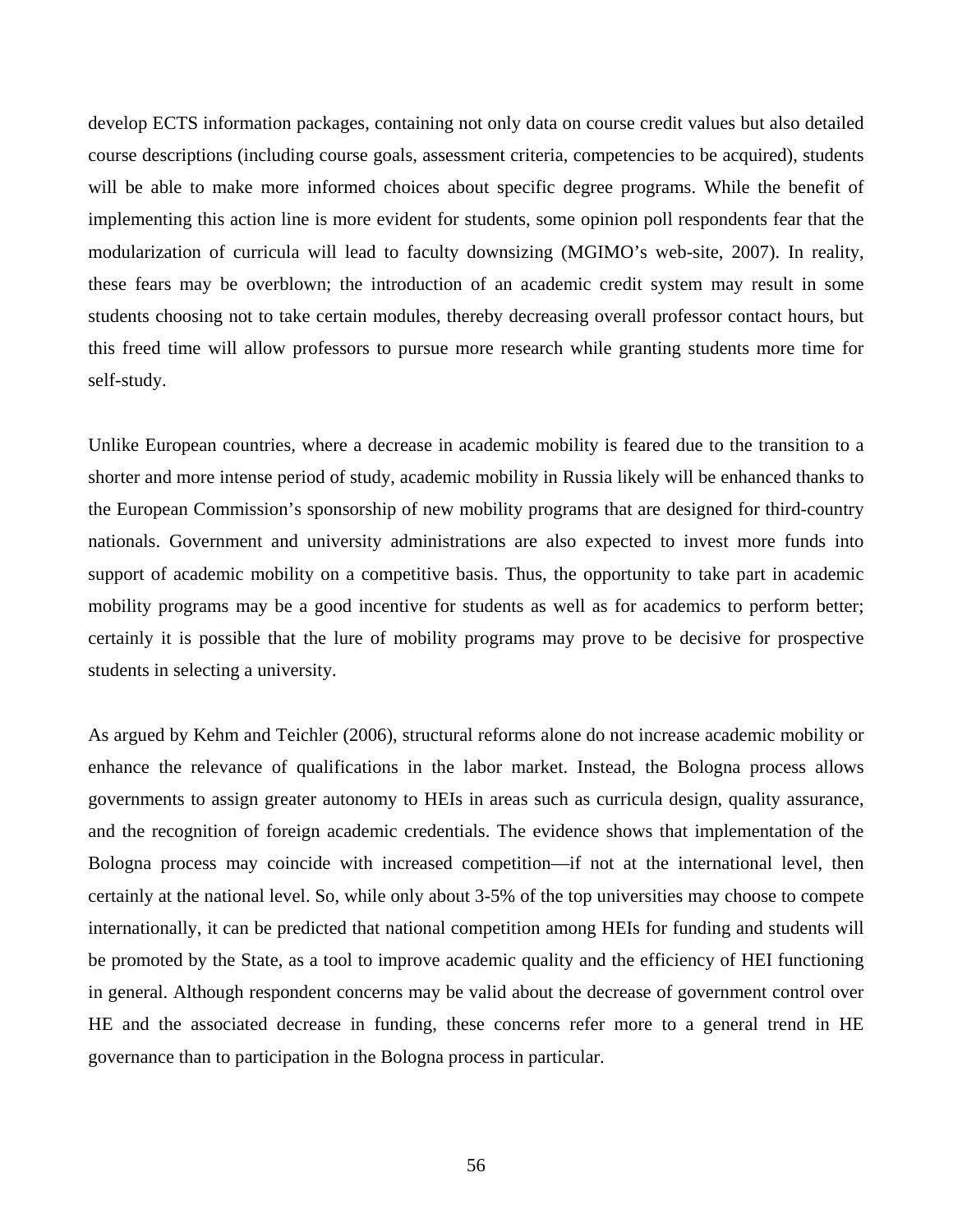#### **5.4 CONCLUDING REMARKS ON IMPLEMENTATION**

In accordance with the theoretical framework described earlier in §2.2, there are three major research approaches to the study of policy implementation: top-down, bottom-up, and hybrid models. I have approached this research with the assumption that the top-down and bottom-up research perspectives are equally important and cannot reasonably be separated from a framework incorporating both models within a hybrid perspective. Furthermore, the input of key participants in interpreting policy cannot be treated in isolation from the strategies used to implement those policies. Therefore, I found it important to assess the balance between initiatives undertaken by policy 'formulators' and policy 'implementers' in order to understand the characteristic features involved in implementing the Bologna process in Russia.

Currently, the approach to Bologna process implementation may be characterized as a 'social experiment,' with a number of pilot projects funded by the State and HEI administrations set against a fundamental belief that "successful practices will be replicated" (R3). In this context, the role of HEIs' leadership has proven to be decisive in pushing through and supporting Bologna-related changes.

The key participants in this process have been defined as the Ministry of Education and Science (including its executive agencies) and HEIs (including university administrators, faculty members, and students). It is important to note here that the distinction between policy 'formulators' and policy 'implementers' is evident on the surface, but not irrevocably fixed. According to Bologna-related national policy documents, the Ministry of Education and Science takes on the dual role of both policy 'formulator' and policy 'implementer' (because the Ministry is obligated to 'report' to the Bologna Follow-Up Group), while HEIs provide feedback that may lead to policy reformulation. Thus, the emerging relationship between both key participants is quite new to Russia, as it is a relationship founded on trust as well as responsibility—negotiations and cooperation, instead of a previous and long-standing interaction based primarily on power and resource dependency. This shift towards decentralization in governance style should not be attributed solely to participation in the Bologna process, but rather as part of the reforms begun after the collapse of the Soviet Union. Nevertheless, implementation of the Bologna process certainly has contributed to a more open dialogue and increased transparency in Russian policy process.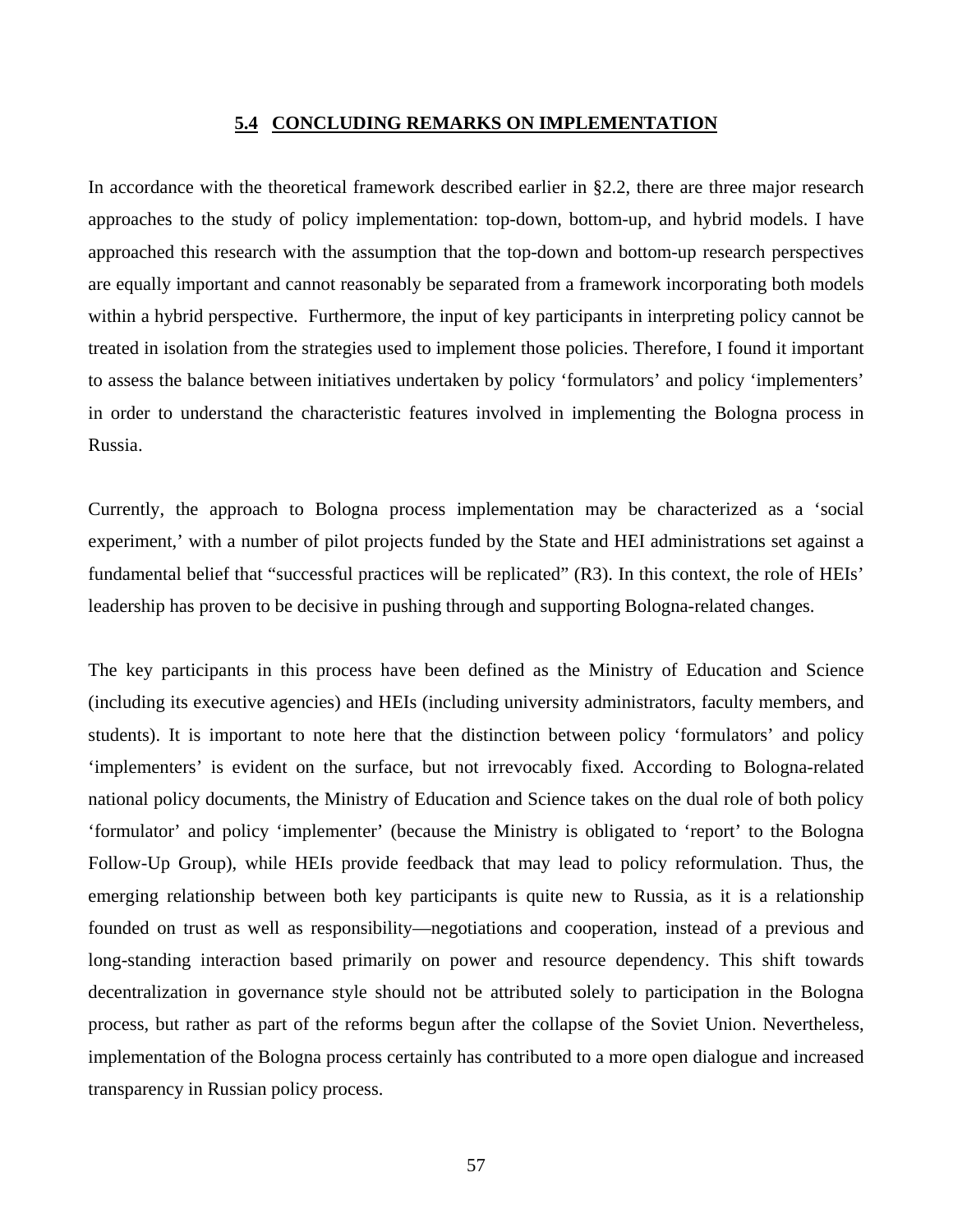As discussed earlier, the strategy used by the Ministry of Education and Science followed a traditional top-down strategy to policy enactment: the Ministry constructed a plan of action intended to implement the Bologna process objectives, and then assigned piloting and coordinating HEIs to carry out the details of the plan in an experimental mode. One important difference from a strict top-down approach, however, was that institutions volunteered to participate in these piloting projects. Furthermore, prior to the implementation stage, there was also an element of competition in assigning various research projects to pilot institutions. The larger and more prominent HEIs took a more active part in the process, while smaller HEIs exhibited signs of partial conceptualization. As reflected in the monitoring project report (2006), the 21 piloting and coordinating institutions proved to be more successful in integrating within their development strategies those Bologna process objectives that coincided with their own goals and interests. For those HEIs, the major incentive for participation in Bologna-related reforms was to become more competitive in the international HE markets. Thus, as the empirical data suggests, the leading HEIs developed a bottom-up strategy of policy implementation and defined their own indicators for success or failure. Nevertheless, even in those institutions, concerns have been expressed as to the adequateness of support by the Ministry of Education and Science. HEI administrators responsible for implementing any action lines of the Bologna-process have acknowledged that relevant legislation is lagging behind, thereby hindering the efficiency and the speed of implementation.

In light of this implementation analysis, Russia has to address several major problems. First, although the matter of trust on the part of the government is not an issue in implementing the Bologna process in Russia, the responsibilities of the implementers are not perceived to be well defined. Second, taking into account the discretion of the administration in adopting Bologna reforms, sufficient incentives do not exist for students and academics to take an active part in the process. Third, while joining the Bologna process was a political goal designed to achieve integration into EHEA, the majority of Russian HEIs do not accept the European dimension as an imperative criterion for change. Finally, although overall funding levels have improved, many smaller HEIs still remain reluctant to get more involved in the Bologna process until financial support is as readily available to them as it is to piloting and coordinating institutions. These dilemmas have yet to be solved, although (at the moment) a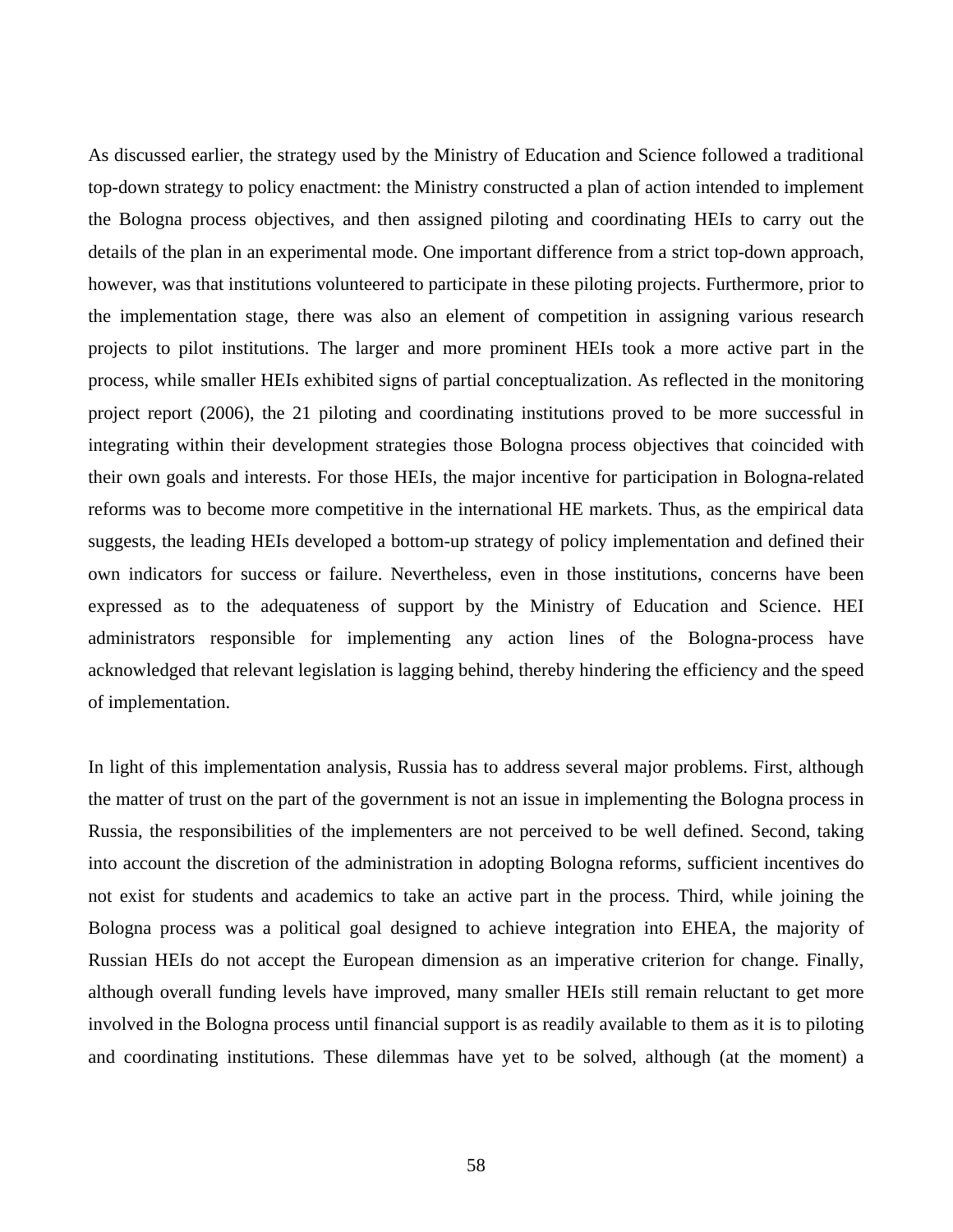reasonable balance appears to be observed between the top-down/bottom-up initiatives as practiced by the government and HEI administrations.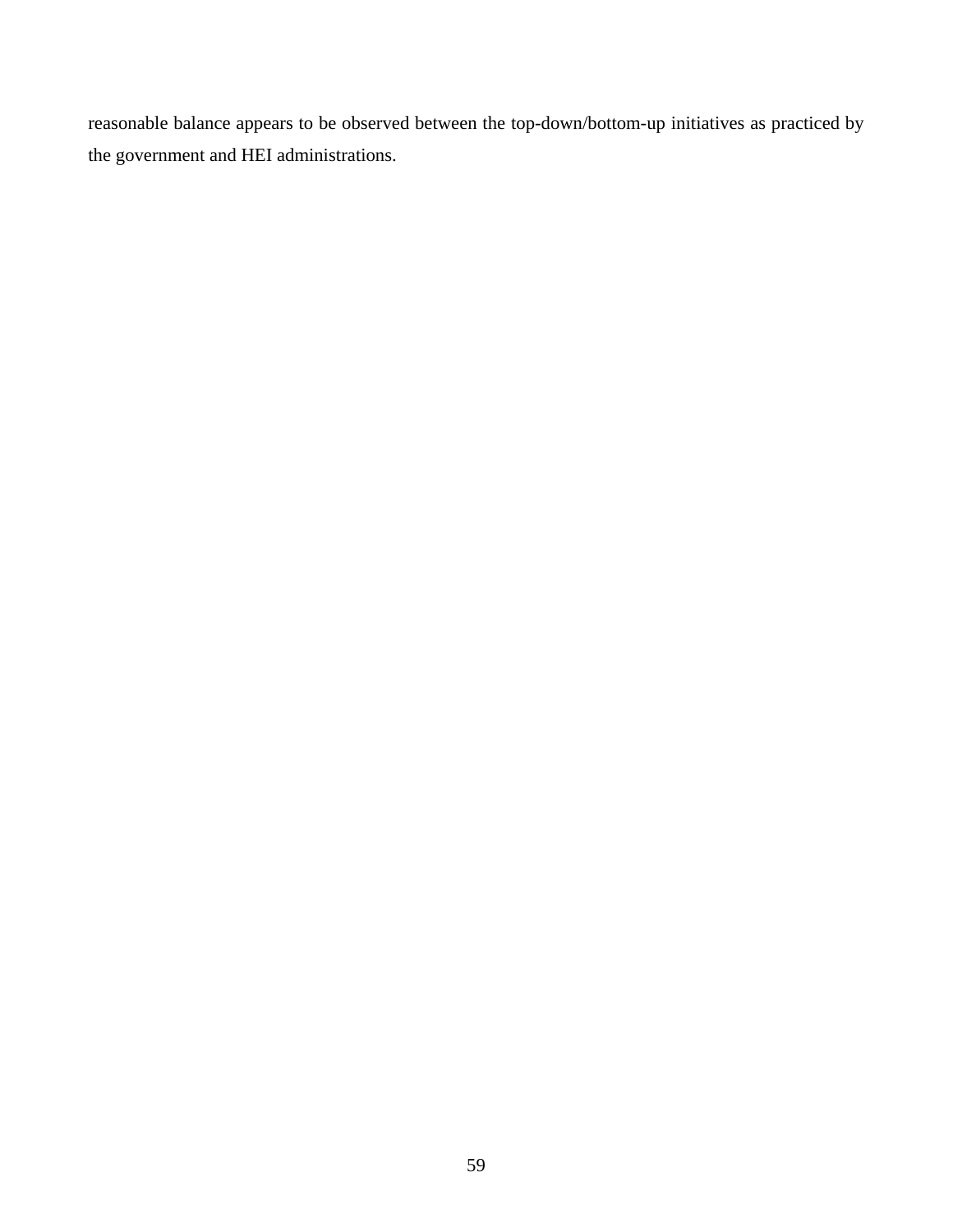### **CHAPTER 6: CONCLUSIONS**

### **6.1 GENERAL CONCLUSIONS**

This study has attempted to answer the following research question on the basis of a single case-study: *How do Russian HEIs respond to the Bologna process?* This problem has been explored through a set of sub-questions that will be revisited in this chapter:

- 1. What are the main strategies in Bologna process implementation in terms of the balance between top-down and bottom-up initiatives?
- 2. What are the major challenges faced by Russian institutions when implementing the Bologna-related structural reforms?
- 3. What are the possible implications of the Bologna process for Russian HEIs?

Some Bologna reforms were initiated in Russia before it officially joined the Bologna process. Although Russia's participation in the process was formalized in 2003, this research has suggested that the response of Russian HEIs to Bologna reforms has been determined largely by the need to compete internationally and thus avoid isolation and stagnation. At the moment, implementation of the Bologna reforms is still an experimental work in progress, with only selected piloting and coordinating HEIs actively participating in the process.

This study has found that the main strategies used in Bologna process implementation are neither topdown nor bottom-up in nature, but a fluid mix of both initiatives. The so-called hybrid approach adopted by Russian policy makers recognizes that the policy process is continually evolving—that a balance has to be struck whereby multiple actors and stakeholders cooperate to form public/private networks and participate in policy formation and adaptation.

Russian HEIs face an array of challenges in implementing Bologna-related structural reforms. In general, these challenges include pressures of internationalisation and globalisation; decreased state funding; and the growing expectations of stakeholders (employers and students) in influencing the process. More specifically, this research has shown that perceived challenges to reform involve (1)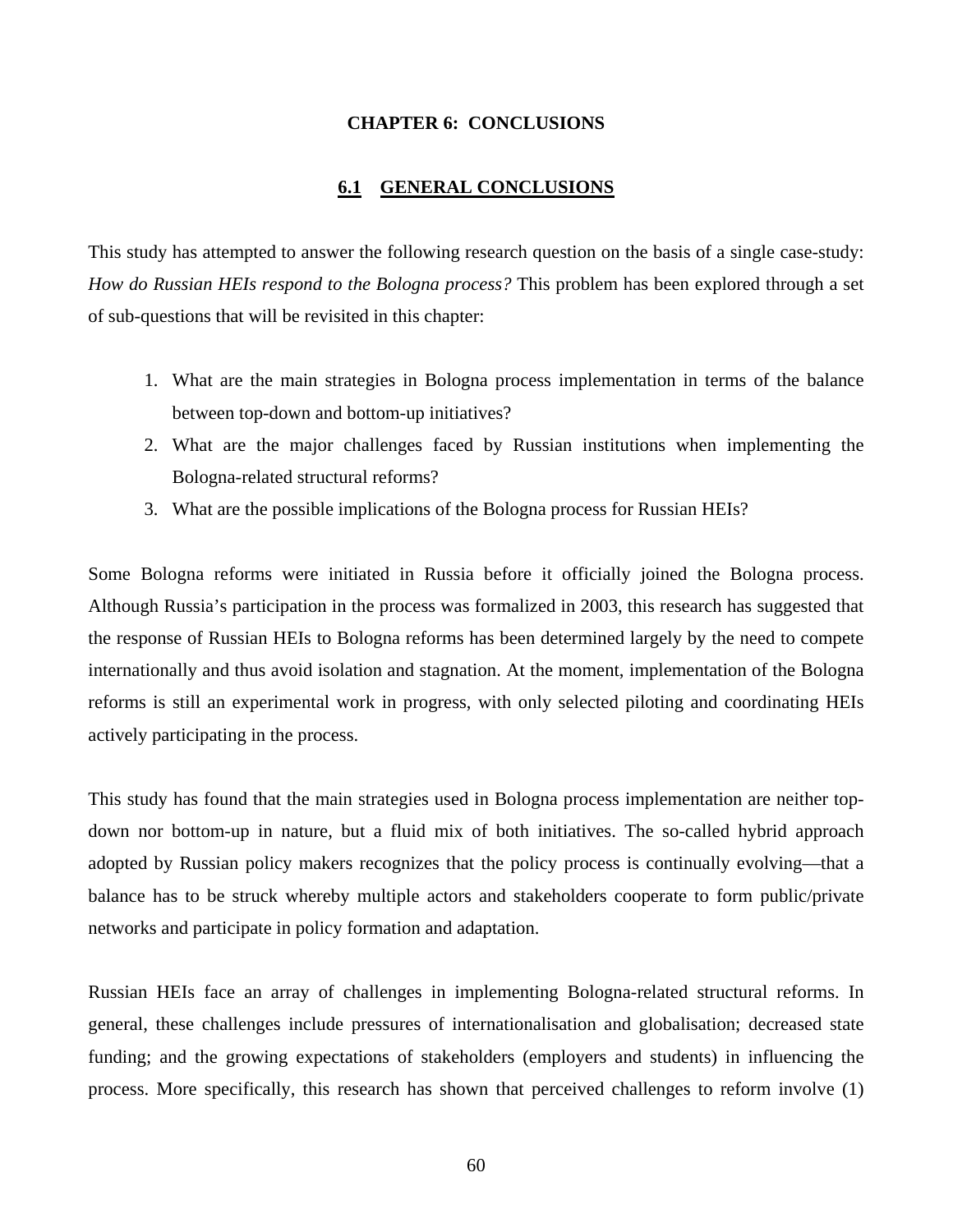insufficient awareness about the essence of the ongoing reforms; (2) inadequate legislative support from the central government to motivate changes in traditional educational structures; and (3) a lack of funding to support all the Bologna action lines adopted.

Finally, this research has suggested that the major possible implication of Russia's participation in the Bologna process is the increased competitiveness of Russian HE through integration into the EHEA. For all practical purposes, implementation of the Bologna process in Russia involves the development of a two-cycle national degree system (which will lead to greater flexibility of academic programs, as well as training better suited to the labor market); changes to curricular design, with an aim of introducing an ECTS–compatible system of academic credits in Russian HEIs (which will lead to a revision of existing curricula to match international standards); improved recognition procedures for academic credentials and study abroad periods (which will encourage academic mobility); and better local graduate employability (which may become a solution to the problem of brain drain).

# **6.2 LIMITATIONS OF THE STUDY AND SUGGESTIONS FOR FUTURE RESEARCH**

As with any study, this research project was framed by certain contextual boundaries, as well as by limitations of the selected research methods. First, given the multiplicity and ambiguity of the Bologna process objectives, it was not possible to explore the implementation of all related action lines in Russia within the framework of this study. Therefore, I chose to focus my research on the most evident implications for Russian HE associated with the Bologna process. These implications included changes in degree structures, curricular design, and the related issues of graduate employability and academic mobility. Although questions involving adjustments in the quality assurance system and third-cycle degrees are equally important, these specific issues have not been considered as a proper treatment would involve an independent study each. In addition, it was not the purpose of this research to explore the extent to which the social dimension in Russia is enhanced within the framework of the Bologna process; however, the European dimension has been considered in relation to the academic mobility discussion and the overall national objectives for participating in the reforms.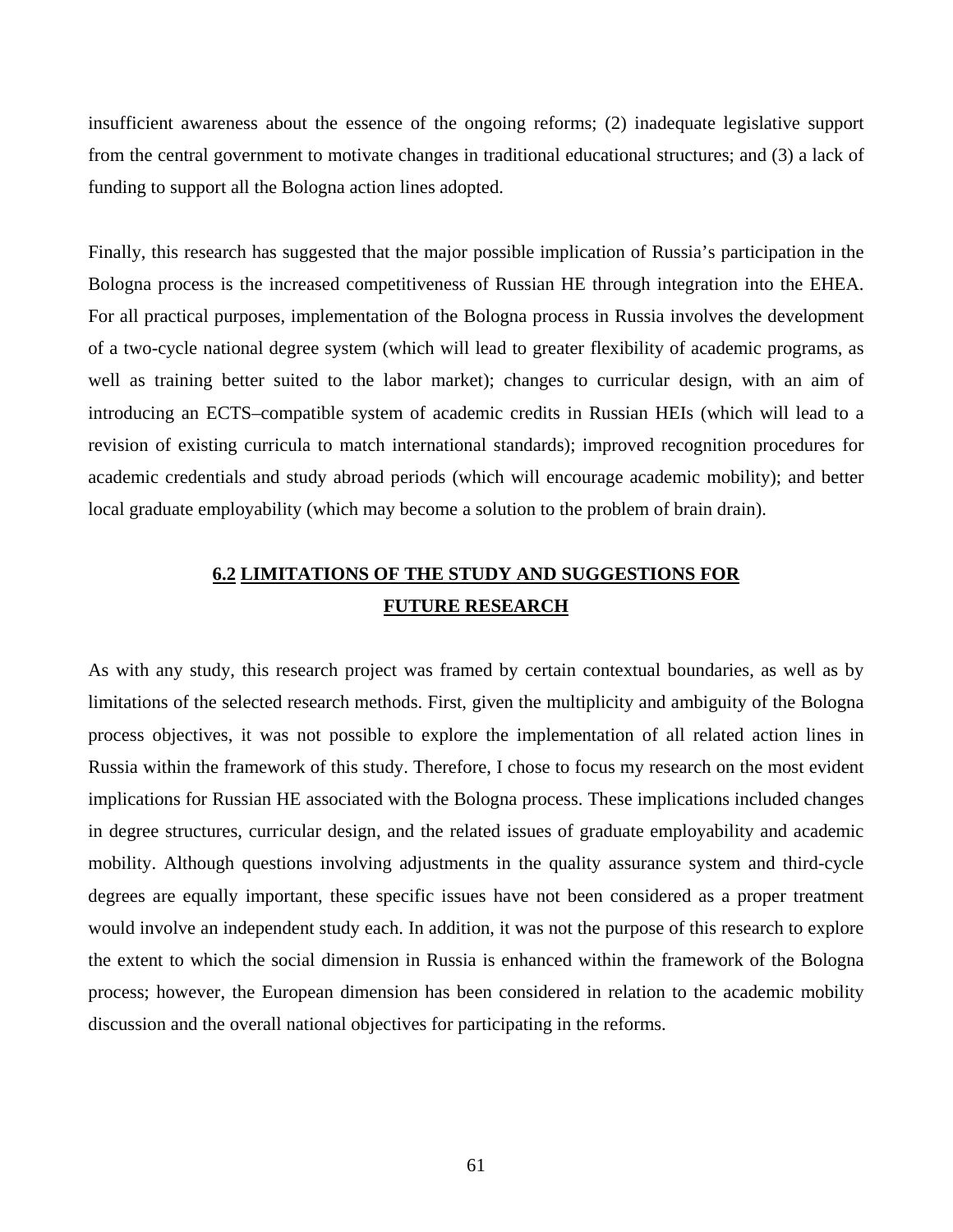Another possible pitfall of this study lies in the fact that, in many ways, the Bologna Declaration has institutionalized the trends already present in different systems (Neave, 2002). Thus, it was challenging to estimate the value added by the Bologna process in cases where related reforms started before the Bologna Declaration was signed in 2003. Bearing this in mind, I attempted to analyze the state of HE institutional settings by the time the Declaration was adopted, in order to analyze any subsequent policy changes in the timeframe from 2003 to 2006.

Finally, Russia is too immense geographically and too diverse on a socio-economic scale to be able to generalize the qualitative findings from a single case study and several interviews. To compensate for the lack of contextual generalizability, I tried to place the chosen case study in a wider context of Bologna-related policy formation, public debate, local publications, and conducted surveys. Also, the use of in-depth descriptors made it possible for the specific case study findings to be transferred to other similar cases (Newman & Benz, 1998).

Russia only has passed through its first stage of implementation, as marked by conclusions obtained from the monitoring project report (2006). As policy formation continues, still more research will be required on

- policy lessons and subsequent policy change within the framework of the Bologna process;
- the significance and impact of the transition to two-cycle degrees (e.g., the acceptance of new first-cycle qualifications in society, the extent to which these new qualifications meet the needs of the labor market, and the implications of a pedagogical shift to student-cantered learning); and
- how Bologna process implementation in Russia compares to that in other signatory countries.

Only after further research has been completed will Russia's true role in implementing Bolognaprocess reforms be understood clearly.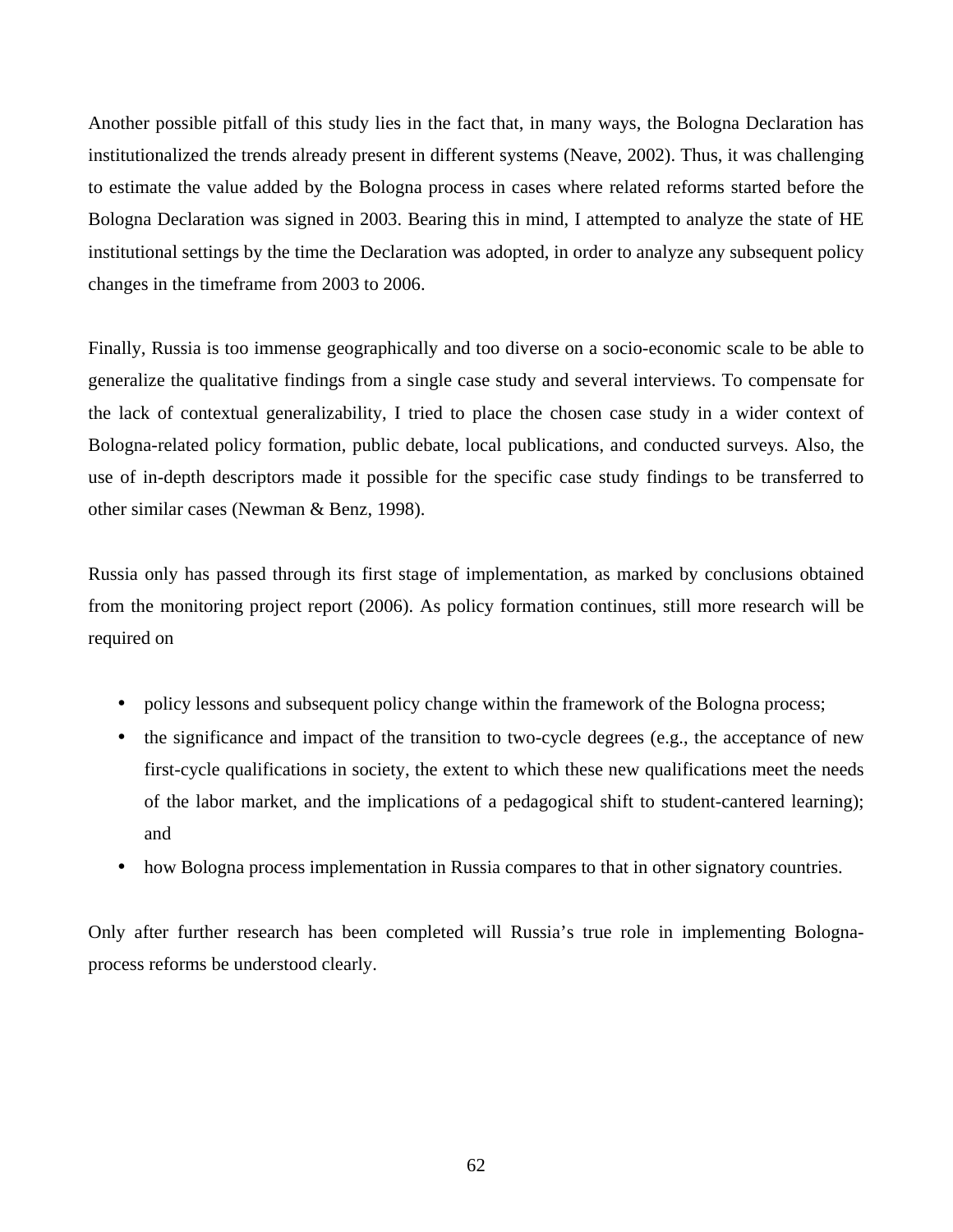### **LIST OF REFERENCES**

- Amaral, A., & Magalhães, A. (2004). Epidemiology and the Bologna saga. *Higher Education 48*:79- 100.
- Baidenko, V. I. (2002). *Bologna process: the structural reform of higher education in Europe*. Moscow: Research Center for Studies of Academic Quality Issues. Retrieved 20.02.2007 from http://www.bologna.mgimo.ru/files/baidenko.doc. [in Russian]
- Beerkens, E. (2004). Globalisation and higher education. Chapter 2 in *Global opportunities and institutional embeddedness; Higher education consortia in Europe and Southeast Asia* (pp. 7-28). Enschede: CHEPS.
- Belov, V.A. (2005). Problems of the establishment and implementation of the academic mobility concept in Russia. In C. Medvedev & Ch. Pursiainen (eds.), *Bologna process and its implications for Russia: The European integration of higher education* (pp. 27-50), RECEP. Retrieved 05.09.2006 from http://www.recep.ru/files/publ/bologna\_en.pdf.
- Bergen Communiqué (2005). The European higher education area—Achieving the goals. Retrieved 30.09.2006 from http://www.bologna-bergen2005.no/Docs/00- Main\_doc/050520\_Bergen\_Communique.pdf.
- Berlin Communiqué (2003). Realizing the European higher education area. Retrieved 30.09.2006 from http://www.bologna-berlin2003.de/pdf/Communique1.pdf.
- Bologna Declaration (1999). Joint declaration of the European ministers of education. Retrieved 26.09.2006 from http://www.bologna-berlin2003.de/pdf/bologna\_declaration.pdf.
- Bologna process: national report (2003). Retrieved 14.03.2007 from http://www.bolognabergen2005.no/Docs/Russia/Russia.pdf.
- Bologna process: national report (2004-2005). Retrieved 14.03.2007 from http://www.bolognabergen2005.no/EN/national\_impl/00\_Nat-rep-05/National\_Reports-Russia\_050117.pdf.
- Bologna process: national report (2005-2007). Retrieved 13.05.2007 from http://portal.ntf.ru/portal/pls/portal/docs/1/39198.DOC/.
- Cerych, L., & Sabatier, P. A. (1986). Great expectations and mixed performance: the implementation of higher education reforms in Europe. Stoke-on-Trent: Trentham.

Coded personal interviews: R1-R9. (2007).

Comparative Educational Policy portal (2005). Planning, management and steering of HE. Retrieved 11.03.2007 from http://comparative.edu.ru:9080/PortalWeb/Msg?id=1113. [in Russian]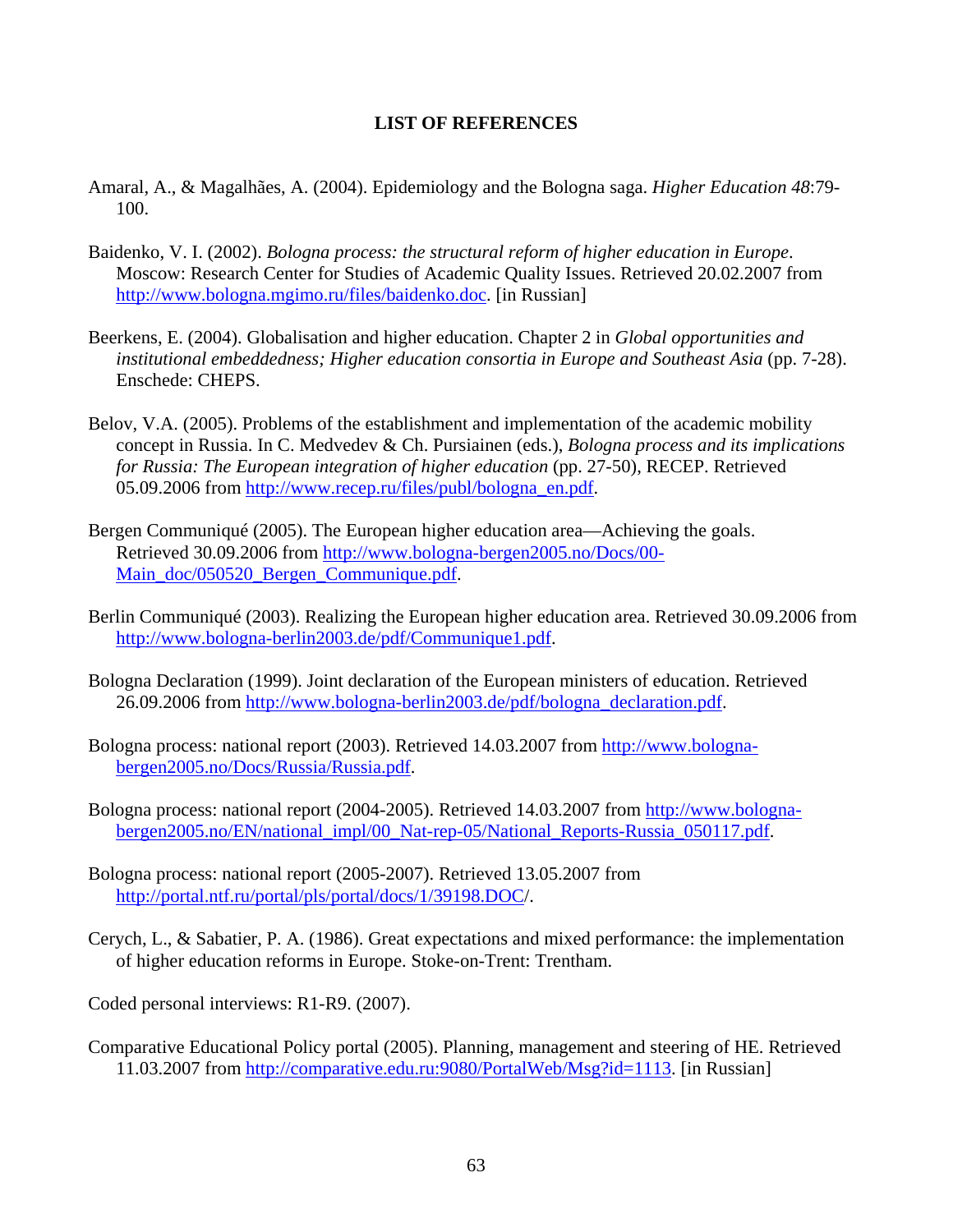- Concept of Modernization of Russian Higher Education by 2010 (2002). Retrieved 12.03.2007 from http://www.edu.ru/db/mo/Data/d\_02/393.html. [in Russian]
- Convention on the Recognition of Qualifications concerning Higher Education in the European Region (1997). Lisbon, 11 April, 1997. Retrieved 05.09.2006 from http://conventions.coe.int/Treaty/en/Treaties/Html/165.htm.
- Decree No. 940. (12.08.1994). On approving the State educational standards in professional higher education. Ministry of Education and Science RF. [in Russian]
- Decree No. 2847. (02.07.2003). On launching a pilot project using a system of credits. Ministry of Education and Science RF. [in Russian]
- Decree No. 100. (25.10.2004). On Bologna follow-up group. Ministry of Education and Science RF.
- Decree No. 40. (15.02.2005). Plan of Bologna process implementation actions for years 2005–2010. Ministry of Education and Science RF. [in Russian]
- Decree No. 126. (25.04.2005). On piloting and coordinating institutions. Ministry of Education and Science RF. [in Russian]
- Denisova, E. (2005). The Minister acknowledged Russian HE. The interview with Andrei Fursenko, Russian Minister of Education and Science. Retrieved 10.03.2007 from http://www.bologna.mgimo.ru/documents.php?cat\_id=19&doc\_id=341. [in Russian]
- Enders, J., Jeliazkova M., & Maassen P. (2003). Proceedings from 16<sup>th</sup> Annual CHER Conference: *Higher education policy formulation and implementation: a framework for case analysis*. Porto, 4- 6 September, 2003. Dordrecht: Springer.
- Enders, J. (2004). Higher education, internationalisation, and the nation-state: Recent developments and challenges to governance theory. *Higher Education 47*:361-382.
- Ensor, P. (2002). Curriculum. Chapter 8 in N. Cloete, R. Fehnel, P. Maassen, T. Moja, H. Rerold, & T. Gibbon (eds.) *Transformation in higher education, global pressures and local realities in South Africa* (pp. 270-295). Cape Town: Juta.
- European Center for Higher Education, (CEPES) Statistical Information on Higher Education in Central and Eastern Europe (2002–2003). Retrieved 8.03.2007 from http://www.cepes.ro/information\_services/statistics\_03.htm.
- European Commission (EC) Communication (2003). The role of universities in the Europe of knowledge. Retrieved 22.02.2007 from http://europa.eu/eur-lex/en/com/cnc/2003/com2003\_0058en01.pdf.
- Federal Law on Education (1992). Retrieved 12.03.2007 from http://www.edu.ru/legal/public/default.asp?no=10064235. [in Russian]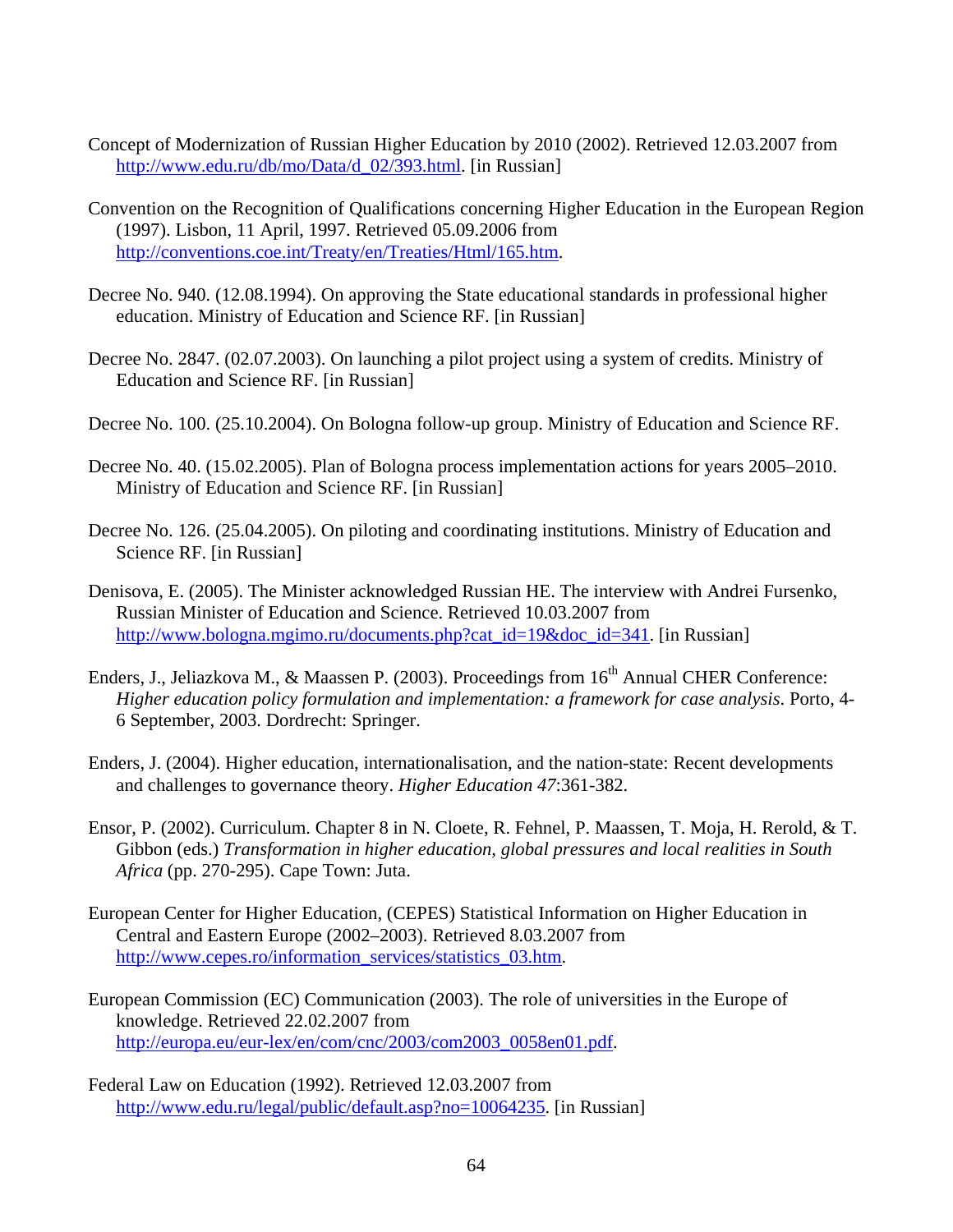- Federal Law of the Russian Federation on Higher and Postgraduate Professional Education (1996). Retrieved 30.09.2006 from http://www.ed.gov.ru/min/pravo/270/ . [in Russian]
- Gazeta.ru (2005). Interview with Irina Arzhanova, Deputy Director of the National Training Foundation. Retrieved 09.03.2007 from http://www.gazeta.ru/2005/08/05/oa\_166449.shtml. [in Russian]
- Gazeta.ru (2007). The Education splits in two. Retrieved 26.03.2007 from http://www.gazeta.ru/education/2007/03/09\_a\_1456963.shtml. [in Russian]
- Gornitzka Å. (1999). Governmental policies and organisational change in higher education. *Higher Education 38*:5-31.
- Gornitzka, Å., Kyvik S., & Stensaker B. (2005). Implementation analysis in higher education. In Å. Gornitzka, M. Kogan, & A. Amaral (eds.) *Reform and Change in Higher Education – Analyzing Policy Implementation* (pp. 35-56). The Netherlands: Springer.
- Haug, G., & Kirstein, J. (1999). Trends in learning structures in higher education, project report. Retrieved 19.02.2007 from http://www.bologna-berlin2003.de/pdf/trend\_i.pdf.
- Hill, M., & Hupe, P. (2002). Implementing public policy: governance in theory and in practice. London: Sage Publications Ltd.
- Hillebrand, B., Kok, A. W. R., & Biemans, W.G. (2001). Theory-testing using case studies: a comment on Johnston, Leach and Liu. *Industrial Marketing Management 30*:651-657.
- Human Development Report for Russian Federation (2004). Retrieved 12.05.2007 from http://www.undp.ru/index.phtml?iso=RU&lid=1&cmd=publications1&id=48.
- International Association of Universities (2004). Brief overview of the Bologna process. Retrieved 22.02.2007 from http://www.unesco.org/iau/he/bologna\_process/index.html.
- Keating, P.J. (1995). A framework for classifying and evaluating the theoretical contributions of case research in management and accounting. *JMAR (Fall 1995) 7*:66-86.
- Kehm, B. M. (2003). Proceedings from 16<sup>th</sup> Annual CHER Conference: *Effects of internationalisation on change in governance of higher education*. Porto, 4-6 September, 2003. Dordrecht: Springer.
- Kehm, B.M., & Teichler. U. (2006). Which direction for bachelor and master programs? A stocktaking of the Bologna process. *Tertiary Education Management 12*:269-282.
- Kilpatrick, G. (2000). Definitions of public policy and the law. Retrieved 09.05.2007 from http://www.musc.edu/vawprevention/policy/definition.shtml.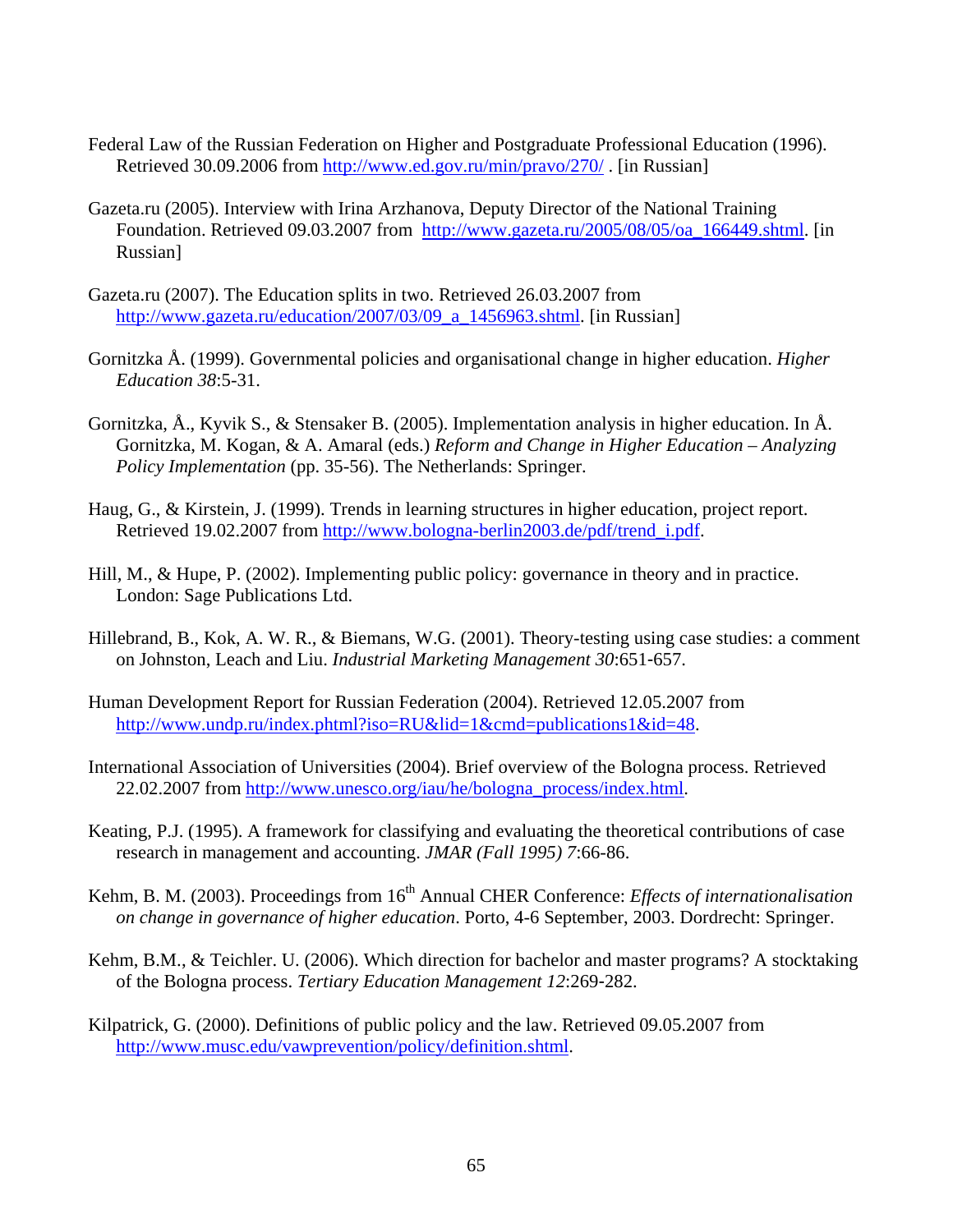- Kuzminov, Ya., Lyubimov L., & Larionova M. (2003). General objectives of the Bologna process: their compatibility with the national HE goals. Participants of the process. Retrieved 09.03.2007 from http://bologna.mgimo.ru/files/LLK\_obsh-celi.doc. [in Russian]
- Kuzminov, Ya. (2004). *Challenges and opportunities of education reforms: the case of Russia.*  Retrieved 26.10.2006 from http://www.hse.ru/eng/IMHE\_report\_eng.pdf.
- Lane, J.-E. (1993). *Public sector: concepts, models and approaches*. London: SAGE Publications Ltd.
- Letter No. 14-52-988 in /13. (28.11.2002). Guidelines for calculating workload in credits in the main educational programs. Ministry of Education and Science RF. [in Russian]
- Lisbon Strategy (2000). Official EU summary. Retrieved 05.09.2006 from http://europa.eu/scadplus/glossary/lisbon\_strategy\_en.htm.
- Lukka, K., & Kasanen E. (1995). The problem of generalizability: anecdotes and evidence in accounting research. *Accounting, Auditing & Accountability Journal 8*(5):71-90.
- Mayntz, R. (1998). *New challenges to governance theory*. Jean Monnet Chair Paper RSC vol. 98/ 50. Florence: European University Institute. Retrieved 05.11.2006 from http://www.uned.es/113016/docencia/spd%20-%20doctorado%202001- 02/Introducci%F3n/Mayntz%20governance%20EUI%201998.htm.
- Medvedev, C., & Pursiainen, Ch. (2005). The Bologna process, Russia and globalisation. Chapter 1 in C. Medvedev & Ch. Pursiainen, Ch. (eds.), *Bologna process and its implications for Russia: The European integration of higher education* (pp. 16-26), RECEP. Retrieved 05.09.2006 from http://www.recep.ru/files/publ/bologna\_en.pdf.
- Melvil, A., Alashkevich M.Yu., Gladkov, V.B., Kasevich, A.Yu., & Yakovlev, C.M. (eds.) (2005). "Soft way" of integrating Russian HEIs to Bologna process. Moscow: Olma-Press (in Russian). Retrieved 22.09.2006 from http://www.ino-center.ru/doc/Bologna\_process.zip. [in Russian]
- Moscow State Institute of International Relations (MGIMO) web-site. Bologna process in Russia. Retrieved 13.04.2007 from http://www.bologna.mgimo.ru/index.php. [in Russian]
- Mitiaeva, A.M. (2006). Characteristics of the multilevel system of training in today's institution of higher learning. *Russian Education and Society 48*(11):42-52. November 2006.
- "Monitoring of participation of Russian HEIs in the Bologna process" (2006). Analytical report of the study conducted by the research group TSIRKON. Retrieved 11.04.2007 from http://portal.ntf.ru/portal/page/portal/bp/monitoring/2006. [in Russian]

National Accreditation Agency of Russia (2005). Retrieved 09.03.2007 from www.nica.ru.

Neave, G. (2002). Anything goes: Or: How the accommodation of Europe's universities to European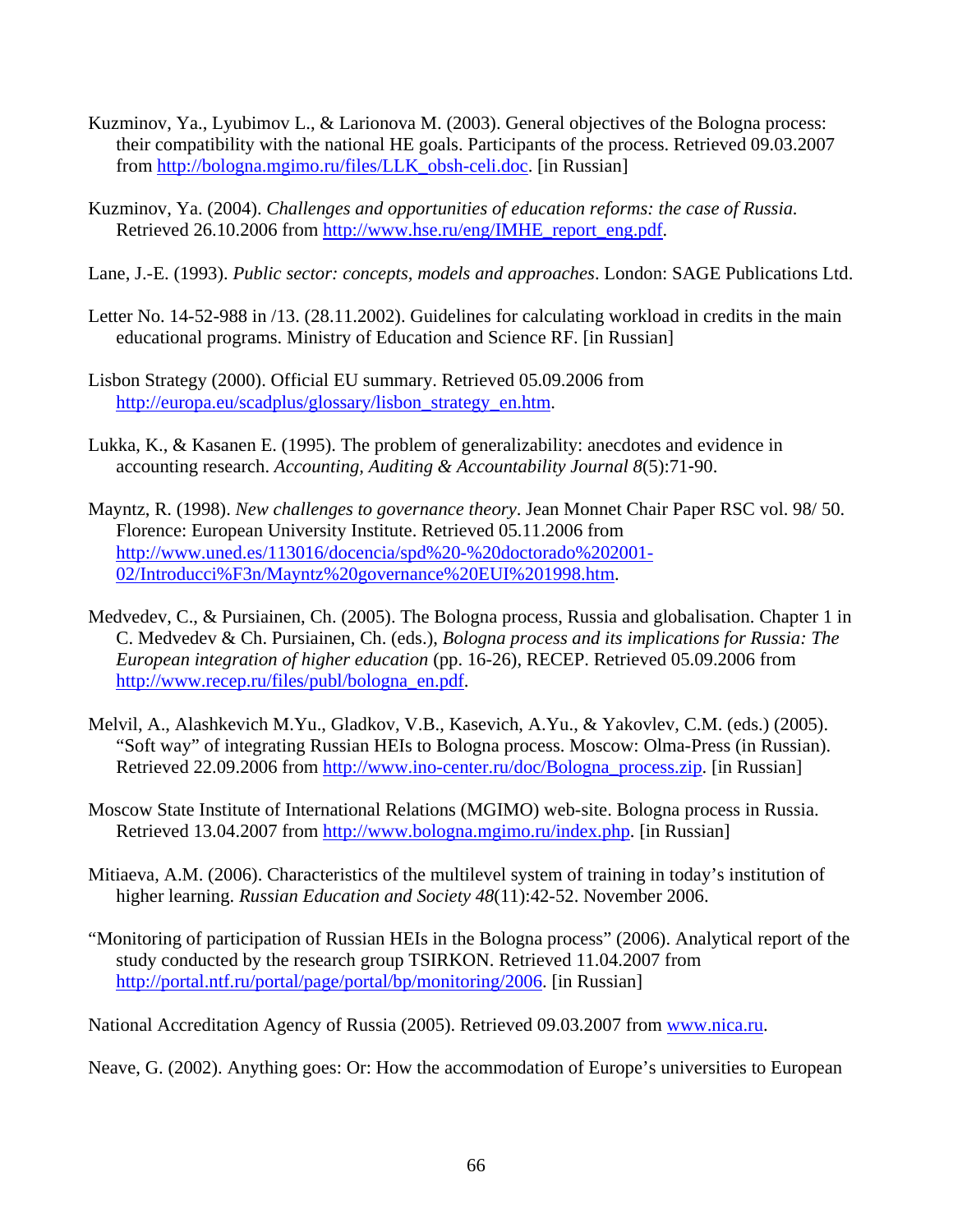integration integrates an inspiring number of contradictions. *Tertiary Education and Management 8*(3):181-197.

- Newman, I., & Benz, C.R. (1998). *Qualitative-quantitative research methodology exploring the interactive continuum.* Carbondale and Edwardsville: Southern Illinois University Press.
- Prague Communiqué (2001). *Towards the European higher education area*. Communiqué of the meeting of European Ministers in charge of Higher Education in Prague. Retrieved 30.09.2006 from http://www.bologna-berlin2003.de/pdf/Prague\_communiquTheta.pdf.
- Pressman, J., & Wildavsky, A. (1973). Implementation. How great expectations in Washington are dashed in Oakland; or why it's amazing that federal programs work at all. This being a saga of the Economic Development Administration as told by two sympathetic observers who seek to build morals on a foundation of ruined hopes. Berkeley: University of California Press.
- Pülzl, H., & Treib, O. (2006). Policy implementation (Part II, Theoretical Perspectives). In F. Fischer, G. J. Miller, & M. S. Sidney (eds.), *Handbook of Public Policy Analysis.* New York: Dekker.
- Recommendations to the Ministry of Education and Science (2006). Suggested by the participants of the conferences "Innovations in higher education (Social Sciences, Humanities and Economics) in the framework of the Bologna process," Saratov State Socio-Economic University, 10-11 October, 2006 and "Russian HEIs and the Bologna process," Tambov State Technical University, 16-19, October, 2006. Retrieved 13.05.2007 from http://portal.ntf.ru/portal/pls/portal/docs/1/35092.DOC. [in Russian]
- Reichert, S., & Tauch, C. (2005). *Trends IV: European universities implementing Bologna*. Brussels: European University Association.
- Scharpf, F. (1997). Games real actors play: Actor-Centered institutionalism in policy research. Oxford: Westview Press.
- Scherbakov, N.P. (2004). Russian system of higher education through the prism of the Bologna process. In T.F. Svit, B.V. Semkin, & T.N. Zadorozhnaya (eds.), *The Issues of HE Modernization in Russia in the framework of the Bologna process, conference proceedings*. Altai State University, Barnaul. Retrieved 28.03.2007 from http://edu.secna.ru/main/review/2004/n6/konf6/section\_1/section\_1.pdf. [in Russian]
- Schofield, J. (2001). Time for a revival? Public policy implementation: A review of the literature and an agenda for future research. *International Journal of Management Reviews 3*(3):245-263. September, 2001.
- Sheregi, F., Dmitriev N., & Arefiev A. (2002). *Research and teaching potential and export of educational services of Russian HEIs.* Moscow: Center for Social Forecast. [in Russian]
- Smolentseva, A. (2003). Challenges to the Russian academic profession. *Higher Education 45*:391- 424.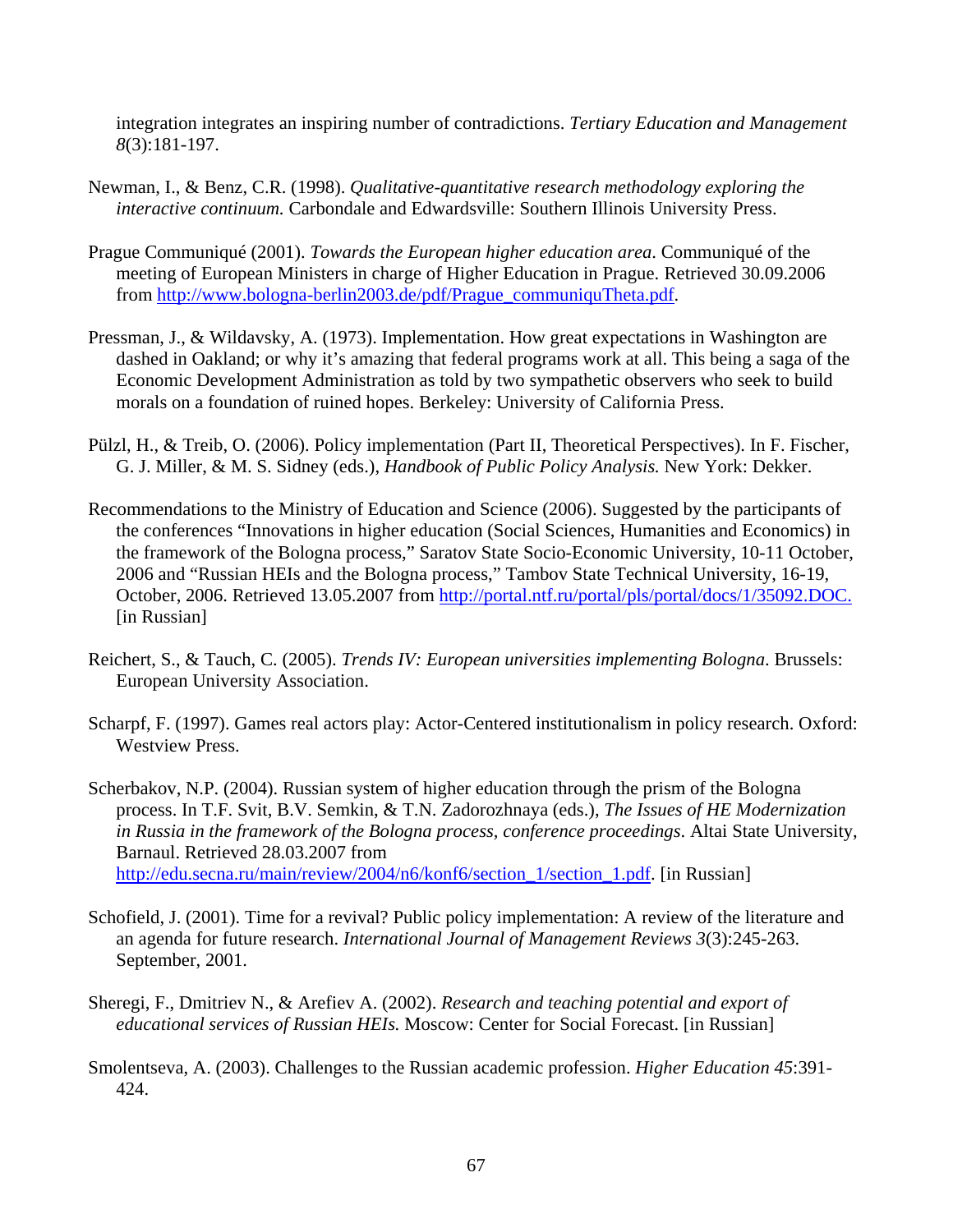Tomsk Polytechnic University (TPU) web-site. Retrieved 13.05.2007 from intranet www.tpu.ru.

- Tomusk, V. (1998). Developments in Russian higher education: legislative and policy reform within a central and east European context. *Minerva 36*:125-146.
- TPU's Complex Development Program: 2006–2010. Retrieved 12.04.2007 from intranet www.tpu.ru. [in Russian]
- UNESCO Institute for Statistics (reference year, 2004). What share of students study abroad? Retrieved 12.05.2007 from http://www.uis.unesco.org/ev.php?ID=6019\_201&ID2=DO\_TOPIC.
- Van Meter, D., & Van Horn, C. (1975). The policy implementation process. A conceptual framework. *Administration and Society 6*:445-488.
- Wende, M.C. van der (2001). Internationalisation policies: about new trends and contrasting paradigms. *Higher Education Policy 14*:249-259.
- Winter, S. C. (2003). Implementation: Introduction (Section 5) and Implementation Perspectives: Status and Reconsideration (Chapter 16). In B.G. Peters & J. Pierre, *Handbook of public administration* (pp. 205-221). London: SAGE Publications Ltd.
- Witte, J. (2004). The introduction of two-tiered study structures in the context of the Bologna process: A theoretical framework for an international comparative study of change in higher education systems. *Higher Education Policy 17*:405-425.
- Witte, J. (2006). *Change of degrees and degrees of change. Comparing adaptations of European higher education systems in the context of the Bologna process*. Doctorate thesis. University of Twente: Enschede.
- Yin, R.K. (1981, March). The case study crisis: Some answers. *Administrative Science Quarterly*, *26*(1):58-65.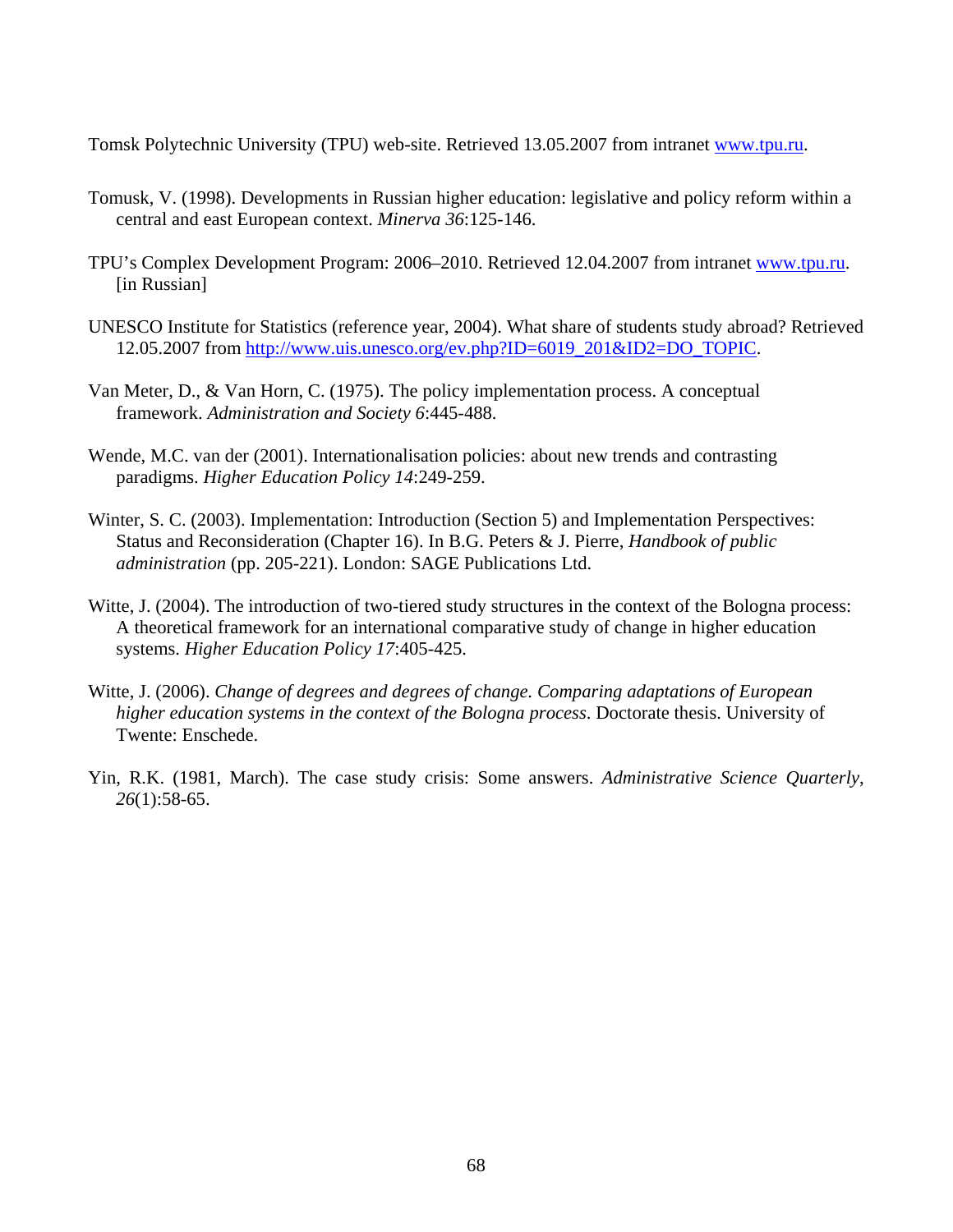## **APPENDIX 1**

## **Activities planned by the Ministry of Education and Science to implement Bologna process objectives in Russia (2005-2010)**

| Objectives <sup>19</sup>                                                                 | <b>Activities/ Outcomes</b>                                                                                                                                                                                                                                                                                                                                | <b>Deadlines</b> | <b>Implementer within</b><br><b>Russia</b> |
|------------------------------------------------------------------------------------------|------------------------------------------------------------------------------------------------------------------------------------------------------------------------------------------------------------------------------------------------------------------------------------------------------------------------------------------------------------|------------------|--------------------------------------------|
| $\mathbf{1}$                                                                             | $\boldsymbol{2}$                                                                                                                                                                                                                                                                                                                                           | 3                | 4                                          |
| 1) Development of HE<br>professional programs<br>based on two-level degree<br>structures | Draft amendments to the Federal Law on<br>Higher Education in the articles concerning<br>two levels of professional HE.                                                                                                                                                                                                                                    | 2005             | Ministry of Education<br>and Science       |
|                                                                                          | Draft amendments to the legislation acts of<br>the Russian Federation concerning the rights<br>of employers' associations to participate in<br>State Educational Standards development,<br>forecasting and monitoring the changes in<br>the labor market, formation of the list of<br>majors, and becoming involved in HE quality<br>assurance procedures. | 2005             | Ministry of Education<br>and Science       |
|                                                                                          | Develop models of Bachelors' and Masters'<br>programs of training, taking into account<br>relevant profile peculiarities.                                                                                                                                                                                                                                  | 2005-2006        | Ministry of Education<br>and Science       |
|                                                                                          | Development of the list of HE majors in<br>accordance with Russian and international<br>labor market needs.                                                                                                                                                                                                                                                | 2005-2006        | Ministry of Education<br>and Science       |
|                                                                                          | Defining HE profiles with respect to life-<br>long learning.                                                                                                                                                                                                                                                                                               | 2006             | Ministry of Education<br>and Science       |
|                                                                                          | Develop, approve, and operationalize the $3rd$ -<br>generation State Educational Standards,<br>based upon competency approach and use of<br>an academic credit system.                                                                                                                                                                                     | 2007-2008        | Ministry of Education<br>and Science       |

l

 $19$  Of HE system development in line with Bologna process principles.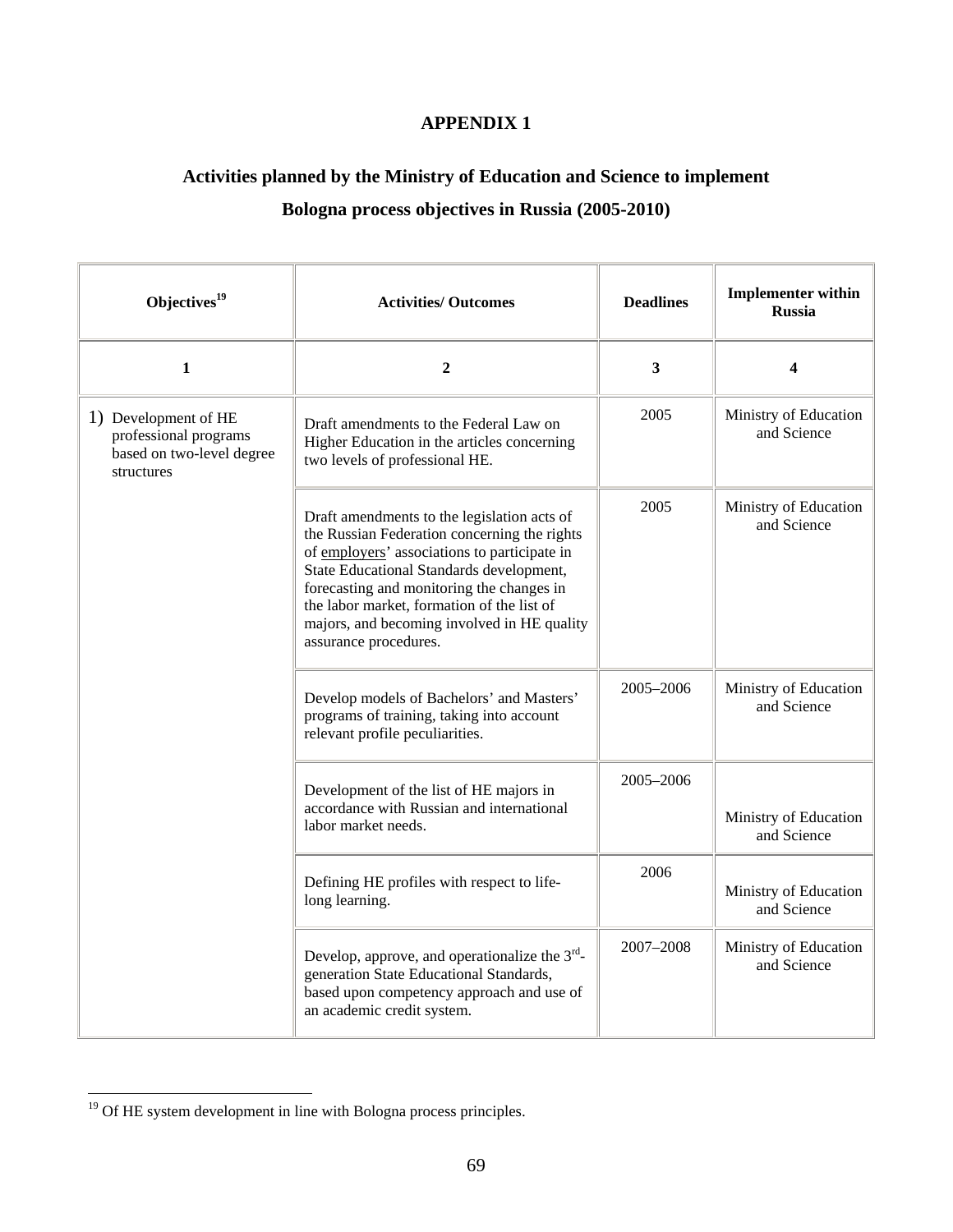| Objectives $19$                                                  | <b>Activities/ Outcomes</b>                                                                                                                                                                 | <b>Deadlines</b> | <b>Implementer within</b><br><b>Russia</b> |
|------------------------------------------------------------------|---------------------------------------------------------------------------------------------------------------------------------------------------------------------------------------------|------------------|--------------------------------------------|
|                                                                  | Create an information database of<br>methodological and analytical resources<br>concerning the two-level degree structures<br>for the Internet portal on Bologna process<br>implementation. | 2005-2010        | Federal Agency on<br>Education, RF         |
| 2)<br>Analysis and<br>introduction of ECTS-<br>compatible system | Prepare information materials for HEIs,<br>introducing the system of academic credits<br>based on results of the piloting projects.                                                         | 2005-2010        | Ministry of Education<br>and Science       |
|                                                                  | Analyze and summarize the experience of<br>HEIs already implementing the system of<br>academic credits.                                                                                     | $2005 - 2006$    | Federal Agency on<br>Education, RF         |
|                                                                  | Dissemination of best practice.                                                                                                                                                             |                  |                                            |
|                                                                  | Expand the innovation activities of HEIs<br>related to the introduction of the academic<br>credit system:                                                                                   |                  |                                            |
|                                                                  | expand the introduction of academic<br>➤<br>credit system in Russian HEIs;                                                                                                                  | 2005             | Federal Agency on                          |
|                                                                  | develop recommendation for<br>➤<br>transferring to "asynchronous"                                                                                                                           | 2006             | Education, RF                              |
|                                                                  | (modular) organization of the<br>educational process; and                                                                                                                                   | 2005-2007        |                                            |
|                                                                  | introduce modularized curricula<br>⋗                                                                                                                                                        |                  |                                            |
|                                                                  | Develop methodological basis for a system<br>of credit accumulation.                                                                                                                        | 2005-2006        | Ministry of Education<br>and Science       |
|                                                                  | Create and maintain web pages, providing<br>information on the system of academic<br>credits and the experience of its introduction<br>for the Internet portal on Bologna process.          | 2005-2010        | Federal Agency on<br>Education, RF         |
|                                                                  | Transition to the use of academic credit<br>system in HEIs.                                                                                                                                 | 2008             | Ministry of Education<br>and Science       |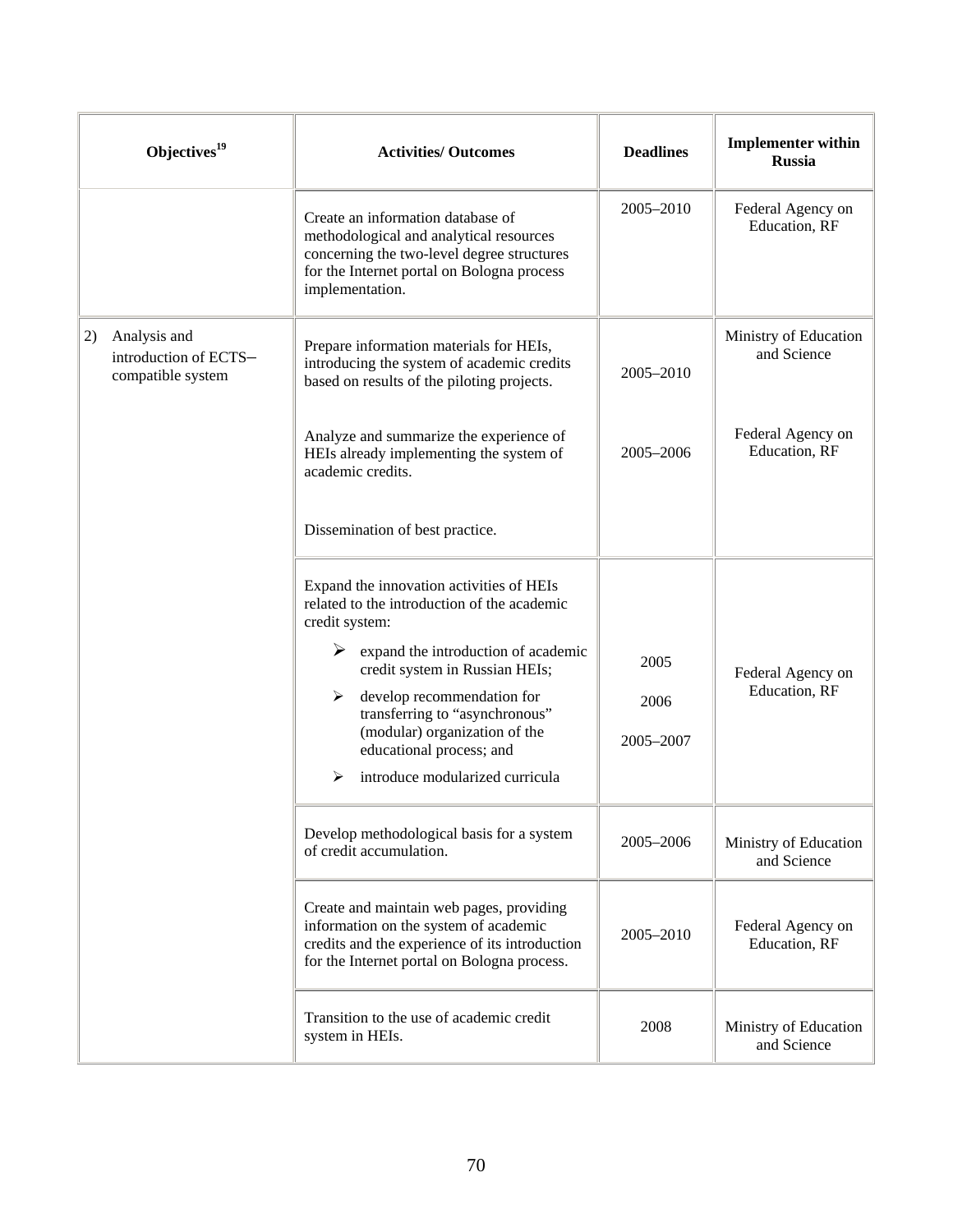|    | Objectives <sup>19</sup>                                                                                                                                           | <b>Activities/Outcomes</b>                                                                                                                                                                                                                                                                                                                                           | <b>Deadlines</b> | <b>Implementer within</b><br><b>Russia</b>                                              |
|----|--------------------------------------------------------------------------------------------------------------------------------------------------------------------|----------------------------------------------------------------------------------------------------------------------------------------------------------------------------------------------------------------------------------------------------------------------------------------------------------------------------------------------------------------------|------------------|-----------------------------------------------------------------------------------------|
| 3) | Introduction of the<br>Diploma Supplement,<br>compatible with the<br>standardized one<br>developed within the<br>framework of Bologna<br>process                   | Develop sample Diploma Supplement<br>relevant for Russian HE.<br>Develop classification of HE programs.<br>Translate and publish names of courses in the<br>Federal component of State Educational<br>Standards.<br>Prepare recommendations for filling out<br>Diploma Supplements.                                                                                  | 2005-2006        | Ministry of Education<br>and Science                                                    |
|    |                                                                                                                                                                    | Create and maintain web pages providing<br>information on Diploma Supplement for the<br>Internet portal on Bologna process.                                                                                                                                                                                                                                          | 2005-2008        | Federal Agency on<br>Education, RF                                                      |
|    |                                                                                                                                                                    | Begin mass issuing of Diploma Supplements<br>to HEI graduates.                                                                                                                                                                                                                                                                                                       | 2008 г.          | Federal Agency on<br>Education, RF                                                      |
| 4) | Creation of the system of<br>recognition of credentials<br>between the Russian<br>Federation and other<br>signatory countries of the<br><b>Bologna Declaration</b> | Solve problems related to the recognition of<br>academic documents issued by signatory<br>countries of the Bologna Declaration.<br>Develop methodological recommendations<br>on academic and professional recognition of<br>Russian credentials in Bologna process<br>participating countries.<br>Improve the system of foreign credential<br>recognition in Russia. | 2005-2006 гг.    | Department for<br>monitoring in HE and<br>Science                                       |
|    |                                                                                                                                                                    | Create a system of training specialists in the<br>field of foreign educational documents<br>recognition in Russia.                                                                                                                                                                                                                                                   | 2005-2007 гг.    | Department for<br>monitoring in HE and<br>Science<br>Federal Agency on<br>Education, RF |
|    | 5) Development of<br>comparable quality<br>assurance mechanisms and<br>criteria                                                                                    | [omitted as not covered by this study]                                                                                                                                                                                                                                                                                                                               | 2005-2007        | Department for<br>monitoring in HE and<br>Science                                       |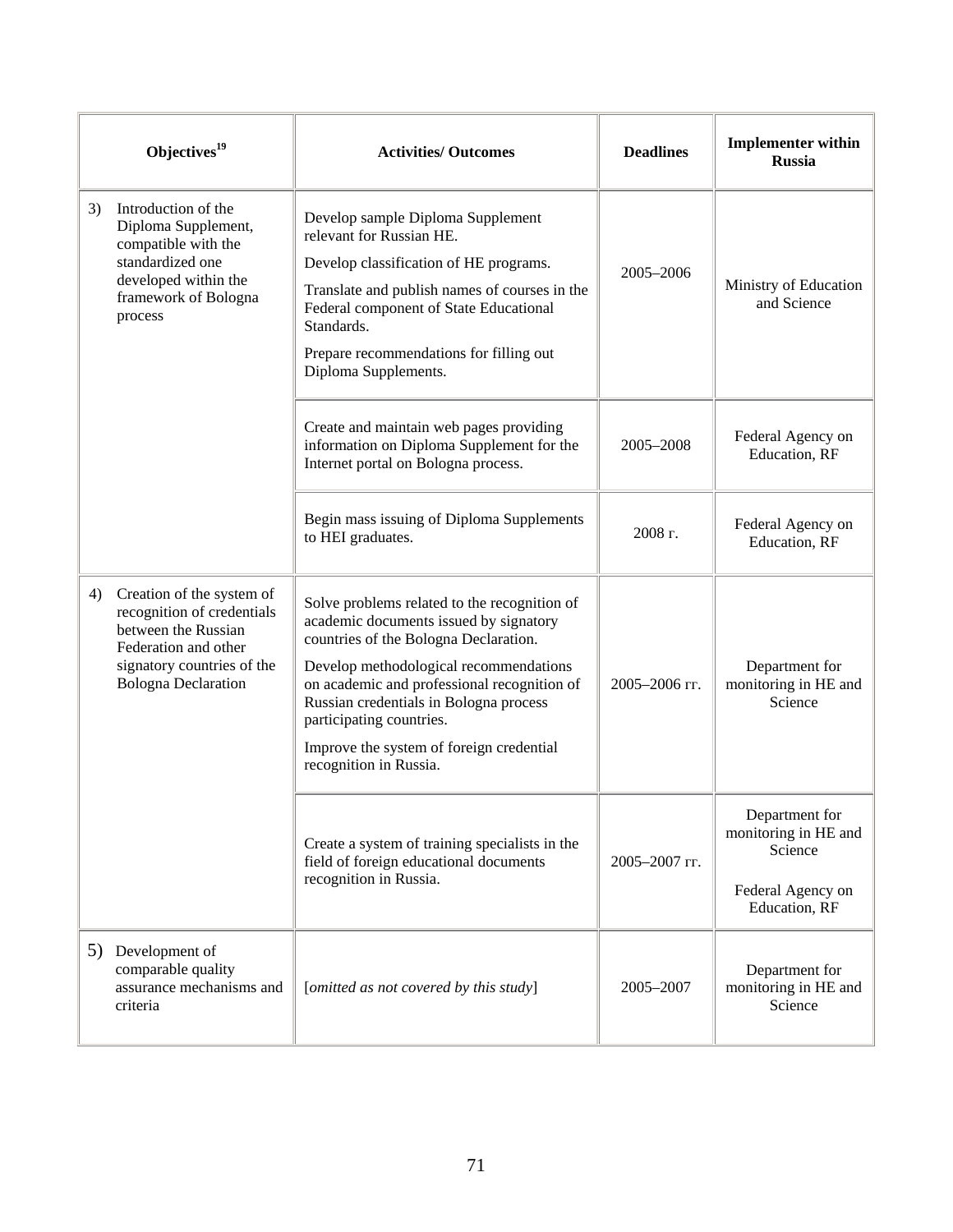| Objectives $19$                                                         | <b>Activities/ Outcomes</b>                                                            | <b>Deadlines</b> | <b>Implementer within</b><br><b>Russia</b> |
|-------------------------------------------------------------------------|----------------------------------------------------------------------------------------|------------------|--------------------------------------------|
| Enhancing academic<br>6)<br>mobility of students,<br>faculty, and staff | Develop mechanisms of legislative support<br>for realizing academic mobility programs. | 2005             | Ministry of Education<br>and Science       |
|                                                                         | Set-up a system of institutional and<br>individual grants to foster academic mobility  | 2006-2008        | Ministry of Education<br>and Science       |
|                                                                         | within Russia and with other European<br>countries.                                    |                  | Federal Agency on<br>Education, RF         |